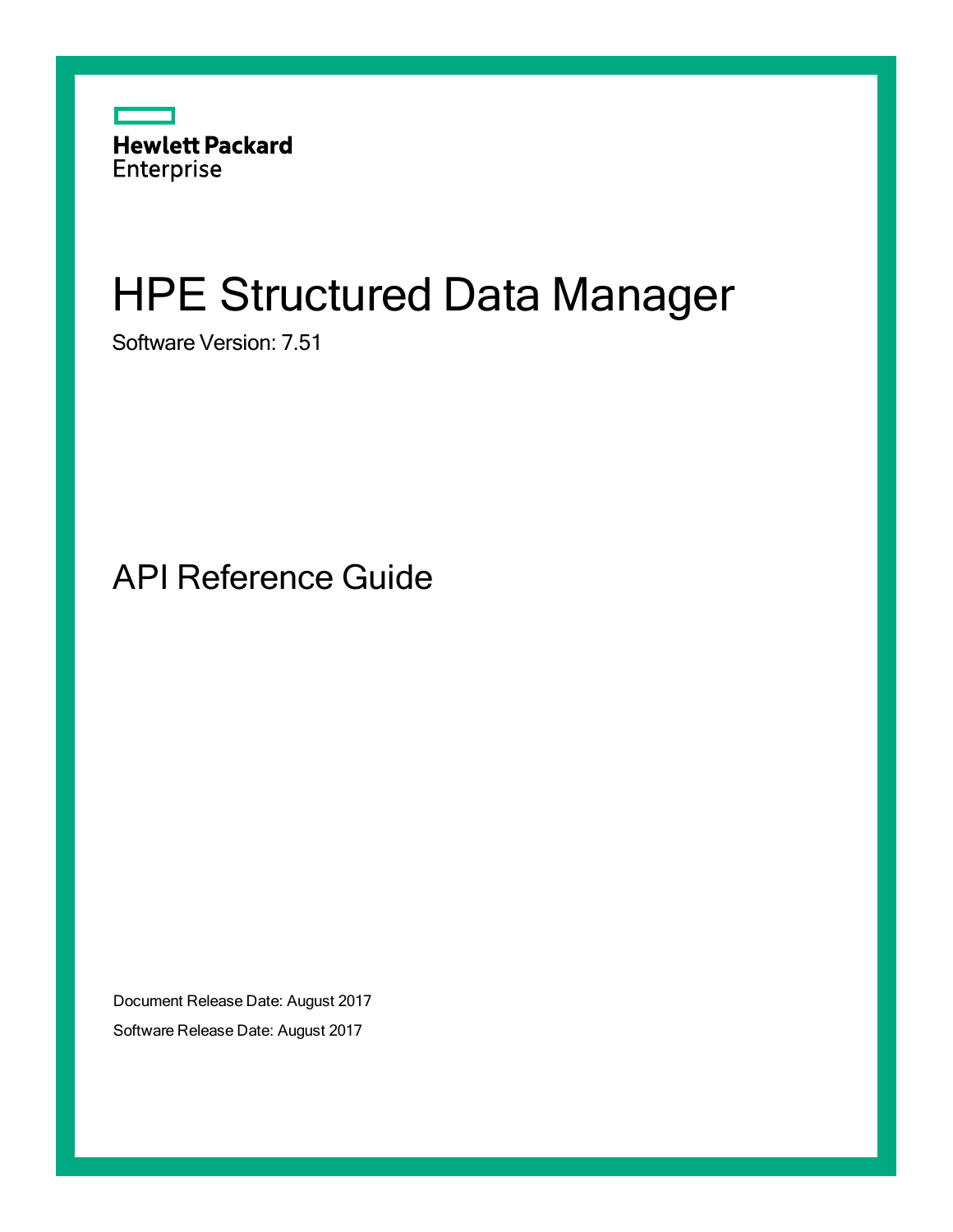### Legal notices

### **Warranty**

The only warranties for Hewlett Packard Enterprise Development LP products and services are set forth in the express warranty statements accompanying such products and services. Nothing herein should be construed as constituting an additional warranty. HPE shall not be liable for technical or editorial errors or omissions contained herein.

The information contained herein is subject to change without notice.

### Restricted rights legend

Confidential computer software. Valid license from HPE required for possession, use or copying. Consistent with FAR 12.211 and 12.212, Commercial Computer Software, Computer Software Documentation, and Technical Data for Commercial Items are licensed to the U.S. Government under vendor's standard commercial license.

### Copyright notice

© Copyright 2016-2017 Hewlett Packard Enterprise Development LP

### Trademark notices

Adobe™ is a trademark of Adobe Systems Incorporated.

Microsoft® and Windows® are U.S. registered trademarks of Microsoft Corporation.

UNIX® is a registered trademark of The Open Group.

This product includes an interface of the 'zlib' general purpose compression library, which is Copyright © 1995-2002 Jean-loup Gailly and Mark Adler.

### Documentation updates

The title page of this document contains the following identifying information:

- Software Version number, which indicates the software version.
- Document Release Date, which changes each time the document is updated.
- Software Release Date, which indicates the release date of this version of the software.

To check for recent software updates, go to <https://softwaresupport.hpe.com/patches>.

To verify that you are using the most recent edition of a document, go to [https://softwaresupport.hpe.com/manuals.](https://softwaresupport.hpe.com/manuals)

This site requires that you register for an HPE Passport and sign in. To register for an HPE Passport ID, go to [https://hpp12.passport.hpe.com/hppcf/login.do.](https://hpp12.passport.hpe.com/hppcf/login.do)

You will also receive updated or new editions if you subscribe to the appropriate product support service. Contact your HPE sales representative for details.

### Support

Visit the HPE Software Support Online web site at [https://softwaresupport.hpe.com](https://softwaresupport.hpe.com/).

This web site provides contact information and details about the products, services, and support that HPE Software offers.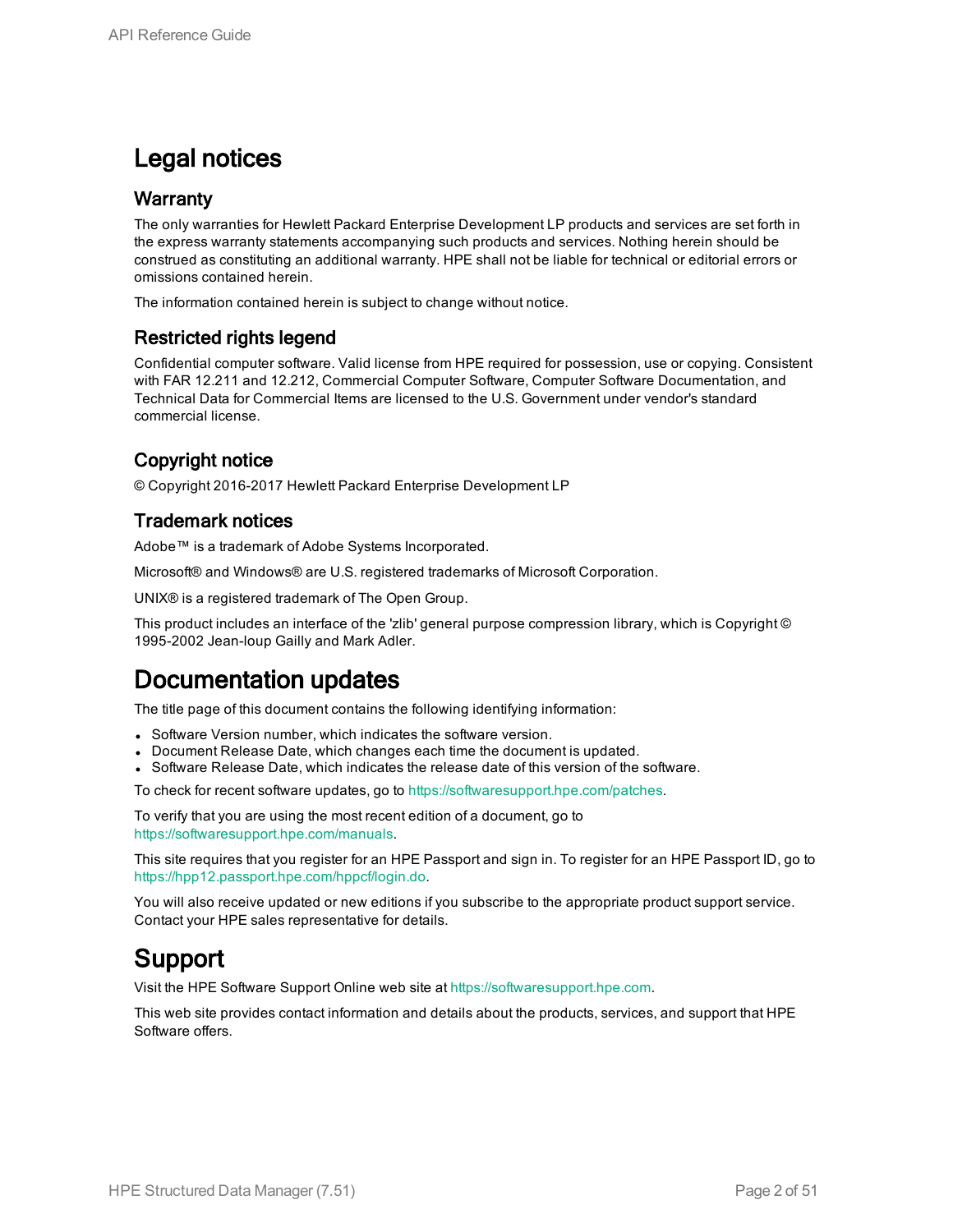HPE Software online support provides customer self-solve capabilities. It provides a fast and efficient way to access interactive technical support tools needed to manage your business. As a valued support customer, you can benefit by using the support web site to:

- Search for knowledge documents of interest
- Submit and track support cases and enhancement requests
- Download software patches
- Access product documentation
- Manage support contracts
- Look up HPE support contacts
- Review information about available services
- Enter into discussions with other software customers
- Research and register for software training

Most of the support areas require that you register as an HPE Passport user and sign in. Many also require a support contract.

To register for an HPE Passport ID, go to <https://hpp12.passport.hpe.com/hppcf/login.do>.

To find more information about access levels, go to <https://softwaresupport.hpe.com/web/softwaresupport/access-levels>.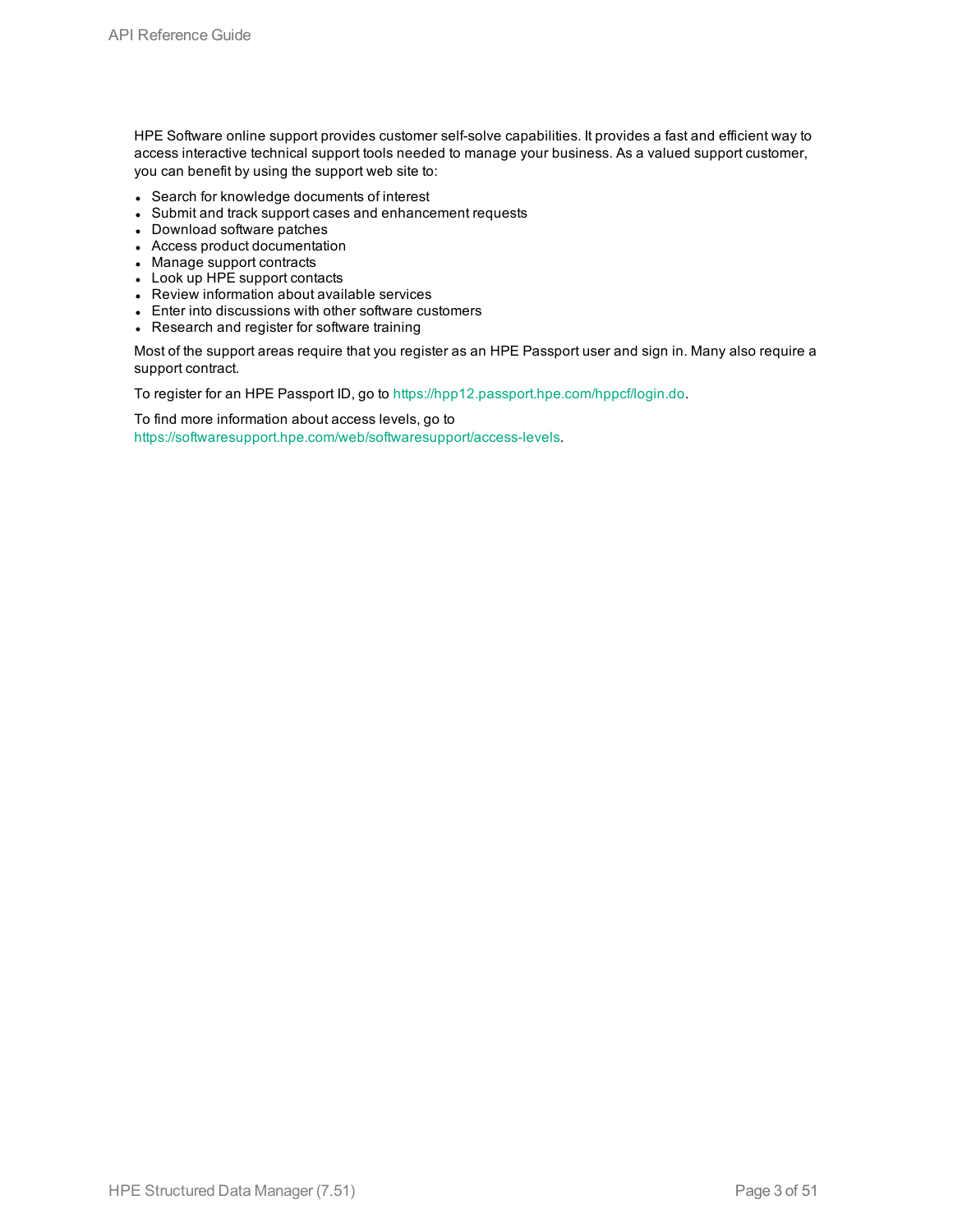# **Contents**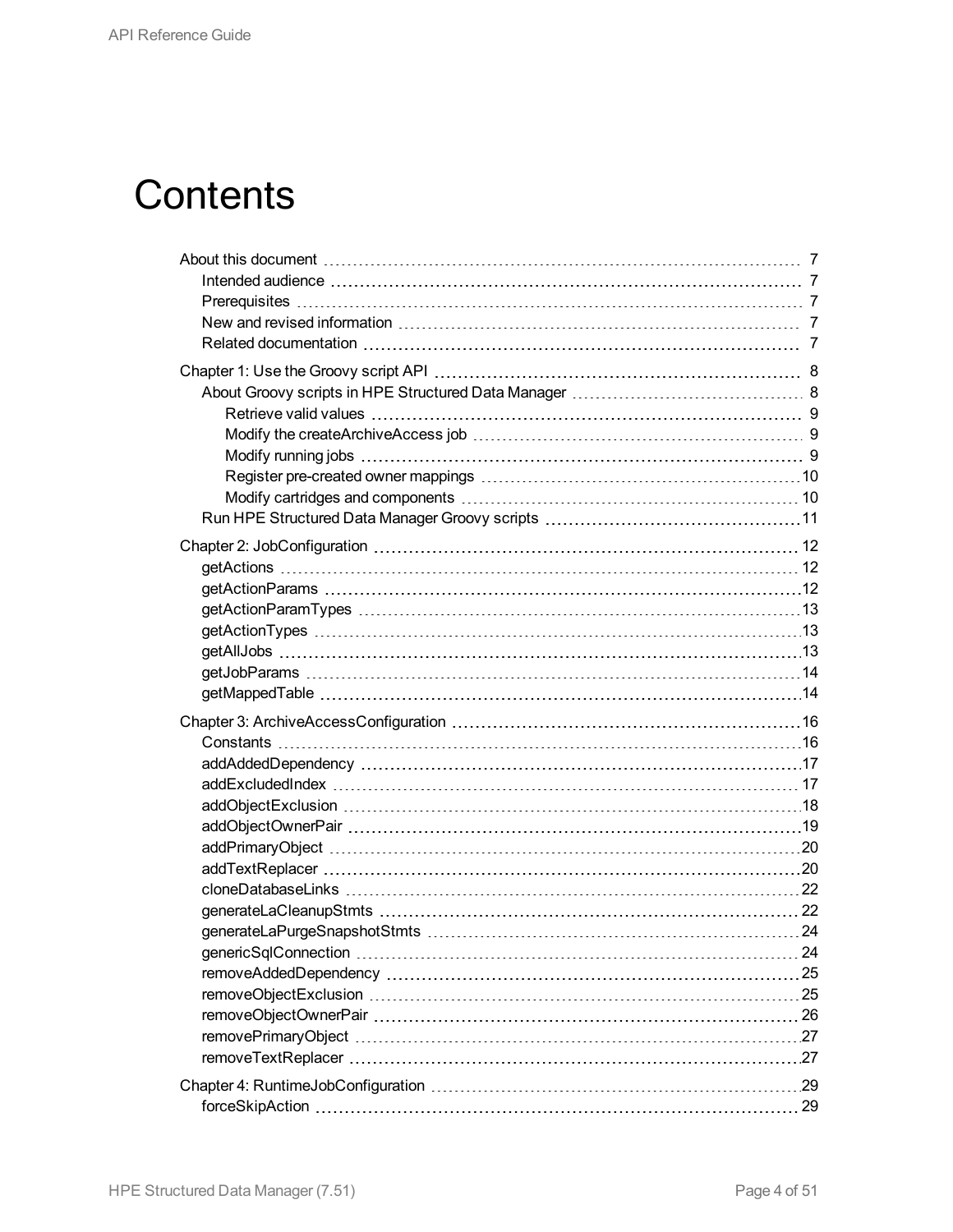| .42 |
|-----|
| 48  |
| 50  |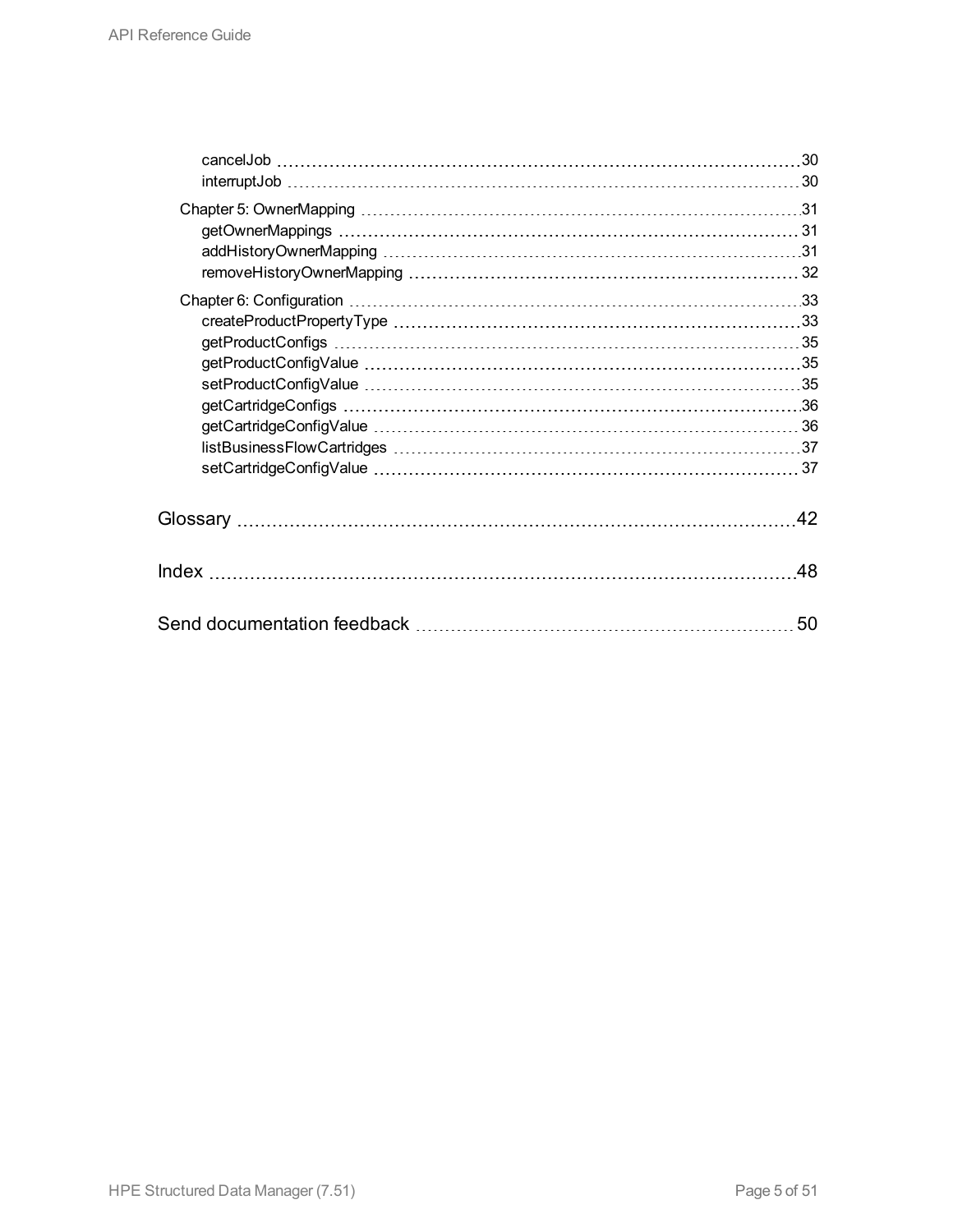API Reference Guide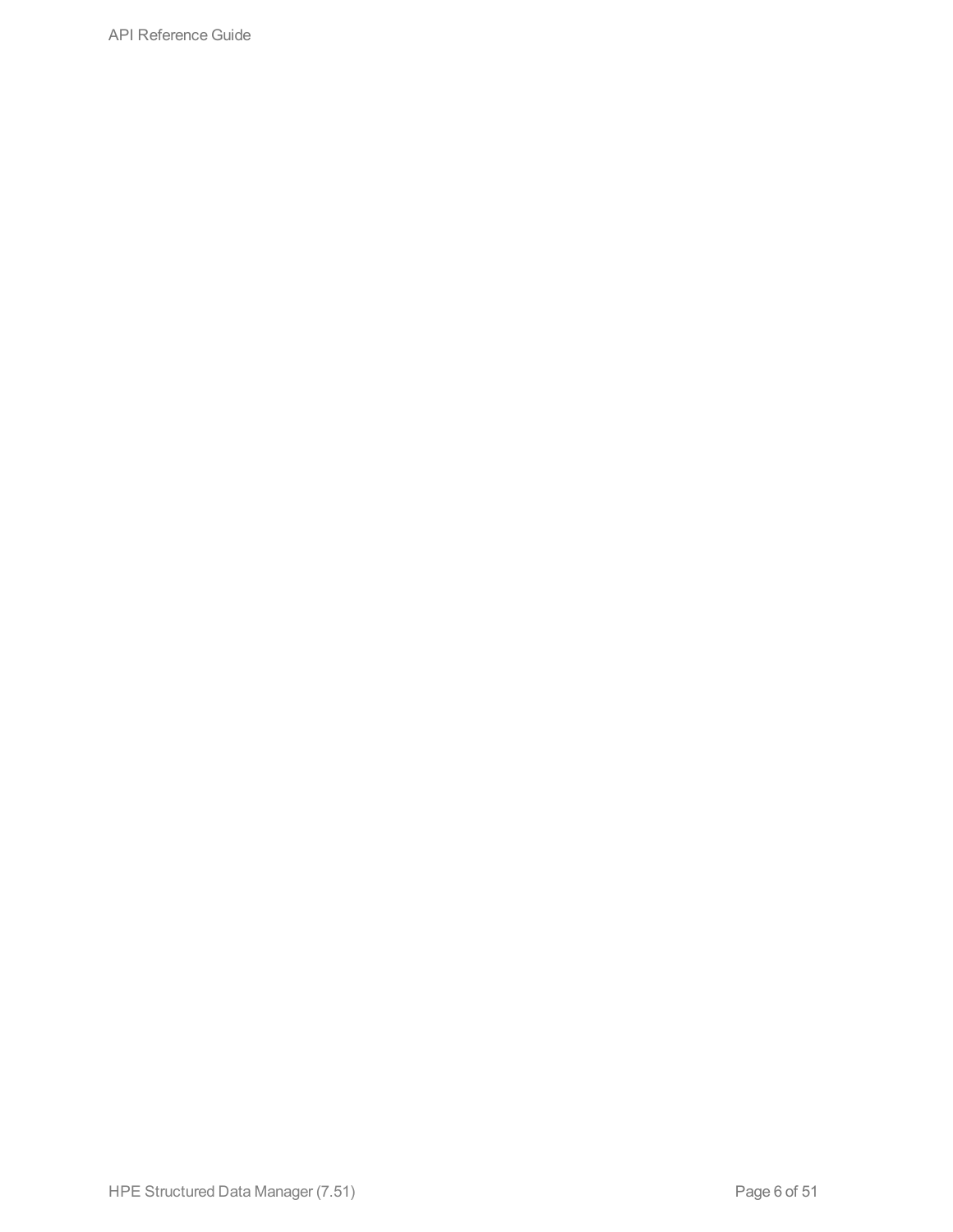## <span id="page-6-0"></span>About this document

The HPE Structured Data Manager API enables you to modify certain behaviors of the software. This guide provides information about:

- the Groovy script API files supplied with HPE Structured Data Manager
- <span id="page-6-1"></span>• how to run the Groovy script API files

## Intended audience

<span id="page-6-2"></span>This guide is intended for users running the Groovy script API files.

## **Prerequisites**

Prerequisites for using this product include:

- Knowledge of operating systems
- Database knowledge
- <span id="page-6-3"></span>• Application knowledge

## New and revised information

This document includes the following new and revised features in the HPE Structured Data Manager:

- listBusinessFlowCartridges
- <span id="page-6-4"></span>• setCartridgeConfigValue

## Related documentation

- <sup>l</sup> *HPE Structured Data Manager API Reference Guide* Provides information about the Groovy script API files for HPE Structured Data Manager.
- <sup>l</sup> *HPE Structured Data Manager Concepts Guide*

Explains the major concepts of database archiving in general and HPE Structured Data Manager in particular.

<sup>l</sup> *HPE Structured Data Manager Installation Guide*

Explains how to use the Installer to install the product.

<sup>l</sup> *HPE Structured Data Manager Tutorial*

Provides step-by-step instructions to build a sample archiving module, deploy it, run it, and troubleshoot errors.

<sup>l</sup> *HPE Structured Data Manager Developers Guide*

Explains how to use the Designer component to design, build, test, and deploy your archiving projects.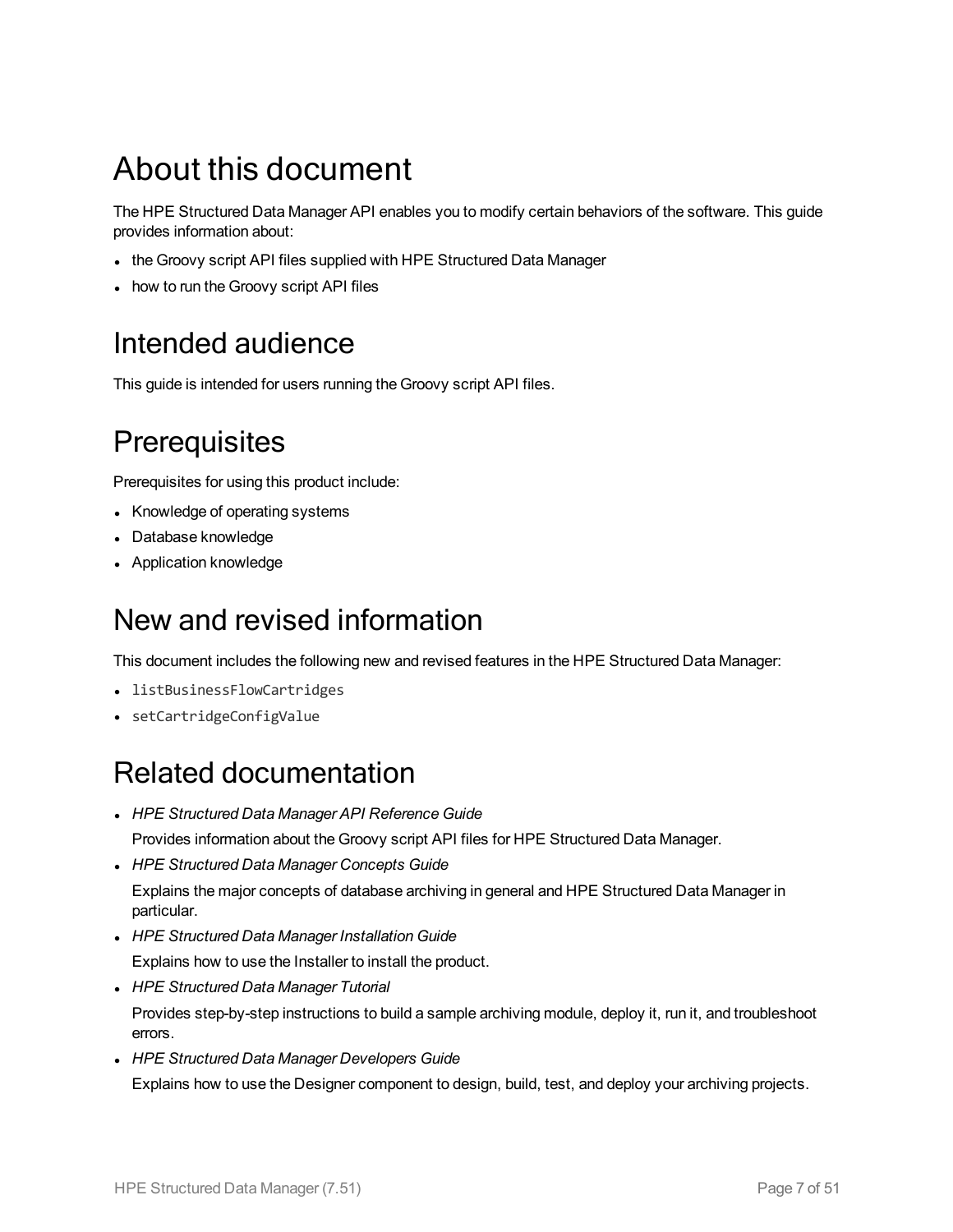<sup>l</sup> *HPE Structured Data Manager Runtime Guide*

Explains how to use the Web Console component to run, monitor, and administer business flows that move data to and from the database.

- <sup>l</sup> *HPE Structured Data Manager Troubleshooting Guide* Explains how to diagnose and resolve errors, and provides a list of common errors and solutions.
- <sup>l</sup> *HPE Structured Data Manager Upgrade Guide*

Explains how to upgrade the product and upgrade the archive schema generated by earlier versions of the product.

<sup>l</sup> *HPE Structured Data Manager Release Notes*

Lists any items of importance that were not captured in the regular documentation.

- <sup>l</sup> *HPE Structured Data Manager PeopleSoft Modules Installation and Deployment Guide* Explains how to install the PeopleSoft integration kit.
- <sup>l</sup> *HPE Structured Data Manager Oracle E-Business Suite Modules Installation and Deployment Guide*

<span id="page-7-0"></span>Explains how to install the Oracle E-Business Suite integration kit.

## Chapter 1: Use the Groovy script API

HPE provides pre-packaged Groovy script API calls you can use to customize your HPE Structured Data Manager.

In this chapter:

- <span id="page-7-1"></span>• About Groovy scripts in HPE [Structured](#page-7-1) Data Manager
- Run HPE [Structured](#page-10-0) Data Manager Groovy scripts

## About Groovy scripts in HPE Structured Data Manager

<span id="page-7-2"></span>You can run the Groovy script APIs from the command line by entering all the necessary parameters, or you can edit the scripts to create reusable customizations.

The following are instructions for:

- [Retrieve](#page-8-0) valid values
- Modify the [createArchiveAccess](#page-8-1) job
- Modify [running](#page-8-2) jobs
- Register [pre-created](#page-9-0) owner mappings
- Modify cartridges and [components](#page-9-1)

**TIP:** HPE strongly recommends implementing API calls using the Groovy script APIs. If you are upgrading from a previous version of the software, and are using Javascript APIs, see the *HPE Structured Data Manager 6.1 API Reference Guide*.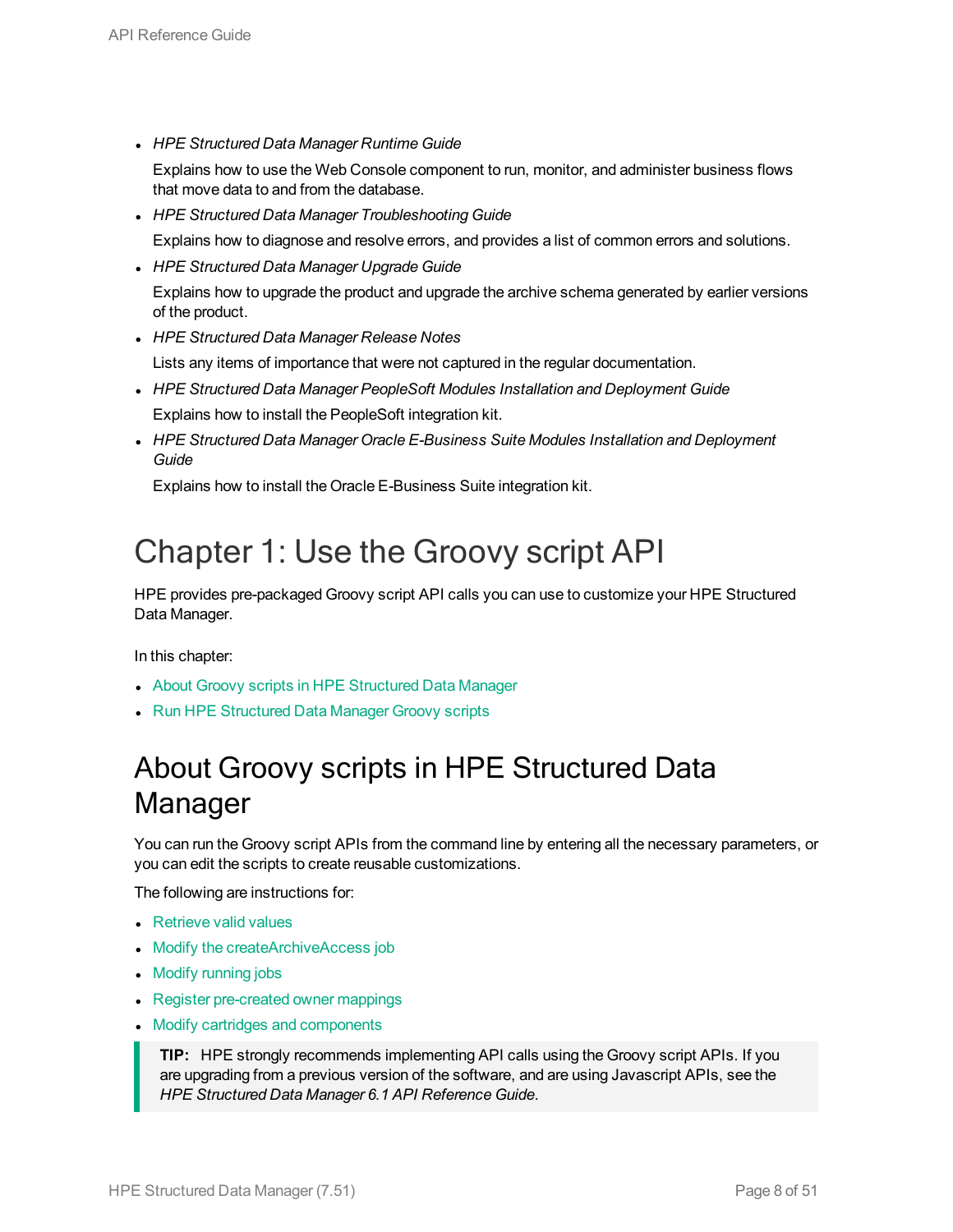### <span id="page-8-0"></span>Retrieve valid values

<span id="page-8-5"></span>Use the following to query for valid values for your customizations:

| Groovy script file name    | For a list of required parameters and description of<br>returned values, see |
|----------------------------|------------------------------------------------------------------------------|
| getActions.groovy          | getActions                                                                   |
| getActionParams.groovy     | getActionParams                                                              |
| getActionParamTypes.groovy | getActionParamTypes                                                          |
| getActionTypes.groovy      | getActionTypes                                                               |
| getAllJobs.groovy          | getAllJobs                                                                   |
| getJobParams.groovy        | getJobParams                                                                 |

### <span id="page-8-1"></span>Modify the createArchiveAccess job

<span id="page-8-3"></span>Use the following to modify the createArchiveAccess job:

| Groovy script file name      | For a list of required parameters, see |
|------------------------------|----------------------------------------|
| addAddedDependency.groovy    | addAddedDependency                     |
| addObjectExclusion.groovy    | addObjectExclusion                     |
| addObjectOwnerPair.groovy    | addObjectOwnerPair                     |
| addPrimaryObject.groovy      | addPrimaryObject                       |
| addTextReplacer.groovy       | addTextReplacer                        |
| cloneDatabaseLinks.groovy    | cloneDatabaseLinks                     |
| removeAddedDependency.groovy | removeAddedDependency                  |
| removeObjectExclusion.groovy | removeObjectExclusion                  |
| removePrimaryObject.groovy   | removePrimaryObject                    |
| removeTextReplacer.groovy    | <b>removeTextReplacer</b>              |

## <span id="page-8-2"></span>Modify running jobs

<span id="page-8-4"></span>If you need to cancel a job or mark a certain action to be skipped so you can complete or restart a job, then use one of the following Groovy scripts.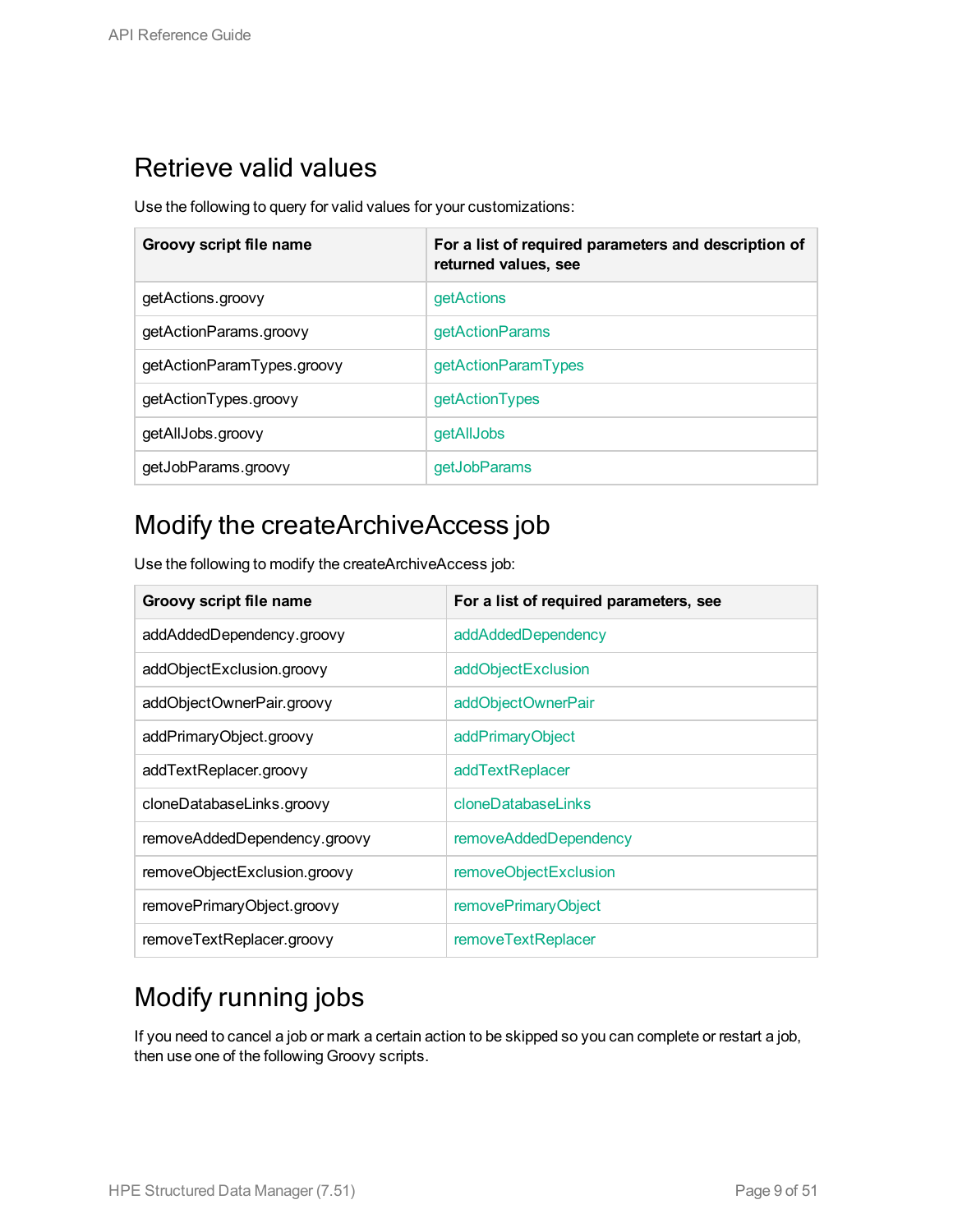### **NOTE:**

HPE recommends contacting HPE Support before using these scripts.

|                        | Groovy script file name   For a list of required parameters, see |
|------------------------|------------------------------------------------------------------|
| forceSkipAction.groovy | forceSkipAction                                                  |
| cancelJob.groovy       | cancelJob                                                        |

### <span id="page-9-0"></span>Register pre-created owner mappings

<span id="page-9-2"></span>If you want to pre-create a history schema or archive database, or set an archive access owner name, you must register the owner mapping prior to installing a cartridge.

Use the following scripts to manipulate the owner mappings:

| Groovy script file name          | For a list of required parameters, see |
|----------------------------------|----------------------------------------|
| getOwnerMappings.groovy          | getOwnerMappings                       |
| addHistoryOwnerMapping.groovy    | addHistoryOwnerMapping                 |
| removeHistoryOwnerMapping.groovy | removeHistoryOwnerMapping              |

**NOTE:** For information on how to pre-create the History schema, see Custom archive schema or database in the *HPE Structured Data Manager Installation Guide*.

### <span id="page-9-1"></span>Modify cartridges and components

<span id="page-9-3"></span>Use the following to manipulate configuration settings.

| Groovy script file name         | For a list of required parameters, see |
|---------------------------------|----------------------------------------|
| createProductPopertyType.groovy | createProductPropertyType              |
| getProductConfigs.groovy        | getProductConfigs                      |
| getProductConfigValue.groovy    | getProductConfigValue                  |
| setProductConfigValue.groovy    | setProductConfigValue                  |
| getCartridgeConfigs.groovy      | getCartridgeConfigs                    |
| getCartridgeConfigvalue.groovy  | getCartridgeConfigValue                |
| listBusinessFlowCartridges      | <b>listBusinessFlowCartridges</b>      |
| setCartridgeConfigValue.groovy  | setCartridgeConfigValue                |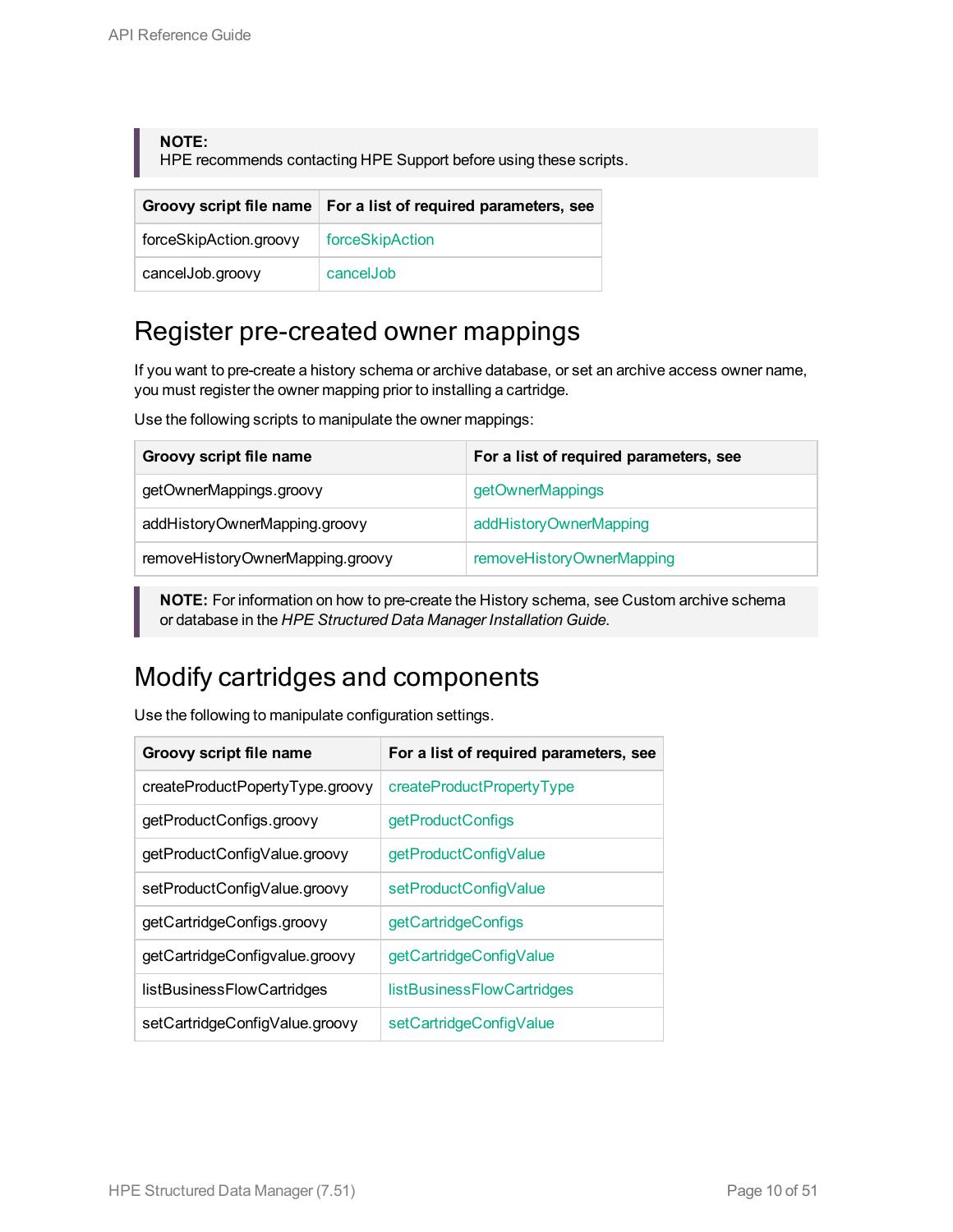## <span id="page-10-0"></span>Run HPE Structured Data Manager Groovy scripts

<span id="page-10-2"></span>Use the following syntax to run the Groovy scripts. Each Groovy script and its parameters are described in the following chapters.

**NOTE:** All parameters are case-sensitive.

- 1. Open a command line window.
- 2. Run the script using the following job launch syntax:

| <b>Operating</b><br><b>System</b> | <b>Command syntax</b>                                                                                                                          |
|-----------------------------------|------------------------------------------------------------------------------------------------------------------------------------------------|
| UNIX                              | launch groovyscript.sh -e <environment name=""> -f <path><br/><filename>.groovy [<parameters>]</parameters></filename></path></environment>    |
| <b>Windows</b>                    | launch_groovyscript.bat -e <environment_name> -f <path><br/><filename>.groovy [<parameters>]</parameters></filename></path></environment_name> |

| <b>Parameter</b>    | <b>Description</b>                                                                                                                                                                                                                                                                                                                                                                                                |
|---------------------|-------------------------------------------------------------------------------------------------------------------------------------------------------------------------------------------------------------------------------------------------------------------------------------------------------------------------------------------------------------------------------------------------------------------|
| environment<br>name | The name of the environment as defined in the Web Console.                                                                                                                                                                                                                                                                                                                                                        |
| path                | The full path to directory containing the Groovy script.<br>. <install directory="">/obt/scripts/usecases/<br/>• <install directory="">/obt/scripts<br/>where <install_directory> is where you installed the software.</install_directory></install></install>                                                                                                                                                    |
| filename            | The name of the Groovy script file you want to run. For example,<br>forceSkipAction. For more information, see About Groovy scripts in HPE<br><b>Structured Data Manager.</b>                                                                                                                                                                                                                                     |
| parameters          | Any parameters required for the running of the Groovy script. Parameters are<br>case-sensitive.<br>If the parameter value includes spaces, then put the value in double quotes. If<br>no spaces are in the parameter value, then no quotes are required.<br>To determine the parameters needed, look up the specific API script, or run<br>the script with no parameters. A usage message indicating the required |
|                     | parameters will appear.                                                                                                                                                                                                                                                                                                                                                                                           |

<span id="page-10-1"></span>3. Type the encryption key when prompted. The encryption key is case sensitive.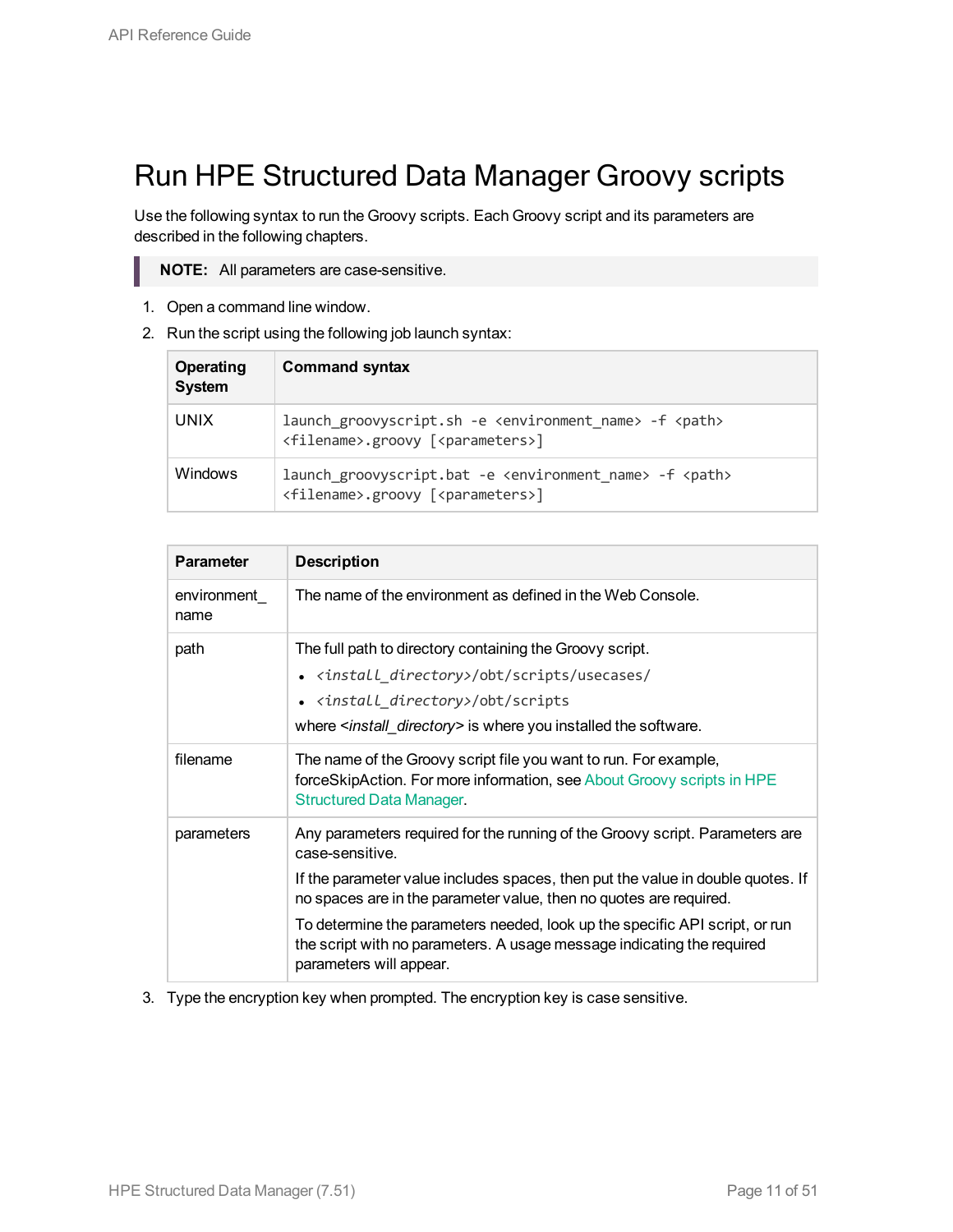## <span id="page-11-0"></span>Chapter 2: JobConfiguration

Use the following JobConfiguration Groovy scripts to modify database to database archiving jobs.

- [getActions,](#page-11-1) below
- [getActionParams,](#page-11-2) below
- [getActionParamTypes,](#page-12-0) on the next page
- [getActionTypes,](#page-12-1) on the next page
- [getAllJobs,](#page-12-2) on the next page
- **.** [getJobParams,](#page-13-0) on page 14
- [getMappedTable,](#page-13-1) on page 14

The scripts are located in the following directory:

<install\_directory>/obt/scripts

where <install\_directory> is where you installed the software.

<span id="page-11-1"></span>**NOTE:** All parameters are case-sensitive.

### getActions

This script retrieves the actions for a given job.

### **Syntax**

```
getActions.groovy <jobName>
```
### **Parameters**

| <b>Parameter</b> | Type   | <b>Description</b>                                                                                              |
|------------------|--------|-----------------------------------------------------------------------------------------------------------------|
| jobName          | String | Job name of the format: batch@job. Value exists and can be determined<br>by using getAllJobs, on the next page. |

## <span id="page-11-2"></span>getActionParams

This script returns the following for every parameter in the list:

```
(name=<parameter_name>, type=<parameter_type>, val=<parameter_value>)
```

| <b>Parameter</b> | <b>Description</b>         |
|------------------|----------------------------|
| parameter name   | The name of the parameter. |
| parameter_type   | <b>CONSTANT</b>            |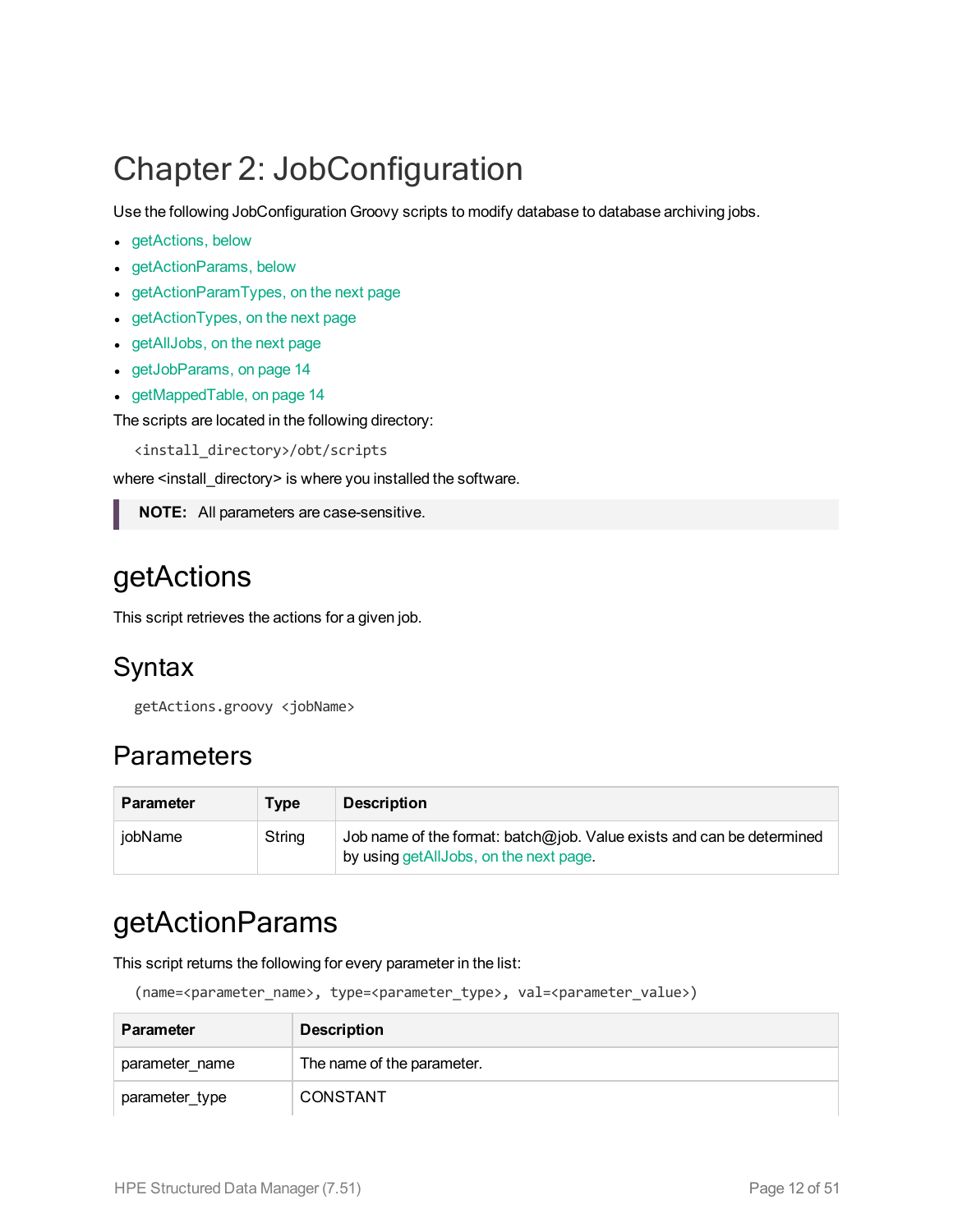| <b>Parameter</b> | <b>Description</b>                   |
|------------------|--------------------------------------|
|                  | PASS THROUGH                         |
|                  | <b>GROUP RUN ID</b>                  |
| parameter value  | The value defined for the parameter. |

### **Syntax**

getActionParams.groovy <jobName> <actionName>

### **Parameters**

| <b>Parameter</b> | Type   | <b>Description</b>                                                                                   |
|------------------|--------|------------------------------------------------------------------------------------------------------|
| jobName          | String | Job name of the format: batch@job. Value exists and can be<br>determined by using getAllJobs, below. |
| actionName       | String | Name of the action. Value exists and can be determined by using<br>getActions, on the previous page. |

## <span id="page-12-0"></span>getActionParamTypes

This script retrieves all action parameter types defined in the repository.

### **Syntax**

<span id="page-12-1"></span>getActionParamTypes.groovy

## getActionTypes

This script retrieves all action types defined in the repository.

### **Syntax**

<span id="page-12-2"></span>getActionTypes.groovy

## getAllJobs

This script retrieves all jobs defined in the database. If the partialJobName is null, then it returns all job names defined in the database. If the partialJobName is not null, then it returns a set of job names matching the query criteria.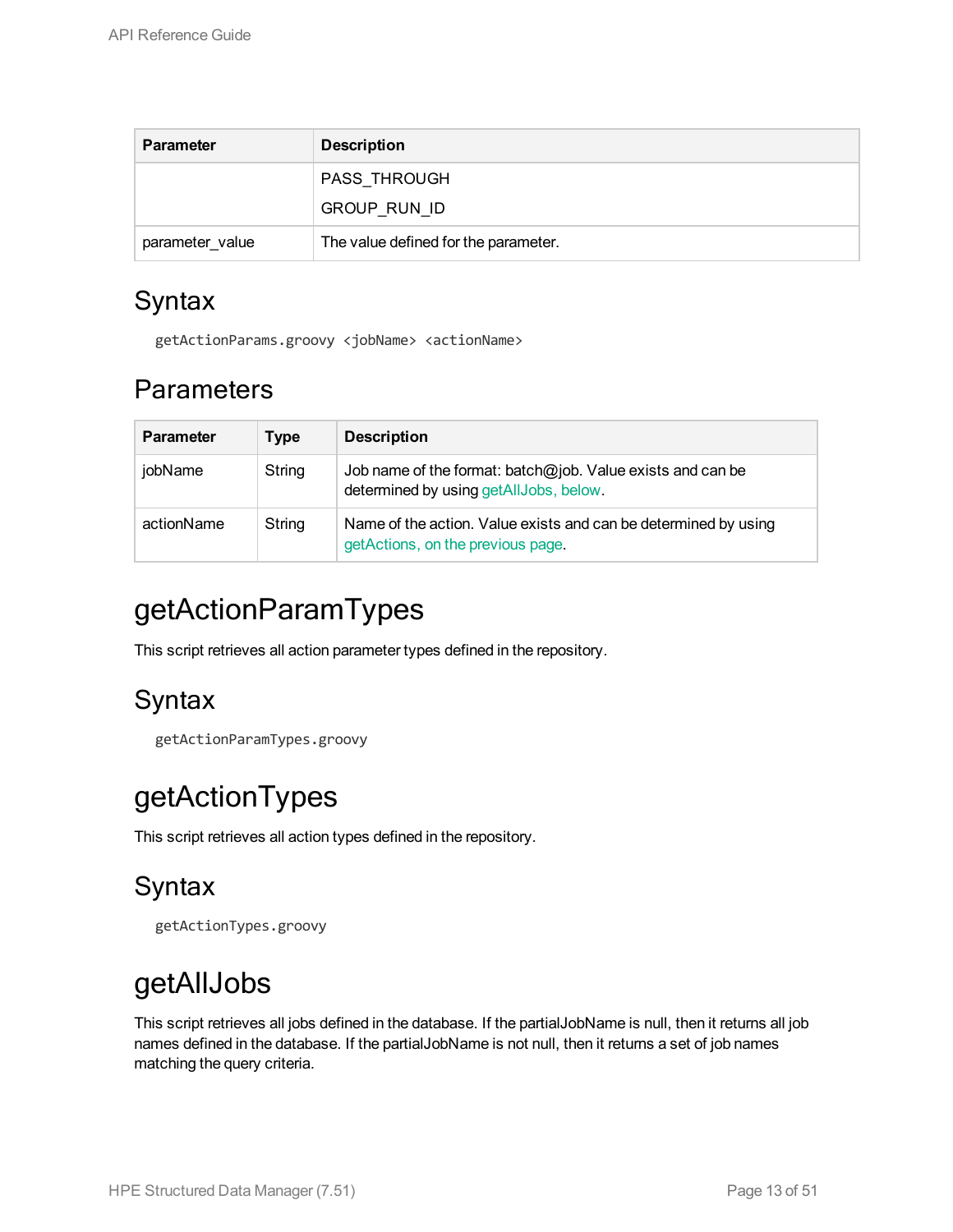### **Syntax**

getAllJobs.groovy <partialJobName>

### **Parameters**

| <b>Parameter</b> | Type   | <b>Description</b>                                                                                                 |
|------------------|--------|--------------------------------------------------------------------------------------------------------------------|
| partialJobName   | String | The query criteria to return the job names selected. If you<br>want all job names, then leave the parameter empty. |

## <span id="page-13-0"></span>getJobParams

This script retrieves all job parameters for the given job name.

### **Syntax**

getJobParams.groovy <jobName>

### **Parameters**

| <b>Parameter</b> | Tvpe   | <b>Description</b>                                                                                                  |
|------------------|--------|---------------------------------------------------------------------------------------------------------------------|
| jobName          | String | Job name of the format: batch@job. Value exists and can be<br>determined by using getAllJobs, on the previous page. |

## <span id="page-13-1"></span>getMappedTable

This script returns a fully-qualified selection table name for the given table.

### **Syntax**

getMappedTable.groovy <BF\_Name> <AppsPack\_Name> <Catalog\_Name> <Schema\_Name> <Table\_Name> <Table\_Type> [Table\_Identifier]

| <b>Parameter</b> | <b>Type</b> | <b>Description</b>                                  |
|------------------|-------------|-----------------------------------------------------|
| Table Name       | strina      | The name of the OLTP table.                         |
| Table Type       | string      | Optional. The type of table. Acceptable values are: |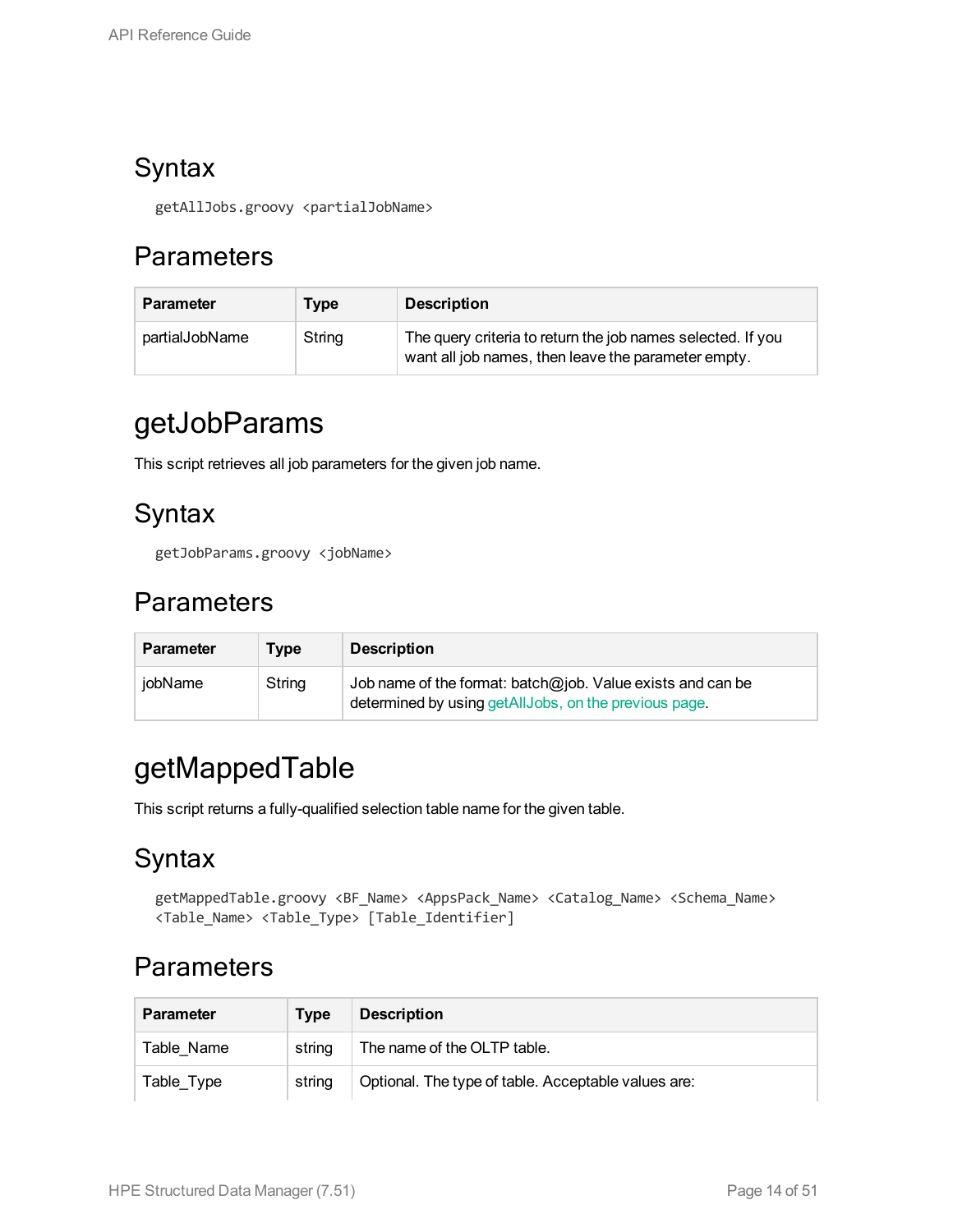| <b>Parameter</b> | <b>Type</b> | <b>Description</b>                                                                                                                                                                                                                                                                                                                                                                                                                                                                                                                                                                                                                                                                                                                                                                                                                                           |
|------------------|-------------|--------------------------------------------------------------------------------------------------------------------------------------------------------------------------------------------------------------------------------------------------------------------------------------------------------------------------------------------------------------------------------------------------------------------------------------------------------------------------------------------------------------------------------------------------------------------------------------------------------------------------------------------------------------------------------------------------------------------------------------------------------------------------------------------------------------------------------------------------------------|
|                  |             | oltp-Contains original table instances in the cartridge.<br>selectionViewOLTP-Name of the view used during reading of<br>rows from the OLTP table and selectionOLTP table.<br>• selectionOLTP-Contains information about rows that are<br>selected for archiving.<br>selectionHistory—Contains information on rows from the target<br>database that will be selected by the undo job.<br>• selection View History—Name of the view based on the<br>selectionHistory table and history table which will be used during<br>reading of history data on undo/redo.<br>eligibilityOLTP-Contains information on eligible rules.<br>$\bullet$<br>row_counts—Contains the count of rows that are archived.<br>custselOLTP-Contains custom selection information.<br>• exclusionOLTP-Contains information about the rows that are<br>excluded from archive selection. |
| Table_Identifier | string      | The table identifier used in Designer if more than one instance of the<br>same table is used in a model. If this parameter is null, then the first<br>instance of an OLTP table in a cartridge is used in matching the<br>mapped table.<br><b>NOTE:</b><br>For table types eligibilityOLTP, row_counts, exclusionOLTP,<br>and custselOLTP, all instances of an OLTP table are mapped<br>to the same table. Thus for these table types, this parameter<br>has no effect and could be null.                                                                                                                                                                                                                                                                                                                                                                    |
| BF Name          | string      | The name of the business flow.                                                                                                                                                                                                                                                                                                                                                                                                                                                                                                                                                                                                                                                                                                                                                                                                                               |
| AppsPack Name    | string      | The name of the cartridge within the business flow.                                                                                                                                                                                                                                                                                                                                                                                                                                                                                                                                                                                                                                                                                                                                                                                                          |
| Catalog_Name     | string      | The name of the SQL Server catalog.                                                                                                                                                                                                                                                                                                                                                                                                                                                                                                                                                                                                                                                                                                                                                                                                                          |
| Schema_Name      | string      | The name of the schema for the table.                                                                                                                                                                                                                                                                                                                                                                                                                                                                                                                                                                                                                                                                                                                                                                                                                        |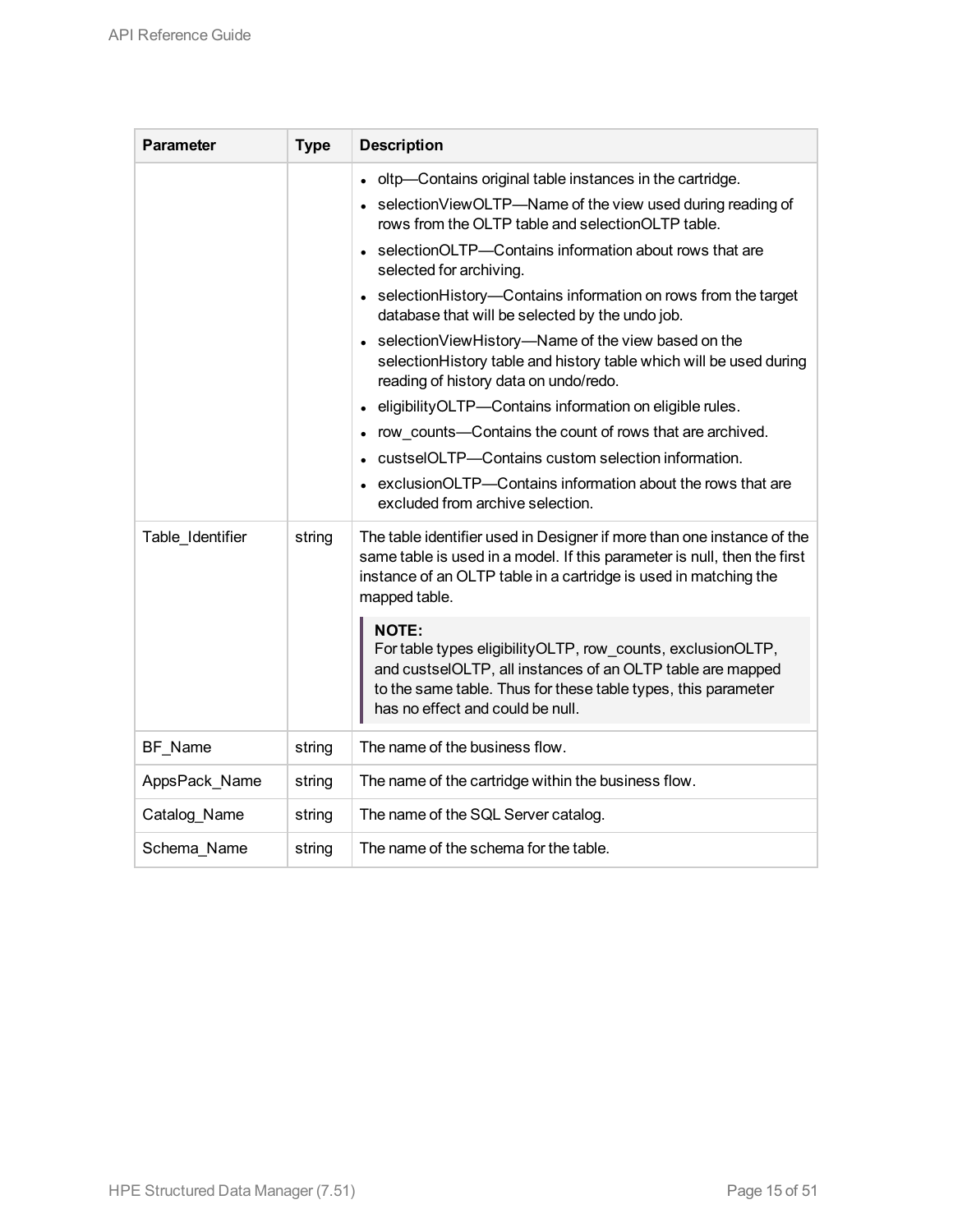## <span id="page-15-0"></span>Chapter 3: ArchiveAccessConfiguration

<span id="page-15-3"></span>Use the following Groovy scripts to customize the createArchiveAccess job.

- [Constants,](#page-15-1) below
- [addAddedDependency,](#page-16-0) on the next page
- $\bullet$  [addExcludedIndex,](#page-16-1) on the next page
- [addObjectExclusion,](#page-17-0) on page 18
- [addObjectOwnerPair,](#page-18-0) on page 19
- [addPrimaryObject,](#page-19-0) on page 20
- [addTextReplacer,](#page-19-1) on page 20
- [cloneDatabaseLinks,](#page-21-0) on page 22
- [generateLaCleanupStmts,](#page-21-1) on page 22
- [generateLaPurgeSnapshotStmts,](#page-23-0) on page 24
- [genericSqlConnection,](#page-23-1) on page 24
- [removeAddedDependency,](#page-24-0) on page 25
- [removeObjectExclusion,](#page-24-1) on page 25
- [removeObjectOwnerPair,](#page-25-0) on page 26
- [removePrimaryObject,](#page-26-0) on page 27
- [removeTextReplacer,](#page-26-1) on page 27

The scripts are located in the following directory:

<install\_directory>/obt/scripts

where <install\_directory> is where you installed the software.

<span id="page-15-1"></span>**NOTE:** All parameters are case-sensitive.

### **Constants**

<span id="page-15-2"></span>The following constants are used to define, develop, or customize a job.

- TABLE
- . VIEW
- PROCEDURE (Oracle only)
- STORED\_PROCEDURE (SQL Server only)
- PROXY\_TABLE
- **.** SEQUENCE
- PACKAGE
- PACKAGE\_BODY
- **.** FUNCTION
- <sup>l</sup> SYNONYM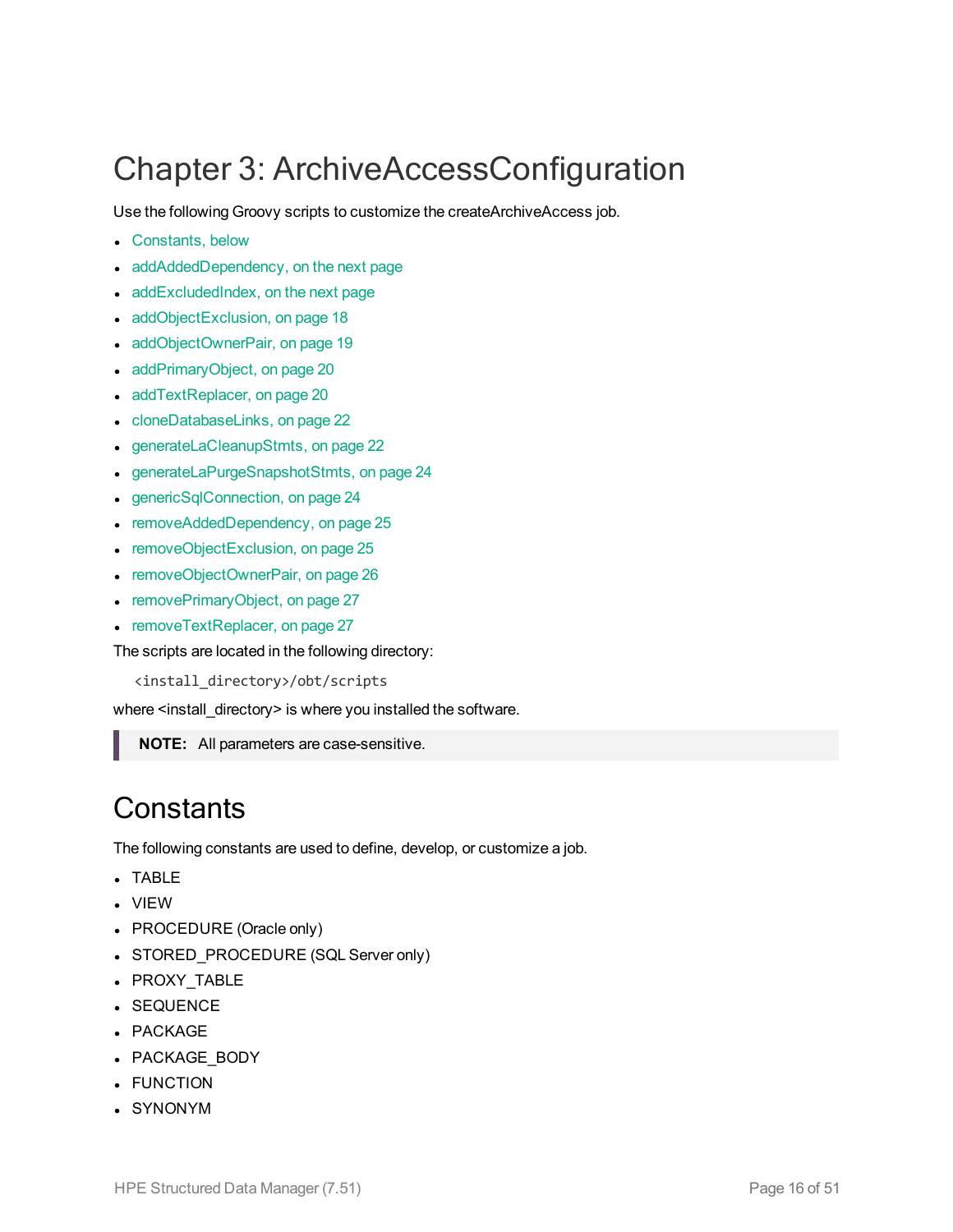## <span id="page-16-0"></span>addAddedDependency

<span id="page-16-2"></span>This script adds an additional database object dependency to those returned from the database metadata. On some databases, all dependencies might not be available in the metadata.

For example, on SQL Server, dependencies across catalogs are not available. Also, if database objects are dropped and recreated, the dependencies may be lost.

This script allows you to add the missing metadata.

### **Syntax**

addAddedDependency.groovy <dependentCatalog> <dependentSchema> <dependentName> <dependentType> <referencedCatalog> <referencedSchema> <referencedName> <referencedType>

### **Parameters**

| <b>Parameter</b>  | <b>Type</b> | <b>Description</b>                                                           |
|-------------------|-------------|------------------------------------------------------------------------------|
| dependentCatalog  | String      | For SQL Server, this is the database name.                                   |
|                   |             | For Oracle, this is always " " (empty string).                               |
| dependentSchema   | String      | Owner of the dependent object.                                               |
| dependentName     | String      | Name of the dependent object.                                                |
| dependentType     | String      | Object type. Valid values are defined in Constants, on the<br>previous page. |
| referencedCatalog | String      | For SQL Server, this is the database name.                                   |
|                   |             | For Oracle, this is always " " (empty string).                               |
| referencedSchema  | String      | Owner of the referenced object.                                              |
| referencedName    | String      | Name of the referenced object.                                               |
| referencedType    | String      | Object type. Valid values are defined in Constants, on the<br>previous page. |

<span id="page-16-1"></span>To remove, see [removeAddedDependency,](#page-24-0) on page 25.

### addExcludedIndex

This script disables the creation of an index that exists on an OLTP managed table, on the history table.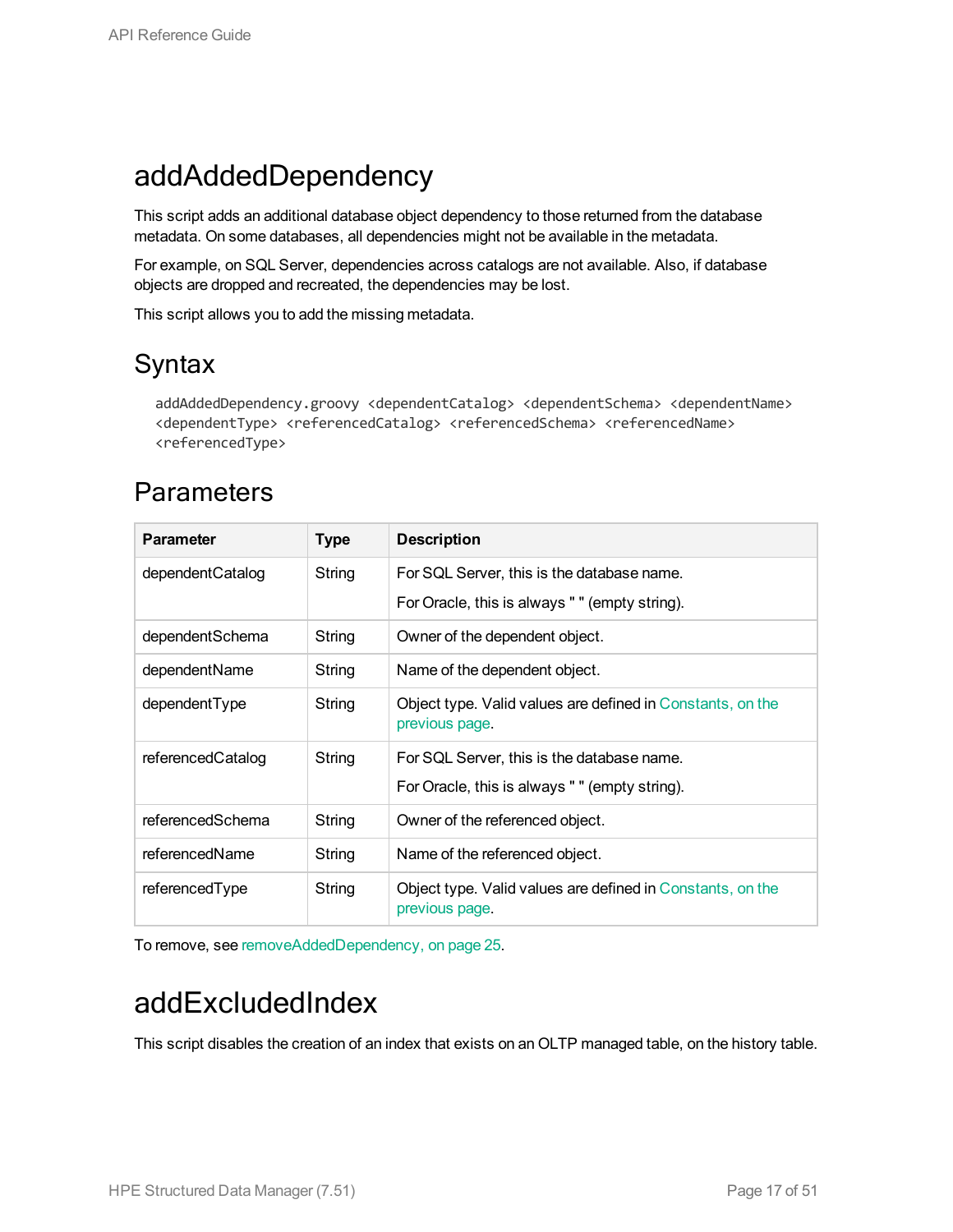For example, in a distributed archive, you should not use more than 20 indexes on the history table, as there is an Oracle Optimizer bug that causes performance issues in archive access, if the history table has over 20 indexes.

Indexes that are used for purge performance need not be created on the history tables. You can exclude any additional indexes using this script.

### **Syntax**

addExcludedIndex.groovy <catalog> <tableSchema> <tableName> <IndexCatalog> <IndexSchema> <IndexName>

### **Parameters**

| <b>Parameter</b>    | <b>Type</b> | <b>Description</b>                                                                           |
|---------------------|-------------|----------------------------------------------------------------------------------------------|
| catalog             | String      | For SQL Server, this is the database name.<br>For Oracle, this is always " " (empty string). |
| tableSchema         | String      | Owner of the dependent object.                                                               |
| tableName           | String      | Name of the dependent object.                                                                |
| <b>IndexCatalog</b> | String      | For SQL Server, this is the database name.<br>For Oracle, this is always " " (empty string). |
| <b>IndexSchema</b>  | String      | Owner of the referenced object.                                                              |
| IndexName           | String      | Name of the referenced object.                                                               |

## <span id="page-17-0"></span>addObjectExclusion

This script excludes an object from the schema cloning. Excluded objects are ignored and not created, dropped, or aliased.

If the exclusion is cascaded, then all objects directly or indirectly dependent on the object are excluded.

### **Syntax**

addObjectExclusion.groovy <catalog> <schema> <name> <objectType> <cascadeExclusion>

| <b>Parameter</b> | Type   | <b>Description</b>                         |
|------------------|--------|--------------------------------------------|
| catalog          | String | For SQL Server, this is the database name. |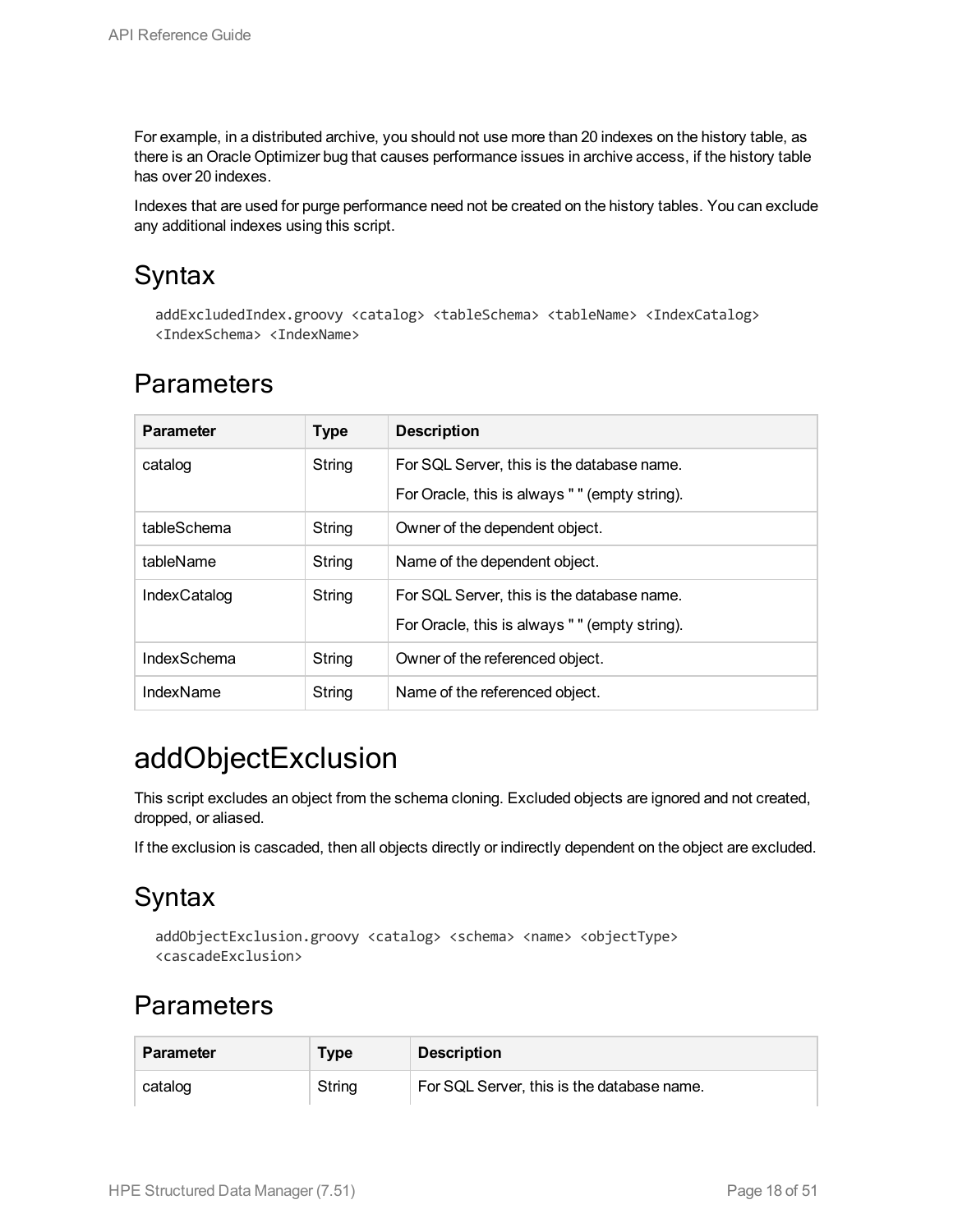| <b>Parameter</b> | <b>Type</b> | <b>Description</b>                                                                                                                          |
|------------------|-------------|---------------------------------------------------------------------------------------------------------------------------------------------|
|                  |             | For Oracle, this is always " " (empty string).                                                                                              |
| schema           | String      | Owner of the object.                                                                                                                        |
| name             | String      | Name of the object to exclude.                                                                                                              |
| objectType       | String      | Object type. Valid values are defined in Constants, on<br>page 16.                                                                          |
| cascadeExclusion | boolean     | True—to cascade the exclusion for all objects directly or<br>indirectly dependent on the object.<br>False-to exclude only the named object. |

<span id="page-18-0"></span>To remove, see [removeObjectExclusion,](#page-24-1) on page 25.

## addObjectOwnerPair

<span id="page-18-1"></span>This script maps the source schema to the archive access schema. By default, the name of the archive access schema is the name of the OTLP schema appended with "\_AA".

| <b>OLTP</b> schema | <b>Archive Access schema</b> |
|--------------------|------------------------------|
| MyOLTP             | MyOLTP AA                    |

If you want to designate a different name for the Archive Access schema, run this script before installing a cartridge.

The script applies the mapping for the new schema name, and the Deployment Assistant uses the schema name you choose.

## **Syntax**

addObjectOwnerPair.groovy <oltpCatalog> <oltpSchema> <aaCatalog> <aaSchema> [<transparencyLayer>]

| <b>Parameter</b> | Type   | <b>Description</b>                                                             |
|------------------|--------|--------------------------------------------------------------------------------|
| oltpCatalog      | String | OLTP catalog for SQL Server.<br>For Oracle, this is always " " (empty string). |
| oltpSchema       | String | OLTP schema for Oracle.<br>OLTP user for SQL Server.                           |
| aaCatalog        | String | Archive access catalog for SQL Server.                                         |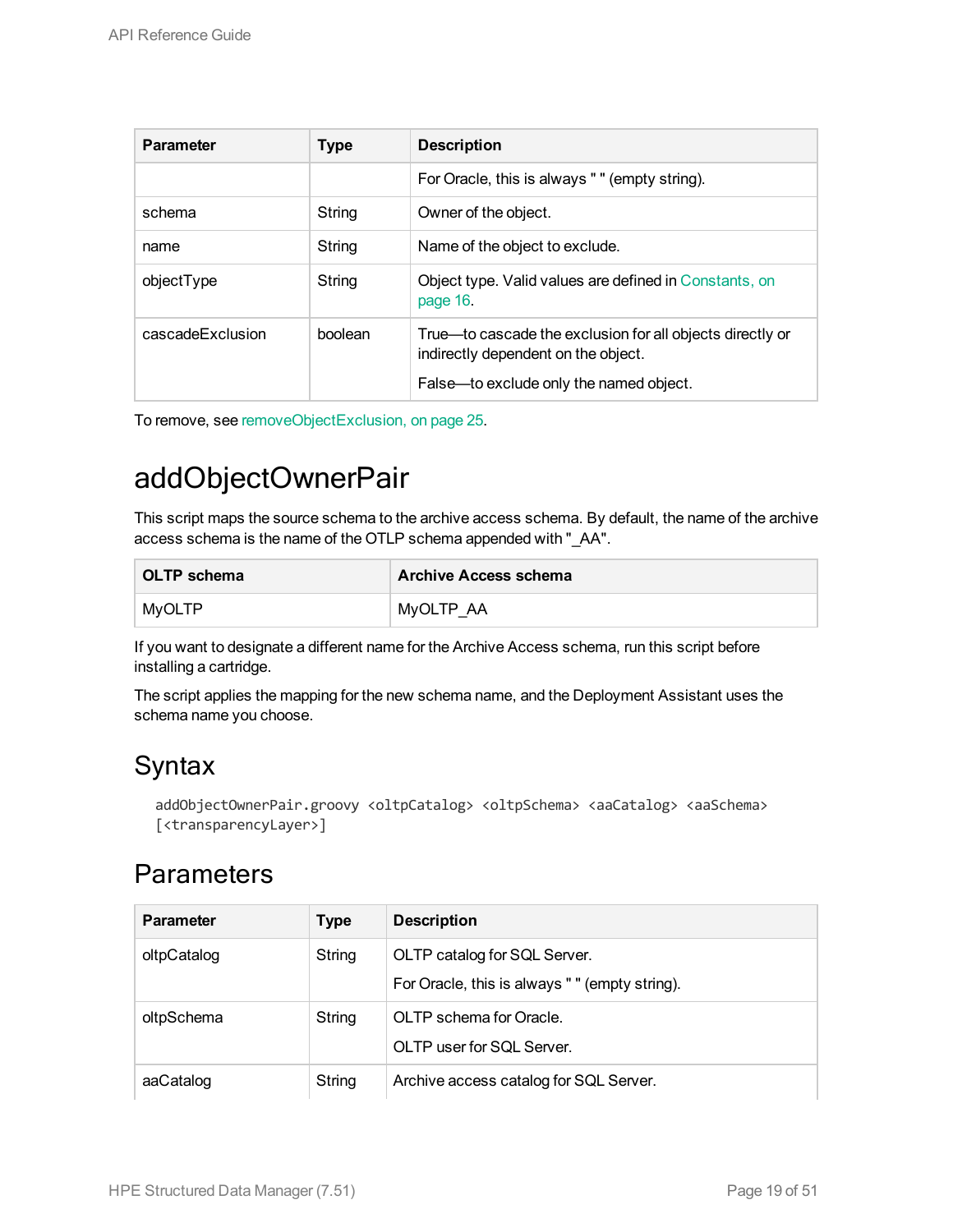| <b>Parameter</b>  | <b>Type</b> | <b>Description</b>                                                       |
|-------------------|-------------|--------------------------------------------------------------------------|
|                   |             | For Oracle, this is always " " (empty string).                           |
| aaSchema          | String      | Archive access schema for Oracle.<br>Archive access user for SQL Server. |
| transparencyLayer | String      | Name of the transparency layer (optional).                               |

<span id="page-19-0"></span>To remove, see [removeObjectOwnerPair,](#page-25-0) on page 26.

## addPrimaryObject

<span id="page-19-2"></span>This script adds an additional object to the list of primary objects. This script is normally used when you want the object cloned, rather than having a synonym or proxy created for it.

### **Syntax**

addPrimaryObject.groovy <catalog> <schema> <name> <objectType>

### **Parameters**

| <b>Parameter</b> | <b>Type</b> | <b>Description</b>                                              |
|------------------|-------------|-----------------------------------------------------------------|
| catalog          | String      | For SQL Server, this is the database name.                      |
|                  |             | For Oracle, this is always " " (empty string).                  |
| schema           | String      | Owner of the object.                                            |
| name             | String      | Name of the object.                                             |
| objectType       | String      | Object type. Valid values are defined in Constants, on page 16. |

<span id="page-19-1"></span>To remove, see [removePrimaryObject,](#page-26-0) on page 27.

## addTextReplacer

<span id="page-19-3"></span>This script adds a text replacement action on the object creation string. The search pattern is a Java regular expression matching a portion of the object creation string. That portion of the string is replaced with the replacement text.

## **Syntax**

addTextReplacer.groovy <catalog> <schema> <name> <objectType> <sequence> <searchPattern> <replacementText> <required> <globalReplace>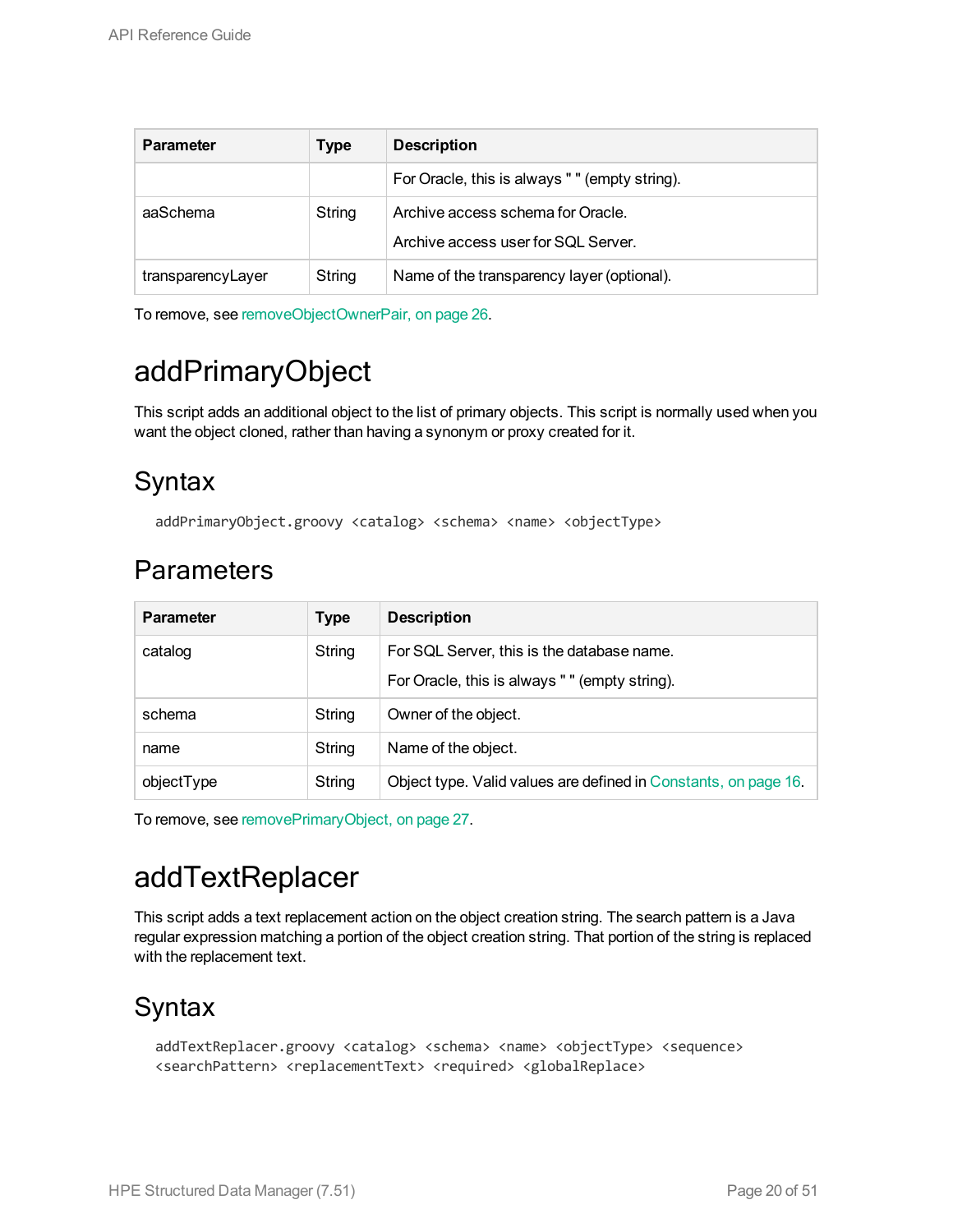### **Parameters**

| <b>Parameter</b> | <b>Type</b> | <b>Description</b>                                                                                                                                                          |
|------------------|-------------|-----------------------------------------------------------------------------------------------------------------------------------------------------------------------------|
| catalog          | String      | For SQL Server, this is the database name.                                                                                                                                  |
|                  |             | For Oracle, this is always " " (empty string).                                                                                                                              |
| schema           | String      | Owner of the object.                                                                                                                                                        |
| name             | String      | Name of the object to which you are applying the text modifier.                                                                                                             |
| objectType       | String      | Object type. Valid values are defined in Constants, on page 16.                                                                                                             |
| sequence         | int         | Numerical value used to indicate when to run the text replacer.<br>There might be multiple text replacers on an object. This<br>indicates the order they should be applied. |
| searchPattern    | String      | A Java regular expression that matches a portion of the object<br>creation string.                                                                                          |
| replacementText  | String      | Exact text to replace the text matched.                                                                                                                                     |
| required         | boolean     | Values are:                                                                                                                                                                 |
|                  |             | True to throw an exception if the text is not found.<br>$\bullet$                                                                                                           |
|                  |             | False to ignore any situation where text is not found.                                                                                                                      |
|                  |             | HPE recommends setting this to True.                                                                                                                                        |
| globalReplace    | boolean     | Values are:                                                                                                                                                                 |
|                  |             | True to replace all instances of the search string.                                                                                                                         |
|                  |             | False to replace the first instance of the search string.<br>$\bullet$                                                                                                      |

### Example

You can use a text replacer with the USE\_ROWIDTOCHAR configuration parameter. There might be some views or stored procedures referencing the ROWID pseudo column on an Oracle table. When you replace the underlying table with a union view, you are no longer able to access this.

The USE\_ROWIDTOCHAR configuration parameter causes createArchiveAccess to add a new column named ROW\_ID. ROW\_ID selects the ROWID values from each table of the union view. If existing views and packages are referencing ROWID, then they are not referencing ROW\_ID.

In this case, it is necessary to add a text replacer to replace ROWID with ROW\_ID.

### Example

```
<install_directory>/obt/bin/launch_groovyscript.sh -e <env_ID> -f <install_
directory>/obt/scripts/addTextReplacer.groovy
"" SCOTT ORD VIEW 0 "ROWID" "ROW ID" false false
```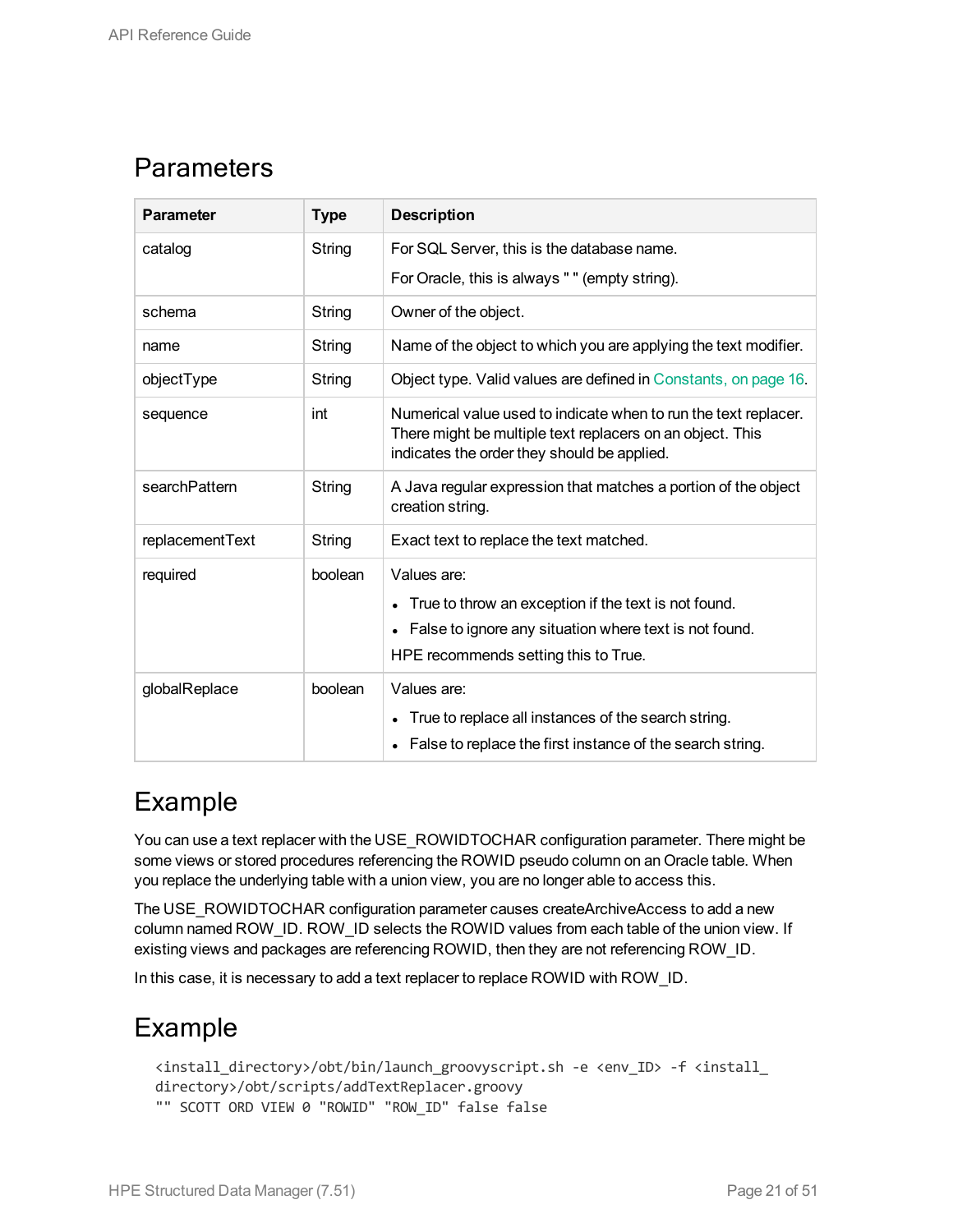where <install\_directory> is where you installed the software.

After successful completion of this script, check the updated OBTSC\_TEXT\_REPLACER table in the OBT-REP schema, and then run the createArchiveAccess job.

<span id="page-21-0"></span>To remove, see [removeTextReplacer,](#page-26-1) on page 27.

### cloneDatabaseLinks

<span id="page-21-3"></span>The cloneDatabaseLinks script allows you to copy database links from your Oracle OLTP database when you create database transparency. Copying the database links ensures that applications, stored procedures, and functions that use those links continue to function correctly.

The cloneDatabaseLinks script:

- Clones all private database links from all of the source schemas used by a deployed business flow to the corresponding archive access schema. Passwords for all private links passwords are prompted for when the links are created.
- Clones all public database links when the archive access schema is not located on the source schema. If the archive access schema is located on the same server, the public database links already exist and do not need to be cloned.
- Creates only one database link with the same name. Any duplicate links are skipped and a warning message is displayed.
- Clones only links used by a source schema, if a source schema is provided.

### **Syntax**

cloneDatabaseLinks.groovy [schema]

### **Parameters**

| <b>Parameter</b> | Tvpe   | <b>Description</b>                                                                                                  |
|------------------|--------|---------------------------------------------------------------------------------------------------------------------|
| schema           | String | Optional schema name. If the schema name is included, then<br>only links used by that particular schema are cloned. |

### <span id="page-21-1"></span>generateLaCleanupStmts

<span id="page-21-2"></span>The generateLaCleanupStmts script generates clean-up SQL statements. Run this statement on History to clean up incomplete transactions. That is, transactions that were copied to the History table but not deleted from the OLTP database.

Use this script only if the archive job needs to be cancelled after data was copied to the History table through a TABLE\_PARALLEL option. The statements can be either TRUNCATE or DELETE statements where archived data in the History table is retained through a temporary table. The generated file name starts with obtpa\_cln\_hist\_run.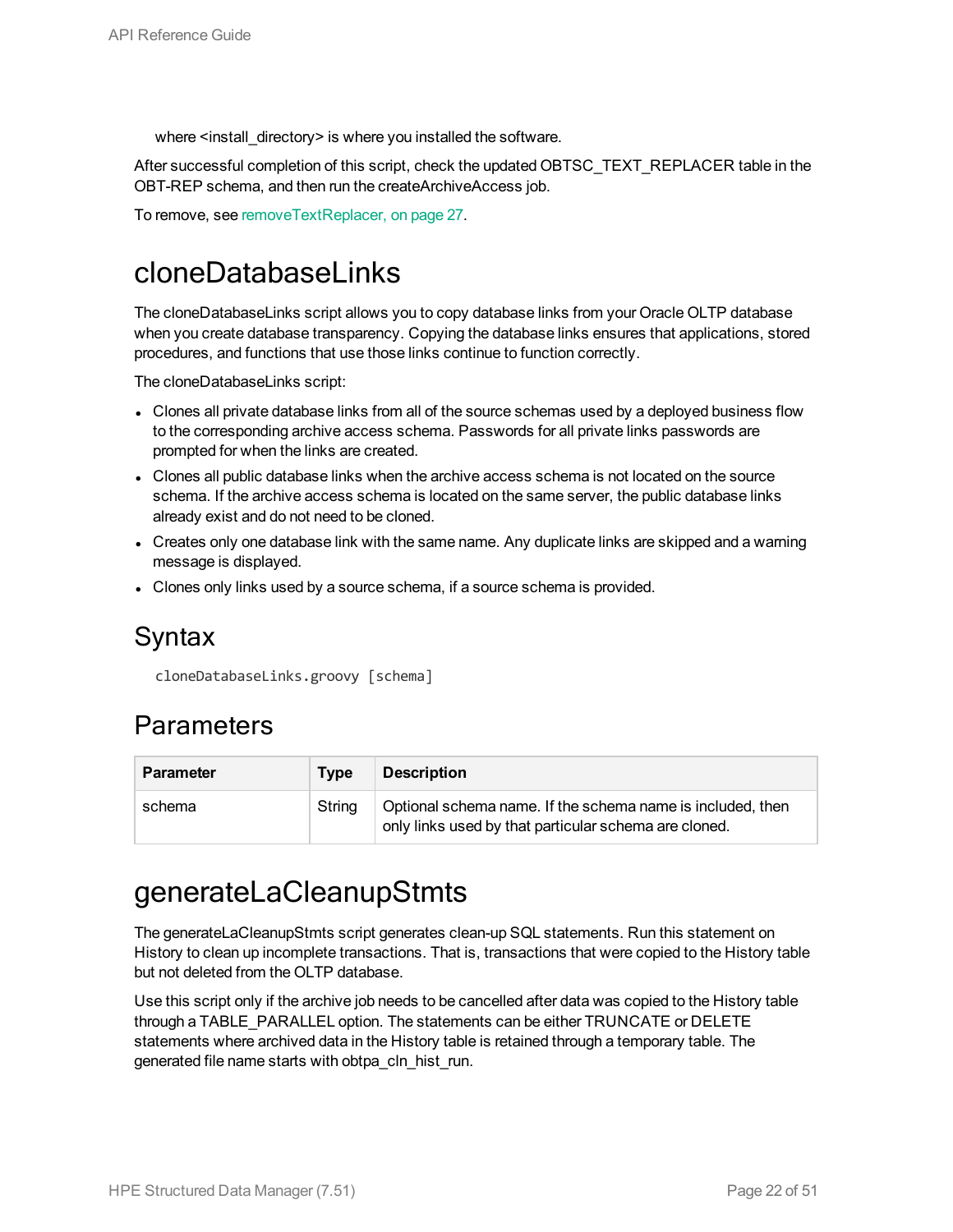### **Syntax**

generateLaCleanupStmts.groovy <groupRunningJobId> <directoryName> <cleanupMethod> <batchSize>

### Parameters

| <b>Parameter</b>  | <b>Type</b> | <b>Description</b>                                                                                                                                        |
|-------------------|-------------|-----------------------------------------------------------------------------------------------------------------------------------------------------------|
| groupRunningJobID | long        | Child ID - Archive job ID as defined on the Console Job<br>Summary page.                                                                                  |
| directoryName     | String      | Directory name, including the directory path that will contain<br>the generated statements.                                                               |
| cleanupMethod     | String      | Clean-up method to use. Specify either TRUNCATE or<br>DELETE.                                                                                             |
| batchSize         | int         | The number of row sequences processed by the statement.<br>The number of rows processed will be less than or equal to<br>the batchSize. The default is 0. |
|                   |             | This parameter is only applicable when the clean-up method<br>is DELETE.                                                                                  |

### Example

```
<install_directory>/obt/bin/launch_groovyscript.sh -e DefEnv -f
../scripts/generateLaCleanupStmts.groovy 5 C:\MYDirectory\cleanup TRUNCATE
```
where <install\_directory> is where you installed the software.

The script generates cleanup statements in a file that starts with the name obtpa\_cln\_hist\_run<Group\_ Run\_Id>\_trunc<>\_<tableOwner>\_<tableName>.sql. The file will be in the directory C:\MYDirectory\cleanup.

A file will be generated for each table that needs to be cleaned. These SQL files should be run on the relocation schema for History.

### Example

```
<install_directory>/obt/bin/launch_groovyscript.sh -e DefEnv -f
../scripts/generateLaCleanupStmts.groovy 5 C:\MYDirectory\cleanup DELETE 10000
```
where <install\_directory> is where you installed the software.

The script generates cleanup statements in a file that starts with the name obtpa\_cln\_hist\_run<Group Run)Id>\_del< >\_<tableOwner>\_<tableName>.sql in the directory C:\MYDirectory\cleanup.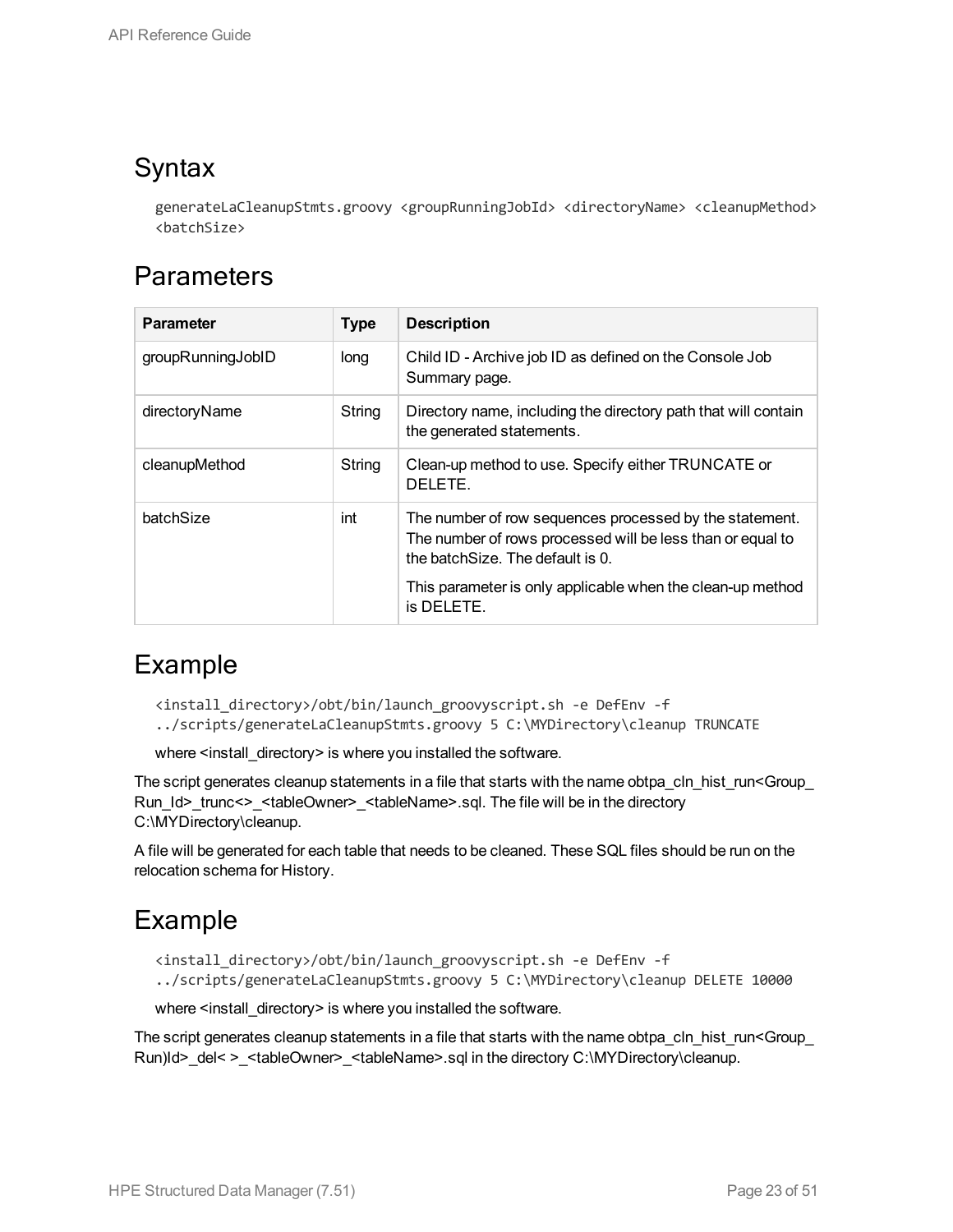When the script is done, there is a file for each table that needs to be cleaned. These SQL files should be run on the relocation schema for History. Each delete statement will delete 10,000 or less rows per commit.

### <span id="page-23-0"></span>generateLaPurgeSnapshotStmts

<span id="page-23-2"></span>The generateLaPurgeSnapshotStmts script generates purge statements that should be run on the History table to clean up history transactions on the History snapshot table. That is, transactions that where copied to the History snapshot tables when SNAPSHOT\_TYPE was set to WITH\_HISTORY.

You should run this script if the snapshot type has switched from WITH\_HISTORY to WITHOUT HISTORY.

### **Syntax**

generateLaPurgeSnapshotStmts.groovy <cartridgeName> <fileName>

### **Parameters**

| <b>Parameter</b> | Type   | <b>Description</b>                                                                                |
|------------------|--------|---------------------------------------------------------------------------------------------------|
| cartridgeName    | String | The name of the cartridge that has its snapshot type set.                                         |
| fileName         | String | The file name and directory path of the file that will contain<br>the generated purge statements. |

## Example

```
<install_directory>/obt/bin/launch_groovyscript.sh -e DefEnv -f
../scripts/generateLaPurgeSnapshotStmts.groovy ORDER PURGE $I TOP/log/x.sql
C:\MYDirectory\purgeSnapShot.sql
```
where <install\_directory> is where you installed the software.

The script generates deletes statements in the file purgeSnapShot.sql to purge history rows from the snapshot table that belongs to the cartridge ORDER\_PURGE. The purgeSnapShot.sql must be run on the relocation schema of History.

## <span id="page-23-1"></span>genericSqlConnection

<span id="page-23-3"></span>The genericSqlConnection script gets SQL connections to the repository.

### **Syntax**

genericSqlConnections.groovy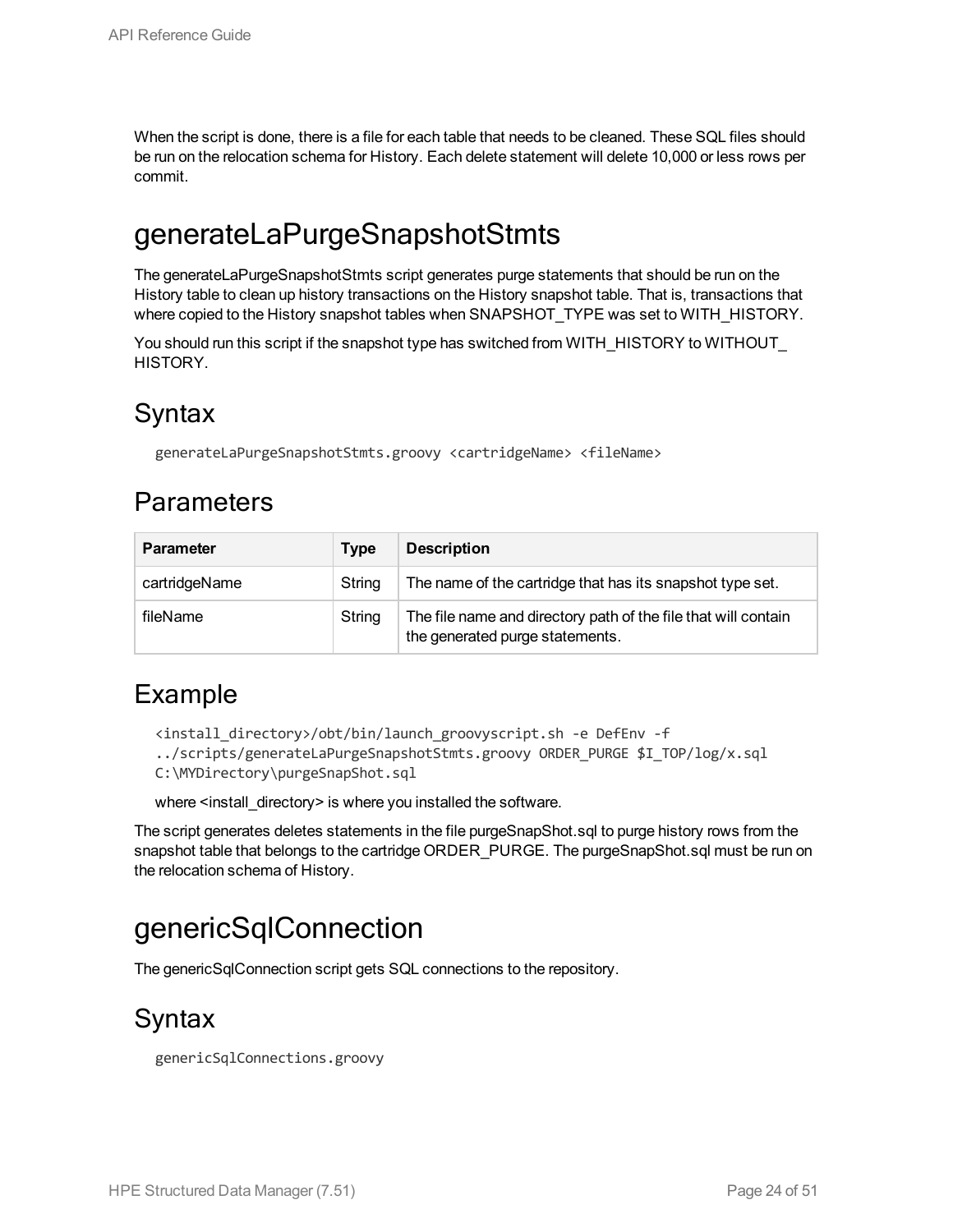## <span id="page-24-0"></span>removeAddedDependency

This script removes a dependency added with addAddedDependency.

### **Syntax**

removeAddedDependency.groovy <dependentCatalog> <dependentSchema> <dependentName> <dependentType><referencedCatalog> <referencedSchema> <referencedName> <referencedType>

### **Parameters**

| <b>Parameter</b>  | Type   | <b>Description</b>                                                 |
|-------------------|--------|--------------------------------------------------------------------|
| dependentCatalog  | String | For SQL Server, this is the database name.                         |
|                   |        | For Oracle, this is always " " (empty string).                     |
| dependentSchema   | String | Owner of the dependent object.                                     |
| dependentName     | String | Name of the dependent object.                                      |
| dependentType     | String | Object type. Valid values are defined in Constants, on page<br>16. |
| referencedCatalog | String | For SQL Server, this is the database name.                         |
|                   |        | For Oracle, this is always " " (empty string).                     |
| referencedSchema  | String | Owner of the referenced object.                                    |
| referencedName    | String | Name of the referenced object.                                     |
| referencedType    | String | Object type. Valid values are defined in Constants, on page<br>16. |

<span id="page-24-1"></span>**NOTE:** All parameters are case-sensitive.

## removeObjectExclusion

This script removes exclusions made with addObjectExclusion.

### **Syntax**

removeObjectExclusion.groovy <catalog> <schema> <name> <objectType>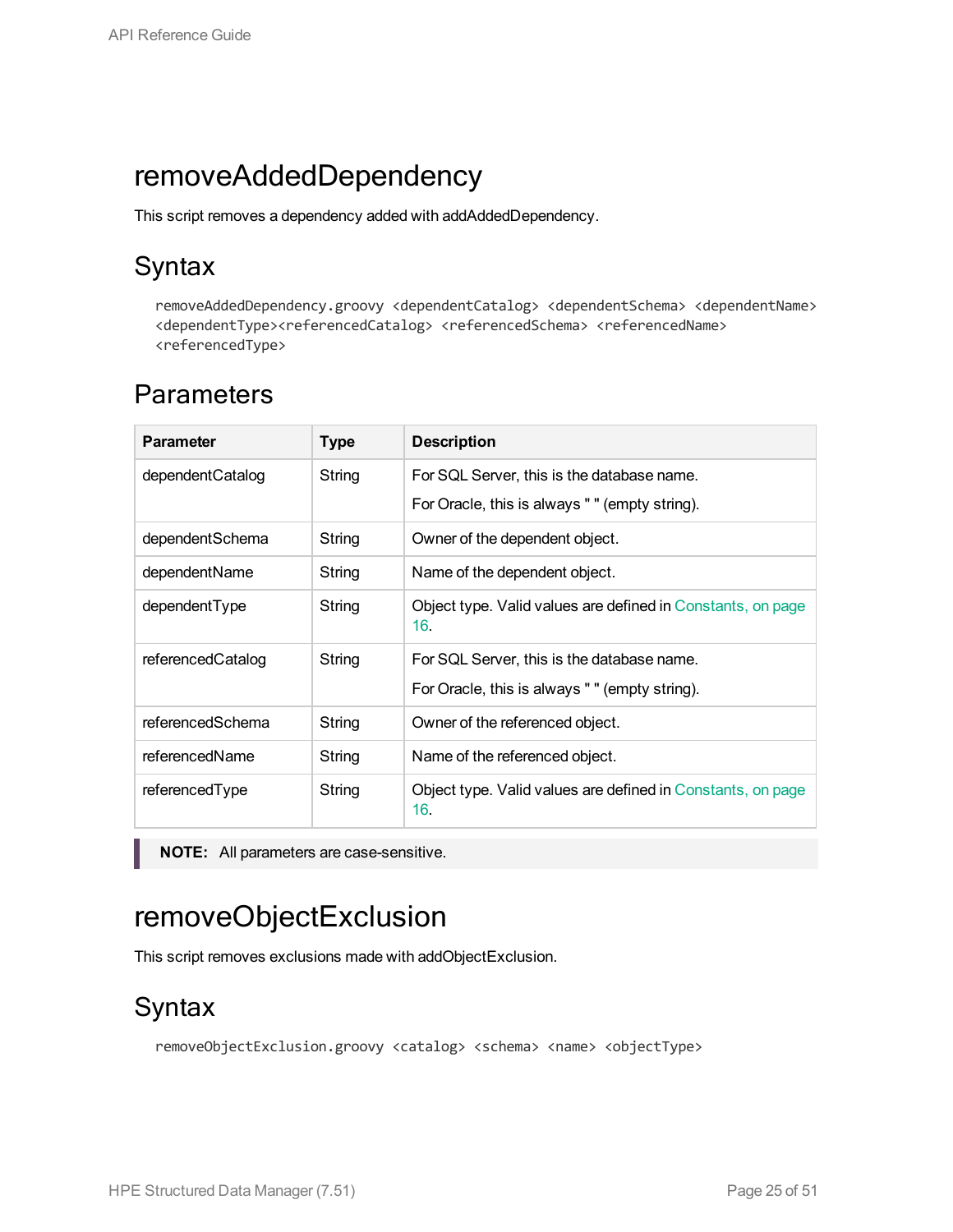### **Parameters**

| <b>Parameter</b> | <b>Type</b> | <b>Description</b>                                                                           |
|------------------|-------------|----------------------------------------------------------------------------------------------|
| catalog          | String      | For SQL Server, this is the database name.<br>For Oracle, this is always " " (empty string). |
| schema           | String      | Owner of the object.                                                                         |
| name             | String      | Name of the object to exclude.                                                               |
| objectType       | String      | Object type. Valid values are defined in Constants, on page<br>16.                           |

<span id="page-25-0"></span>**NOTE:** All parameters are case-sensitive.

## removeObjectOwnerPair

This script removes owner pair objects added with addObjectOwnerPair.

### **Syntax**

removeObjectOwnerPair.groovy <oltpCatalog> <oltpSchema> <aaCatalog> <aaSchema> [<transparencyLayer>]

### **Parameters**

| <b>Parameter</b>  | <b>Type</b> | <b>Description</b>                             |
|-------------------|-------------|------------------------------------------------|
| oltpCatalog       | String      | OLTP catalog for SQL Server.                   |
|                   |             | For Oracle, this is always " " (empty string). |
| oltpSchema        | String      | OLTP schema for Oracle.                        |
|                   |             | OLTP user for SQL Server.                      |
| aaCatalog         | String      | Archive access catalog for SQL Server.         |
|                   |             | For Oracle, this is always " " (empty string). |
| aaSchema          | String      | Archive access schema for Oracle.              |
|                   |             | Archive access user for SQL Server.            |
| transparencyLayer | String      | Name of the transparency layer (optional).     |

**NOTE:** All parameters are case-sensitive.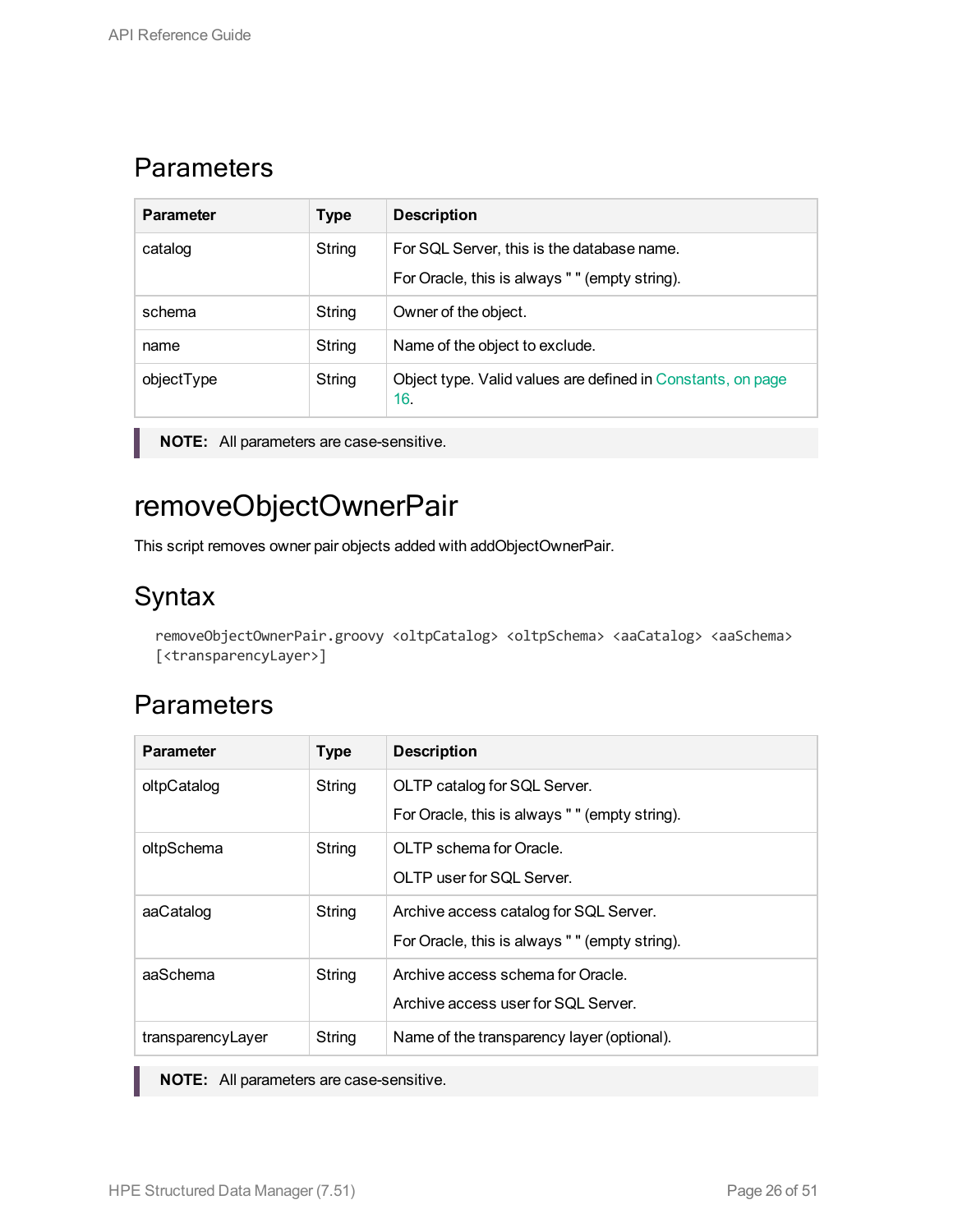## <span id="page-26-0"></span>removePrimaryObject

This script removes a primary object added with addPrimaryObject.

### **Syntax**

removePrimaryObject.groovy <catalog> <schema> <name> <objectType>

### **Parameters**

| <b>Parameter</b> | <b>Type</b> | <b>Description</b>                                                 |
|------------------|-------------|--------------------------------------------------------------------|
| catalog          | String      | For SQL Server, this is the database name.                         |
|                  |             | For Oracle, this is always " " (empty string).                     |
| schema           | String      | Owner of the object.                                               |
| name             | String      | Name of the object.                                                |
| objectType       | String      | Object type. Valid values are defined in Constants, on page<br>16. |

**NOTE:** All parameters are case-sensitive.

## <span id="page-26-1"></span>removeTextReplacer

This script removes a text replacement action created with addTextReplacer.

### **Syntax**

removeTextReplacer.groovy <catalog> <schema> <name> <objectType> <sequence>

| <b>Parameter</b> | <b>Type</b> | <b>Description</b>                                              |
|------------------|-------------|-----------------------------------------------------------------|
| catalog          | String      | For SQL Server, this is the database name.                      |
|                  |             | For Oracle, this is always " " (empty string).                  |
| schema           | String      | Owner of the object.                                            |
| name             | String      | Name of the object to which you are applying the text modifier. |
| objectType       | String      | Object type. Valid values are defined in Constants, on page 16. |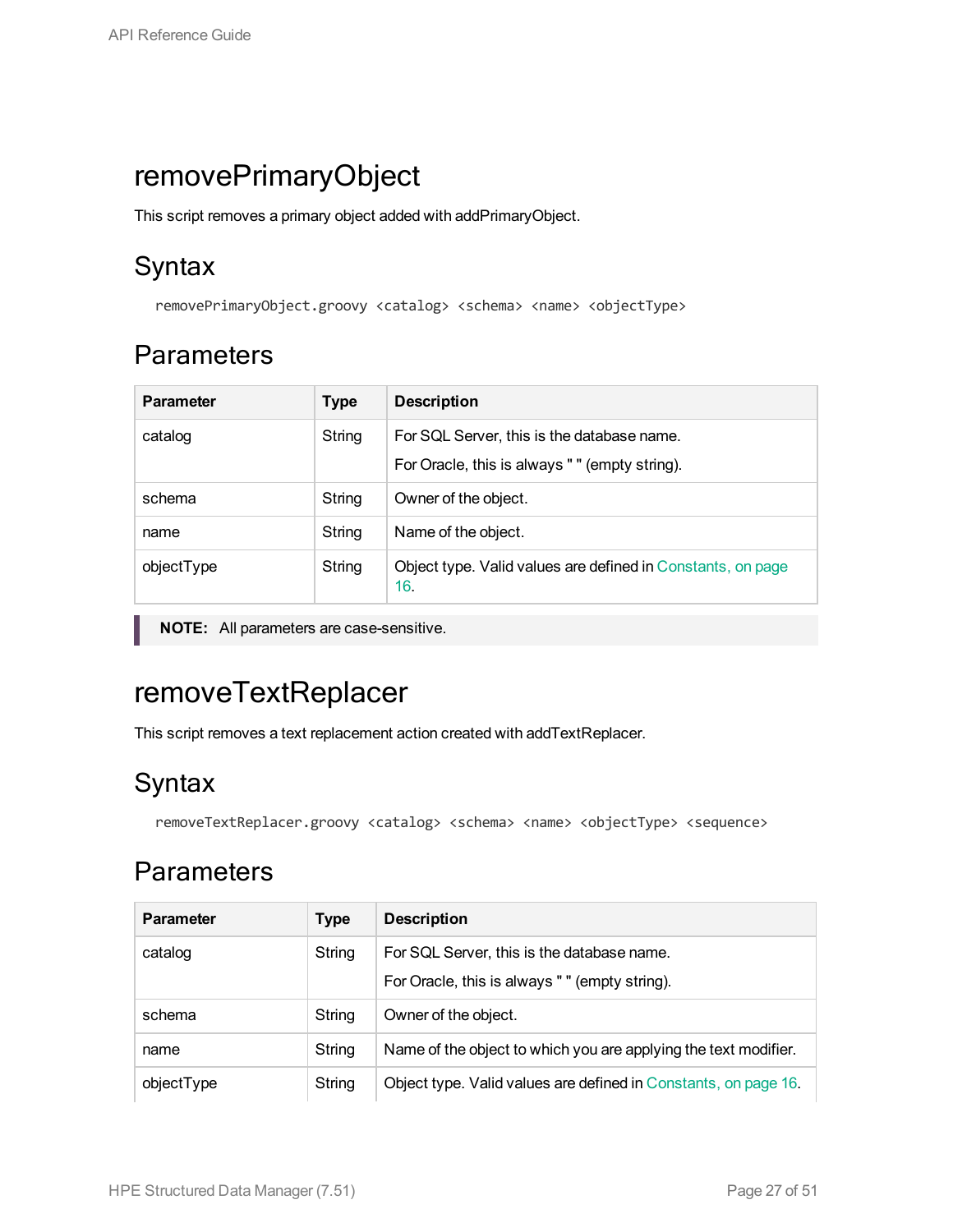| <b>Parameter</b>                                | <b>Type</b> | <b>Description</b>                                                                                                          |
|-------------------------------------------------|-------------|-----------------------------------------------------------------------------------------------------------------------------|
| sequence                                        | int         | Numerical value used to indicate when to execute the text<br>replacer. There might be multiple text replacers on an object. |
| <b>NOTE:</b> All parameters are case-sensitive. |             |                                                                                                                             |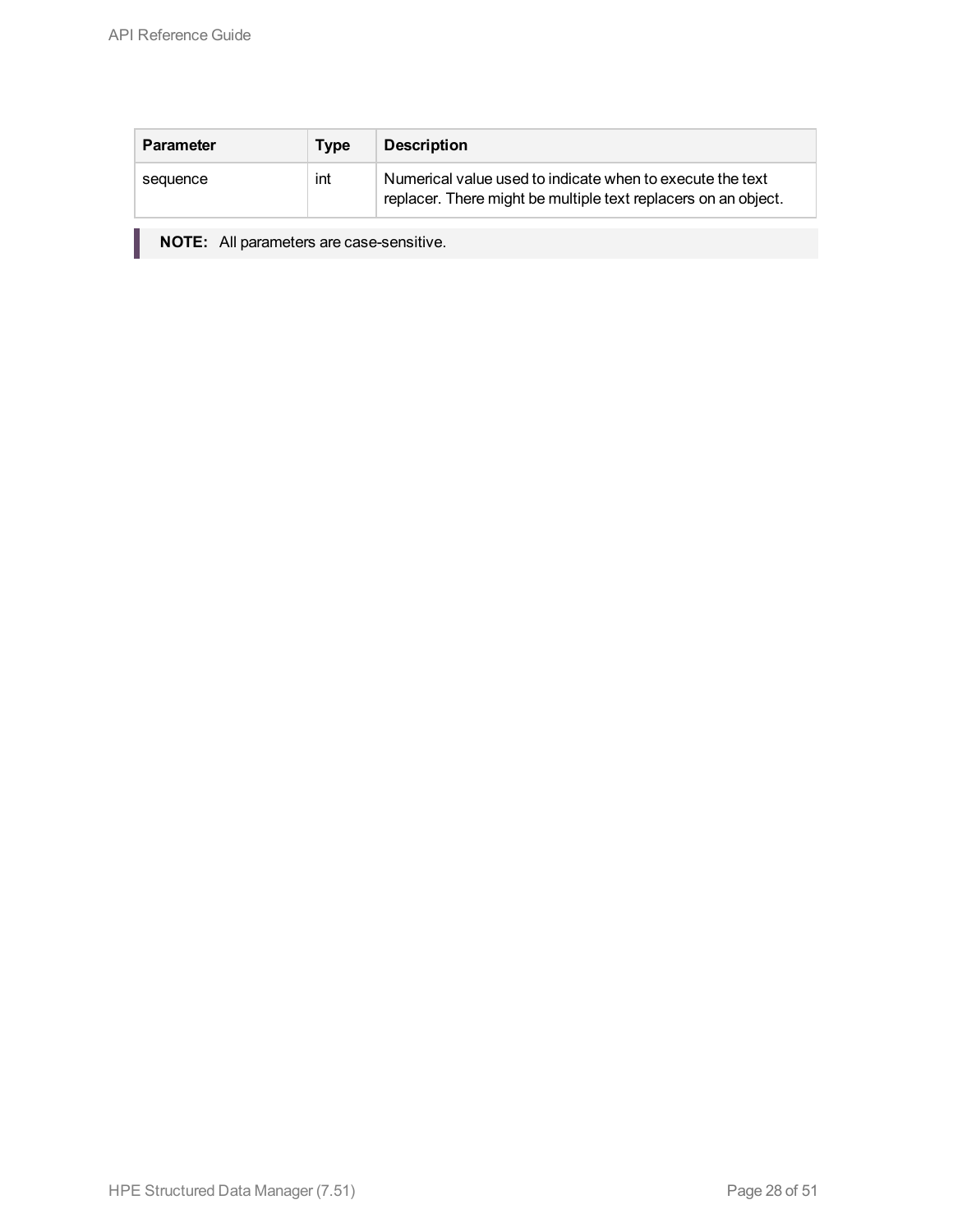## <span id="page-28-0"></span>Chapter 4: RuntimeJobConfiguration

The RuntimeJobConfiguration Groovy script API contains runtime functions.

**CAUTION:** Use these scripts only on the advice of HPE Customer Support. These scripts do not clean up the job, can put the system in an unknown state, and cause failures in later job runs.

These functions are used to work around problems in an already installed environment.

- [forceSkipAction,](#page-28-1) below
- [cancelJob,](#page-29-0) on the next page
- [interruptJob,](#page-29-1) on the next page

The scripts are located in the following directory:

<install\_directory>/obt/scripts

where <install\_directory> is where you installed the software.

<span id="page-28-1"></span>**NOTE:** All parameters are case-sensitive.

### forceSkipAction

<span id="page-28-2"></span>This script skips a failed action in a failed job.

#### **NOTE:**

HPE recommends using this script only after several attempts have been made at normal error fixing and rerunning of the failed job, and with the help of HPE Customer Support. This script can put the system in an unknown state and cause it to behave unpredictably.

Before using this script, make sure the job has no running operating system process or database session.

If a job failed due to a hard failure, such as a system or database crash, the Job Monitor might report the job as Running. You must verify the job is no longer running using other methods.

When the job is recovered, the failed action is skipped, and the job continues on to the following action. After this method has been used, the Job Monitor shows the status of the task as Skipped.

### **Syntax**

forceSkipAction.groovy <jobName> <actionName> <groupRunningJobId>

| <b>Parameter</b> | <b>Type</b> | <b>Description</b>                                                                                        |
|------------------|-------------|-----------------------------------------------------------------------------------------------------------|
| jobName          | String      | Job name of the format: batch@job. Value exists and can<br>be determined by using getAllJobs, on page 13. |
| actionName       | String      | Name of the action. Value exists and can be determined by                                                 |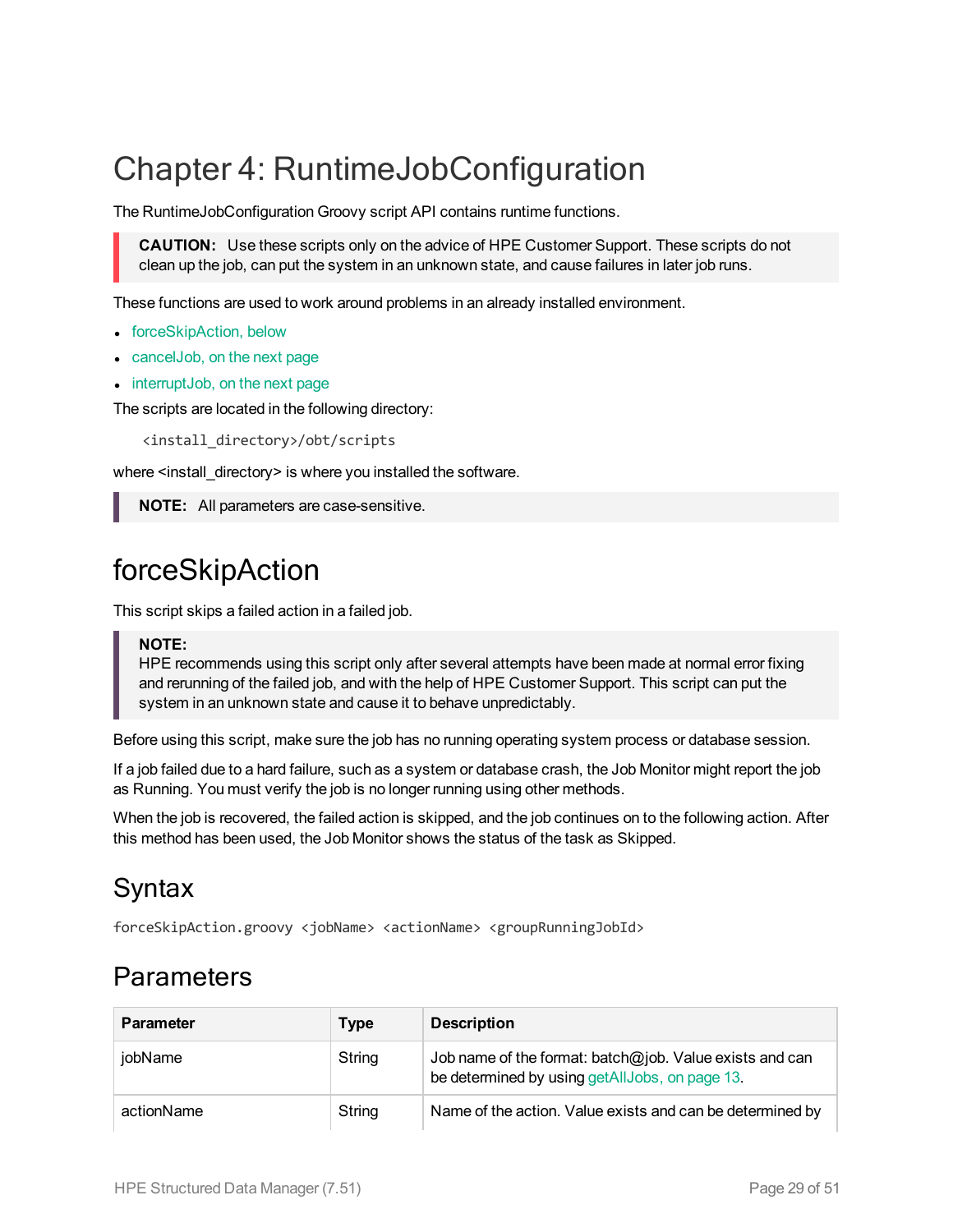| <b>Parameter</b>  | <b>Type</b> | <b>Description</b>                                  |
|-------------------|-------------|-----------------------------------------------------|
|                   |             | using getActions, on page 12.                       |
| groupRunningJobID | long        | GroupID as defined on the Console Job Summary page. |

## <span id="page-29-0"></span>cancelJob

This script allows you to update the status of a job in the Job Monitor to read "Cancelled." HPE recommends running this job only with permission from HPE Customer Support.

### **Syntax**

cancelJob.groovy <groupRunningJobID>

### **Parameters**

| <b>Parameter</b>  | Tvpe | Description                                         |
|-------------------|------|-----------------------------------------------------|
| groupRunningJobID | long | GroupID as defined on the Console Job Summary page. |

## <span id="page-29-1"></span>interruptJob

<span id="page-29-2"></span>This script allows you to interrupt or pause a currently running job. Use this script to stop a business flow when the Kill Job button does not display in the Web Console. Any children under the GroupID specified by the groupRunningJobID parameter are also stopped. The Business Flow is put into the suspended state, allowing you to restart it later.

## **Syntax**

interruptJob.groovy <groupRunningJobID>

<span id="page-29-3"></span>

| <b>Parameter</b>  | <b>Type</b> | <b>Description</b>                                                                                                                    |
|-------------------|-------------|---------------------------------------------------------------------------------------------------------------------------------------|
| groupRunningJobID | long        | GroupID of the business flow that displays when the user<br>clicks on the running business flow in the Monitor tab of Web<br>Console. |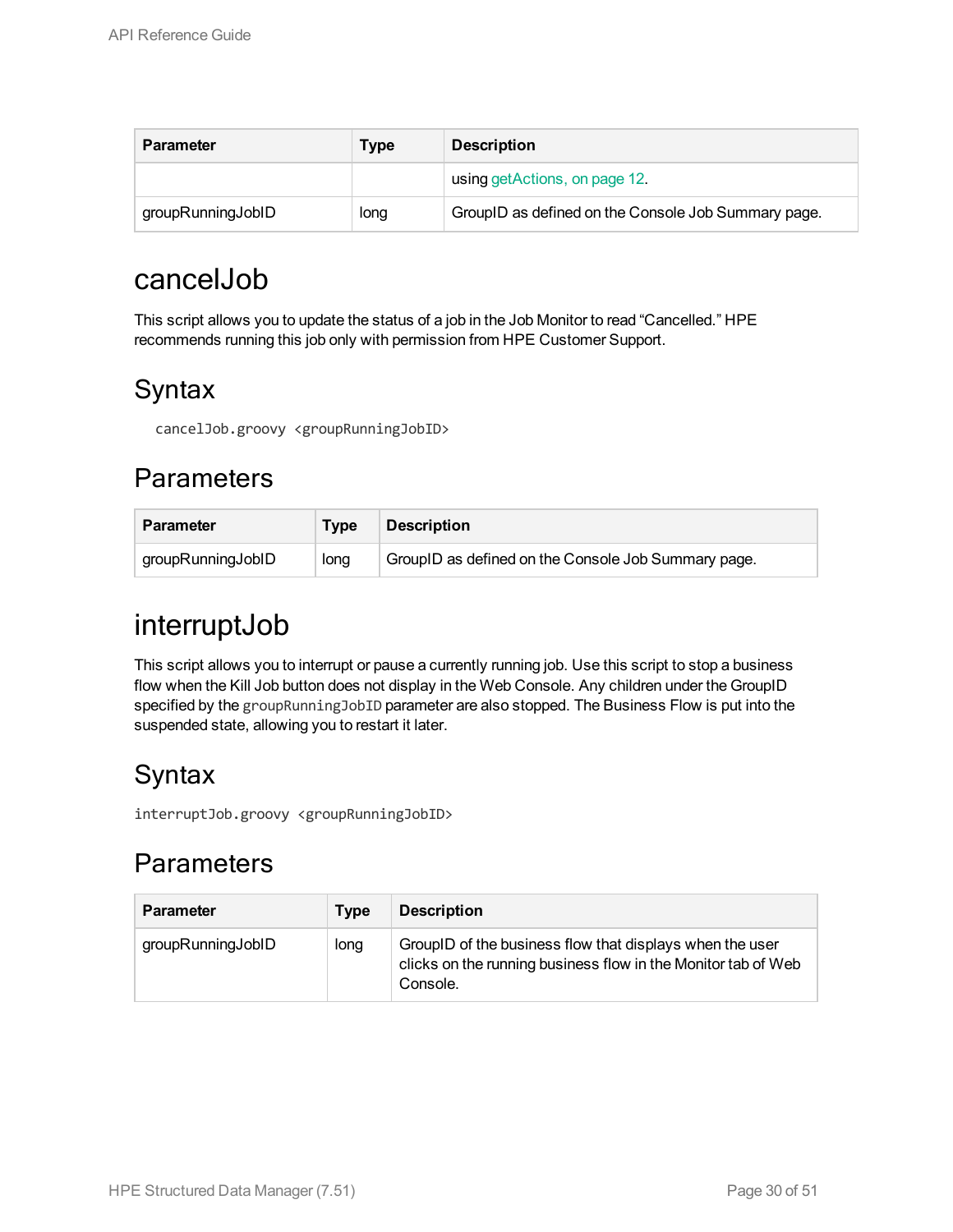## <span id="page-30-0"></span>Chapter 5: OwnerMapping

The OwnerMapping Groovy scripts allow you to change the name for the following:

- Oracle history schema (also called the target schema)
- Oracle archive access schema
- SQL Server history database (also called the target database)
- SQL Server archive access database

You should change the names when:

- Your environment requires that a particular name be used.
- <span id="page-30-3"></span>• You want to pre-create the name.

The OwnerMapping Groovy scripts allow you to register owner mappings before you deploy a business flow. The following scripts allow you to manipulate owner mappings:

- [getOwnerMappings,](#page-30-1) below
- [addHistoryOwnerMapping,](#page-30-2) below
- [removeHistoryOwnerMapping](#page-31-0), on the next page

The scripts are located in the following directory:

<install\_directory>/obt/scripts

where <install\_directory> is where you installed the software.

For information on how to pre-create a History schema or database, see the *HPE Structured Data Manager Installation Guide*.

<span id="page-30-1"></span>**NOTE:** All parameters are case-sensitive.

## getOwnerMappings

This call retrieves configured owner mappings from the Repository.

### Syntax

<span id="page-30-2"></span>getOwnerMappings.groovy

## addHistoryOwnerMapping

This call maps the OLTP owner to the History owner, if you want to pre-create the following:

- History schema for Oracle
- History database for SQL Server

You must add owner mapping for the OLTP database to the pre-created History before cartridge installation. You must ensure that the owner mapping is not already defined for the OLTP database, and that the precreated History owner name is not in use.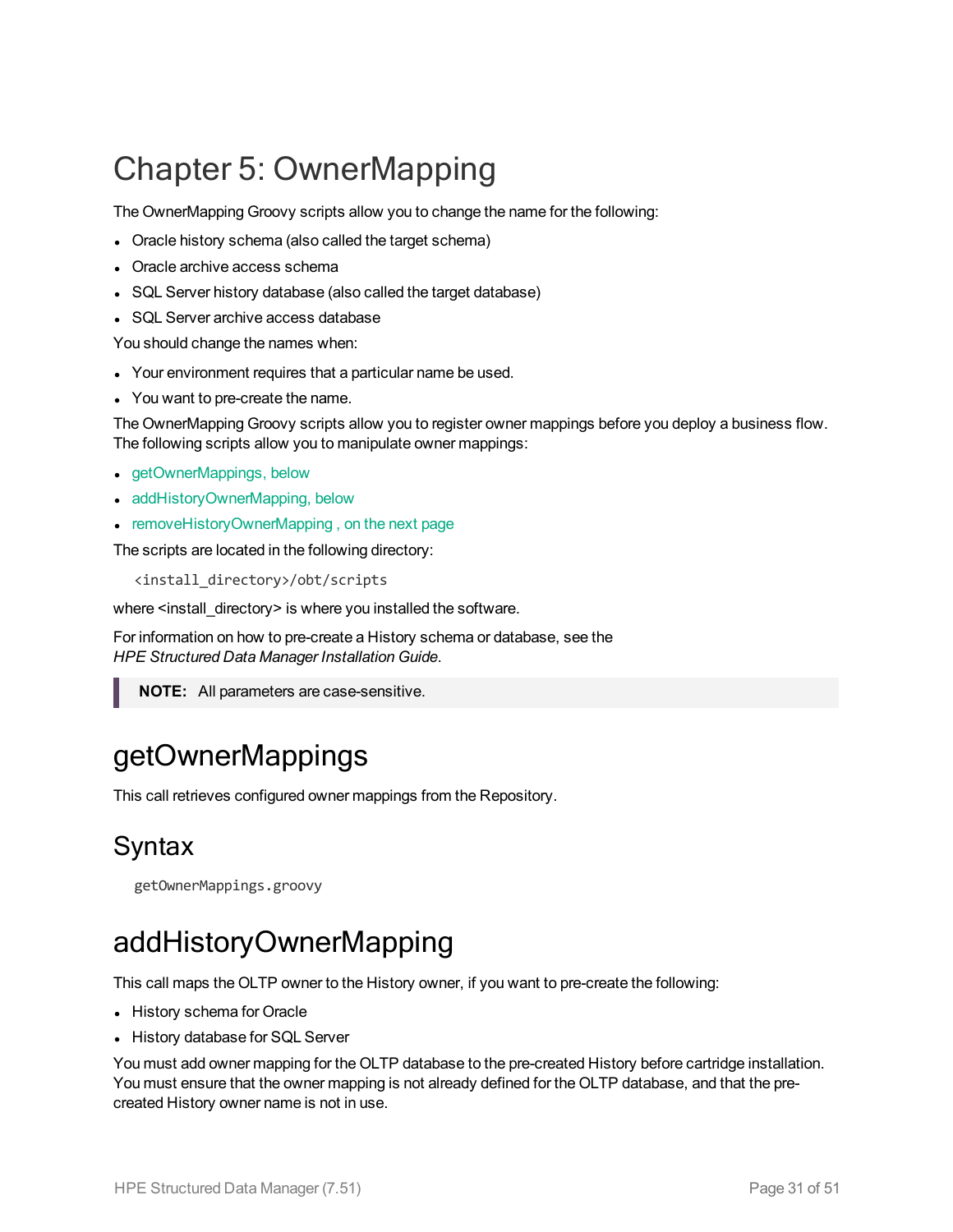### **Syntax**

addHistoryOwnerMapping.groovy <oltpSchema> <historySchema> [<oltpCatalog>] [<historyCatalog>]

### Parameters

| <b>Parameter</b> | <b>Type</b> | <b>Description</b>                                         |
|------------------|-------------|------------------------------------------------------------|
| oltpSchema       | String      | OLTP schema for Oracle.<br>OLTP user for SQL Server.       |
| historySchema    | String      | History schema for Oracle.<br>History user for SQL Server. |
| oltpCatalog      | String      | OLTP catalog for SQL Server only.                          |
| historyCatalog   | String      | History catalog for SQL Server only.                       |

<span id="page-31-0"></span>To remove, see [removeHistoryOwnerMapping](#page-31-0) , below

## removeHistoryOwnerMapping

This call removes a History owner mapping.

An existing owner mapping can be removed only before a cartridge is deployed. After a cartridge is deployed, owner mappings cannot be modified.

Uninstalling a cartridge does not remove existing owner mappings.

### **Syntax**

removeHistoryOwnerMapping.groovy <oltpSchema> [<oltpCatalog>]

### **Parameters**

| <b>Parameter</b> | Type   | <b>Description</b>                     |
|------------------|--------|----------------------------------------|
| oltpSchema       | String | OLTP schema for Oracle.                |
|                  |        | OLTP owner for SQL Server.             |
| oltpCatalog      | String | OLTP catalog name for SQL Server only. |

**NOTE:** All parameters are case-sensitive.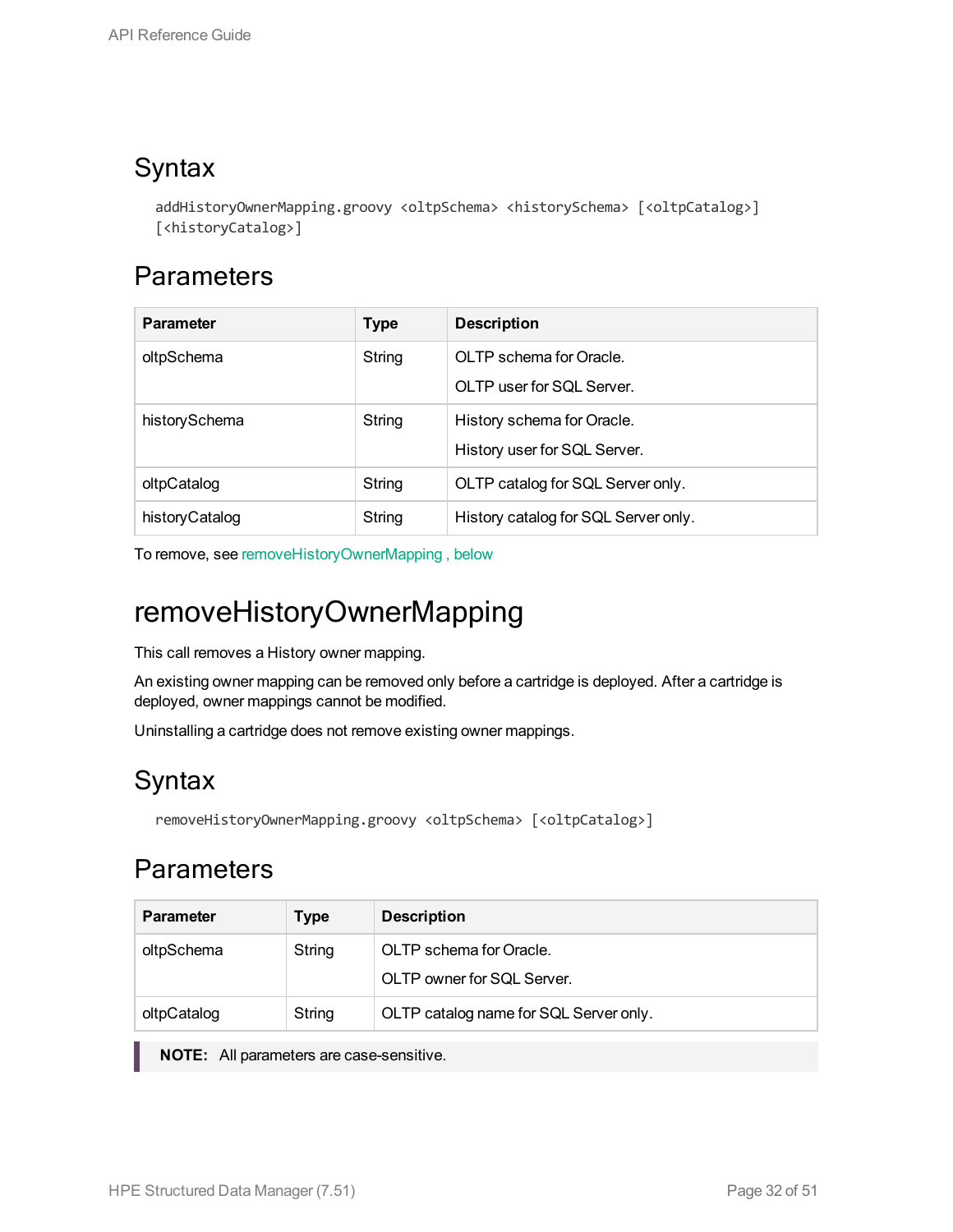## <span id="page-32-0"></span>Chapter 6: Configuration

<span id="page-32-2"></span>The following Groovy scripts allow you to manipulate configuration settings for all database to file and database to database cartridges, as well as for individual cartridges.

- [createProductPropertyType,](#page-32-1) below
- [getProductConfigs,](#page-34-0) on page 35
- [getProductConfigValue,](#page-34-1) on page 35
- [setProductConfigValue,](#page-34-2) on page 35
- [getCartridgeConfigs,](#page-35-0) on page 36
- [getCartridgeConfigValue,](#page-35-1) on page 36
- **.** [listBusinessFlowCartridges,](#page-36-0) on page 37
- [setCartridgeConfigValue,](#page-36-1) on page 37

The scripts are located in the following directory:

<install\_directory>/obt/scripts

where <install\_directory> is where you installed the software.

<span id="page-32-1"></span>**NOTE:** All parameters are case-sensitive.

## createProductPropertyType

This call creates a new property type for database to database cartridges or database to file cartridges.

### **Syntax**

createProductPropertyType.groovy <propTypeName> <description> <scalarType> <displayType> <mandatory> <isSensitive> <updateable> <copyable> <sequence> <displayName> <supportsAppspackOverride> <installedProductId> [defaultValue] [lowValue] [highValue][propertyGroupId] [propertyLovId] [jobParameterXml]

**NOTE:** All parameters must be listed in order. To skip an optional parameter, use double quotes in place of the parameter value. For example, "".

| <b>Parameter</b> | <b>Type</b> | <b>Description</b>                                                                                               |
|------------------|-------------|------------------------------------------------------------------------------------------------------------------|
| propTypeName     | String      | The name of the product property type. The propTypeName and<br>the displayName can be different.                 |
| description      | String      | The description of the property type.                                                                            |
| scalarType       | String      | Determines the scalar type for the property. Acceptable values<br>are BOOLEAN, INTEGER, DATE, NUMBER, or STRING. |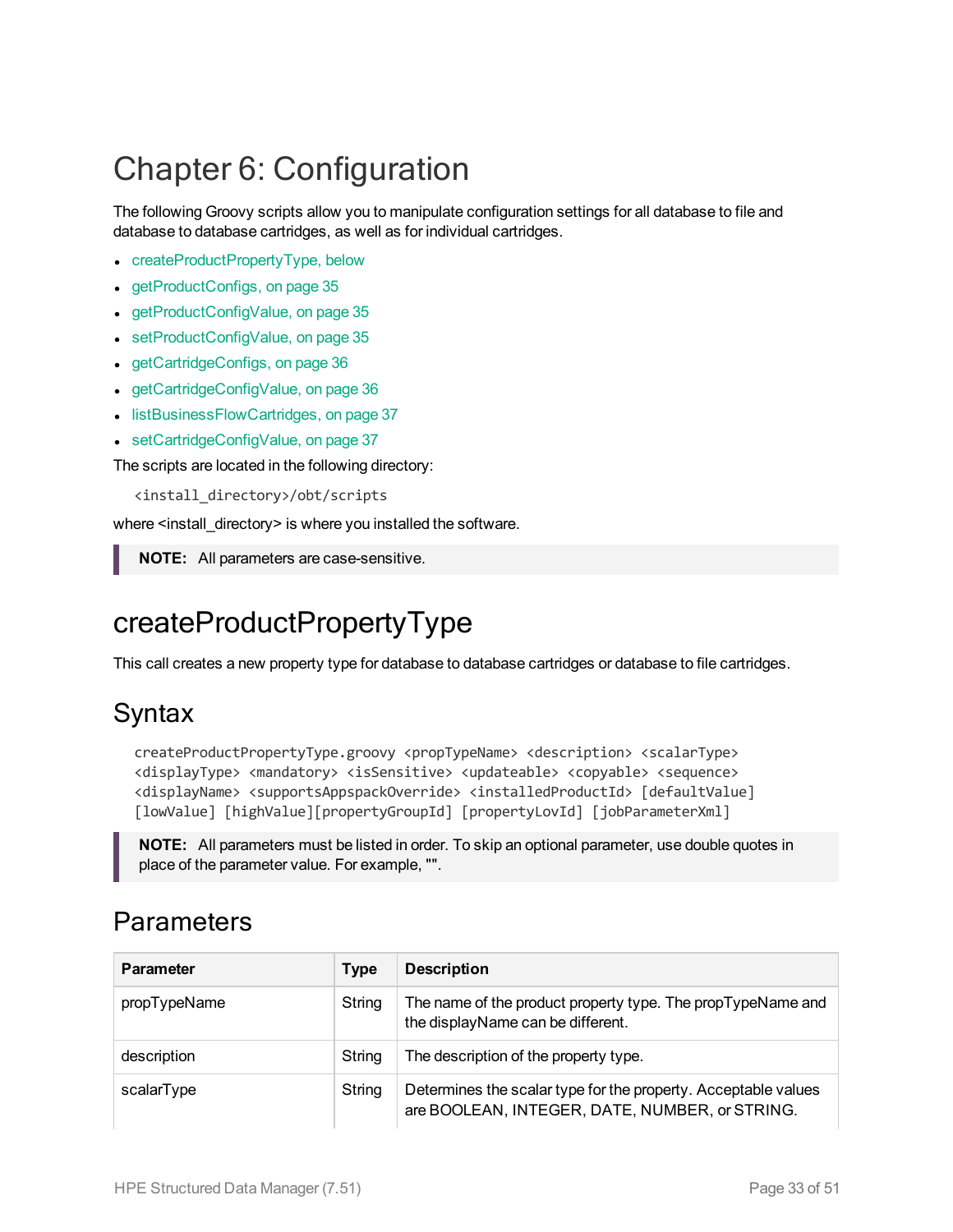| <b>Parameter</b>         | <b>Type</b> | <b>Description</b>                                                                                                                                |
|--------------------------|-------------|---------------------------------------------------------------------------------------------------------------------------------------------------|
| displayType              | String      | Determines the display type. Acceptable values are SLIDER or<br>FIELD.                                                                            |
| mandatory                | String      | Y-Makes the property mandatory.                                                                                                                   |
|                          |             | N-Makes the property optional.                                                                                                                    |
| isSensitive              | String      | Y-Makes the property case-sensitive.                                                                                                              |
|                          |             | N-Makes the property non-case-sensitive.                                                                                                          |
| updateable               | String      | Y-Allows the property to be updated.                                                                                                              |
|                          |             | N—Prohibits the property from being updated.                                                                                                      |
| copyable                 | String      | Y—Allows the property to be copied.                                                                                                               |
|                          |             | N-Prohibits the property from being copied.                                                                                                       |
| sequence                 | String      | Sequence number used to order properties of the same group.                                                                                       |
| displayName              | String      | The name that will be displayed in the Web Console.                                                                                               |
| supportsAppspackOverride | String      | Y—Allows the property to be overridden for each individual<br>cartridge.                                                                          |
|                          |             | N—Prohibits the property from being overridden.                                                                                                   |
| installedProductId       | String      | The ID of the installed database to database or database to file<br>product. The ID is found by querying the obtrep_installed_<br>products table. |
| defaultValue             | String      | Optional. The default value for the created property.                                                                                             |
| lowValue                 | String      | Optional. The low value for the created property. Use to define<br>the range of an INTEGER scalar type.                                           |
| highValue                | String      | Optional. The high value for the created property. Use to define<br>the range of an INTEGER scalar type.                                          |
| propertyGroupId          | String      | Optional. The group ID of the property. The ID is found by<br>querying the obtcfg_property_groups table.                                          |
| propertyLovId            | String      | Optional. The list of value ID of the property. The ID is found by<br>querying the obtcfg property lovs table.                                    |
| jobParameterXml          | String      | For internal use only.                                                                                                                            |

## Windows example

launch\_groovyscript.bat -e MyEnv -f "C:\Program Files\HPESDM740\obt\scripts\createProductPropertyType.groovy" "NewFormQueryOnly"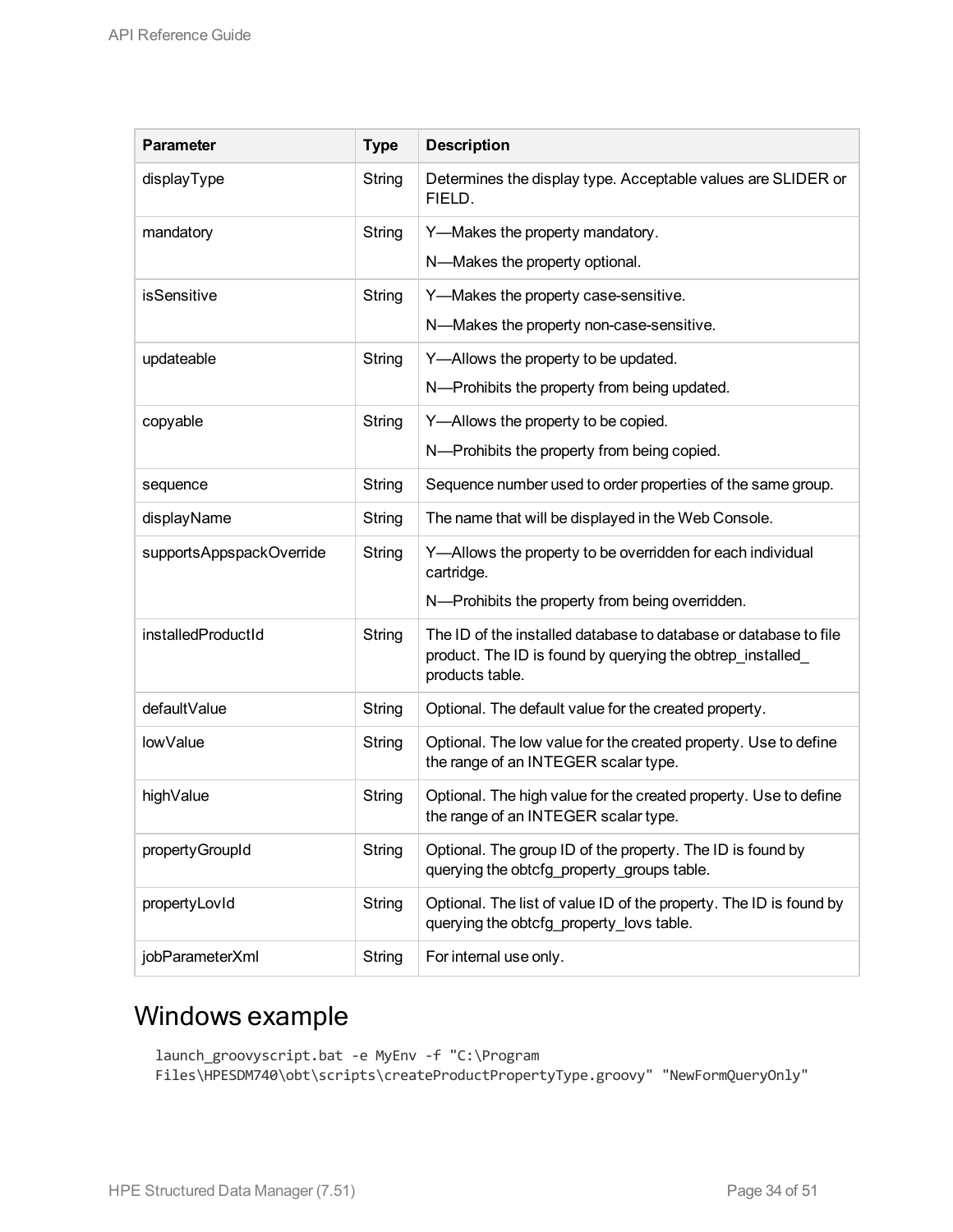```
"For new QUERY_ONLY attribute." "STRING" "FIELD" "Y" "N" "Y" "N" "1" "Set forms
to Query Only." "N" "2" "Y" "" "" "1" "" ""
```
## <span id="page-34-0"></span>getProductConfigs

This call retrieves the names of database to file or database to database configuration properties.

### **Syntax**

```
getProductConfigs.groovy <product ID>
```
### **Parameters**

| <b>Parameter</b> | <b>Type</b> | <b>Description</b>                 |  |
|------------------|-------------|------------------------------------|--|
| product ID       | String      | LA-Database to database archiving. |  |
|                  |             | EA—Database to file archiving.     |  |

## <span id="page-34-1"></span>getProductConfigValue

This call retrieves a database to file or database to database configuration property value parameter.

### **Syntax**

getProductConfigs.groovy <product ID> <property name>

### **Parameters**

| <b>Parameter</b> | <b>Type</b> | <b>Description</b>                                       |  |
|------------------|-------------|----------------------------------------------------------|--|
| product ID       | String      | LA-Database to database archiving.                       |  |
|                  |             | EA-Database to file archiving.                           |  |
| property name    | String      | The short name of the configuration property.            |  |
|                  |             | Prints the current product configuration property value. |  |
|                  |             | Refer to Property names, on page 38.                     |  |

## <span id="page-34-2"></span>setProductConfigValue

This call sets a database to file or database to database configuration property value.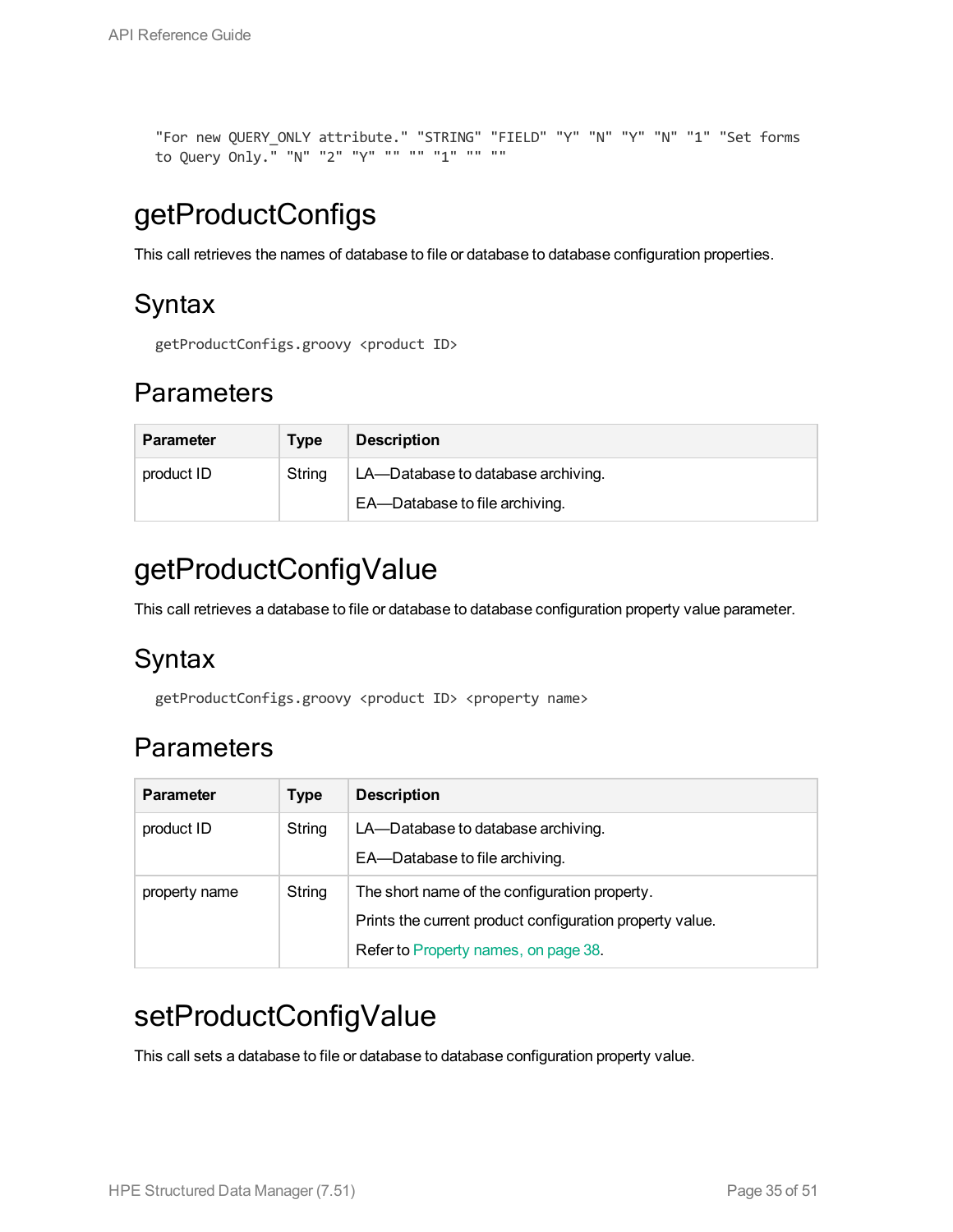### **Syntax**

setProductConfigValue.groovy <product ID> <property name> <value>

### **Parameters**

| <b>Parameter</b> | Type   | <b>Description</b>                                       |  |
|------------------|--------|----------------------------------------------------------|--|
| product ID       | String | LA-Database to database archiving.                       |  |
|                  |        | EA-Database to file archiving.                           |  |
| property name    | String | The short name of the configuration property.            |  |
|                  |        | Prints the current product configuration property value. |  |
|                  |        | See Property names, on page 38.                          |  |
| value            | String | The value to set.                                        |  |

## <span id="page-35-0"></span>getCartridgeConfigs

This call lists the names of cartridge configuration properties.

### **Syntax**

getCartridgeConfigs.groovy <product ID> <cartridge name>

### **Parameters**

| <b>Parameter</b> | <b>Type</b> | <b>Description</b>                 |
|------------------|-------------|------------------------------------|
| product ID       | String      | LA—Database to database archiving. |
|                  |             | EA-Database to file archiving.     |
| cartridge name   | String      | The short name of the cartridge.   |

## <span id="page-35-1"></span>getCartridgeConfigValue

This call returns the current cartridge configuration property value.

If the value does not exist for the individual cartridge, but a value for the same property name does exist for the default database to file or database to database value, then the corresponding database to file or database to database configuration property value is printed instead.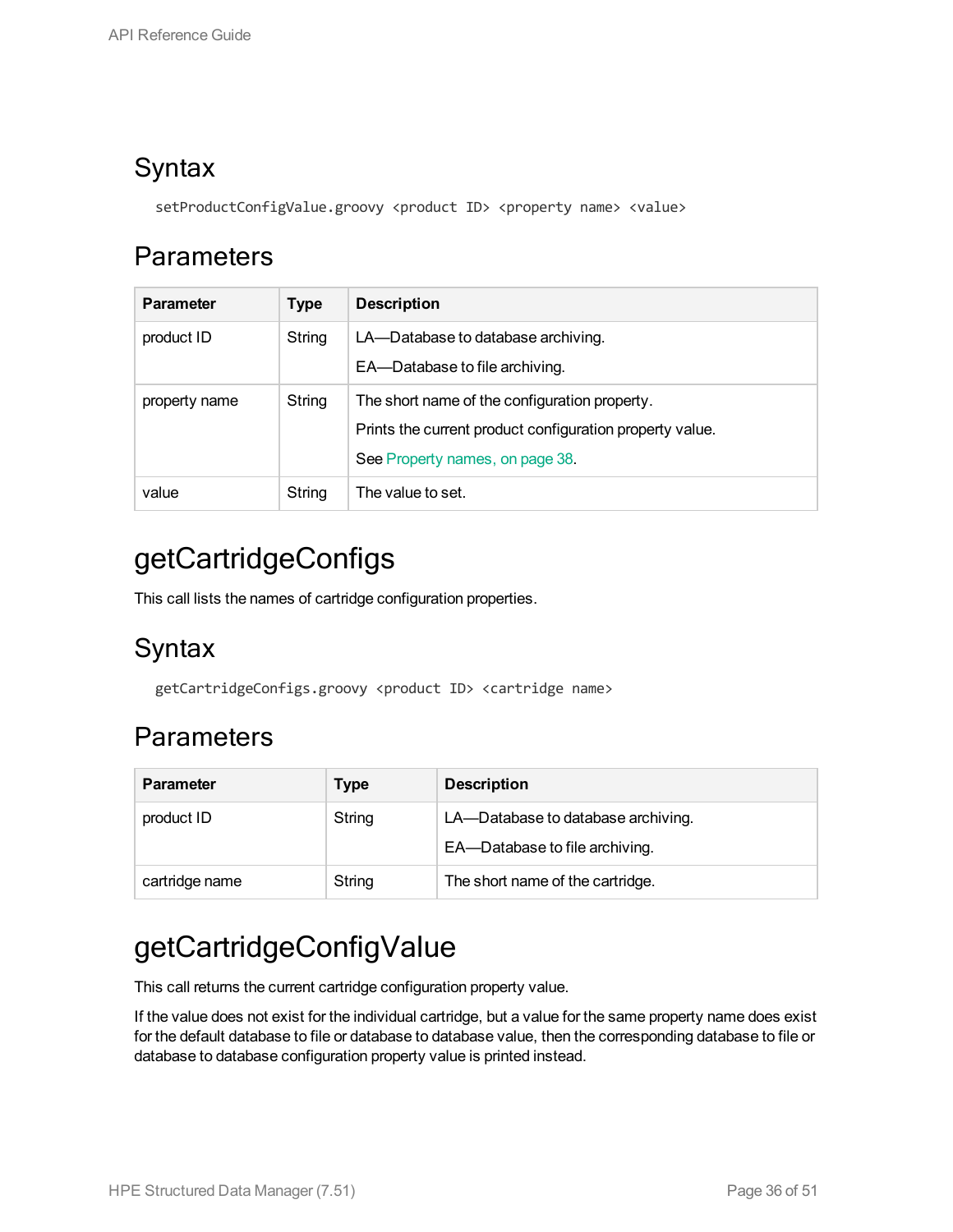### **Syntax**

getCartridgeConfigValue.groovy <product ID> <cartridge name> <property name>

### **Parameters**

| <b>Parameter</b> | <b>Type</b> | <b>Description</b>                            |
|------------------|-------------|-----------------------------------------------|
| product ID       | String      | LA-database to database archiving.            |
|                  |             | EA—database to file archiving.                |
| cartridge name   | String      | The short name of the cartridge.              |
| property name    | String      | The short name of the configuration property. |
|                  |             | See Property names, on the next page.         |

## <span id="page-36-0"></span>**listBusinessFlowCartridges**

<span id="page-36-2"></span>This call lists the cartridges in a business flow and can be paired with setCartridgeConfigValue to update properties for all of the cartridges in a business flow programmatically.

### **Syntax**

listBusinessFlowCartidges.groovy BUSINESS\_FLOW\_NAME

### Example

//Get all cartridges within the current business flow def bflist = getBusinessFlowService().listBusinessFlowCartridges (BUSINESS\_FLOW\_ NAME);

## <span id="page-36-1"></span>setCartridgeConfigValue

This call sets a cartridge configuration property value.

### **Syntax**

setCartridgeConfigValue.groovy <product ID> <cartridge name> <property name> <value>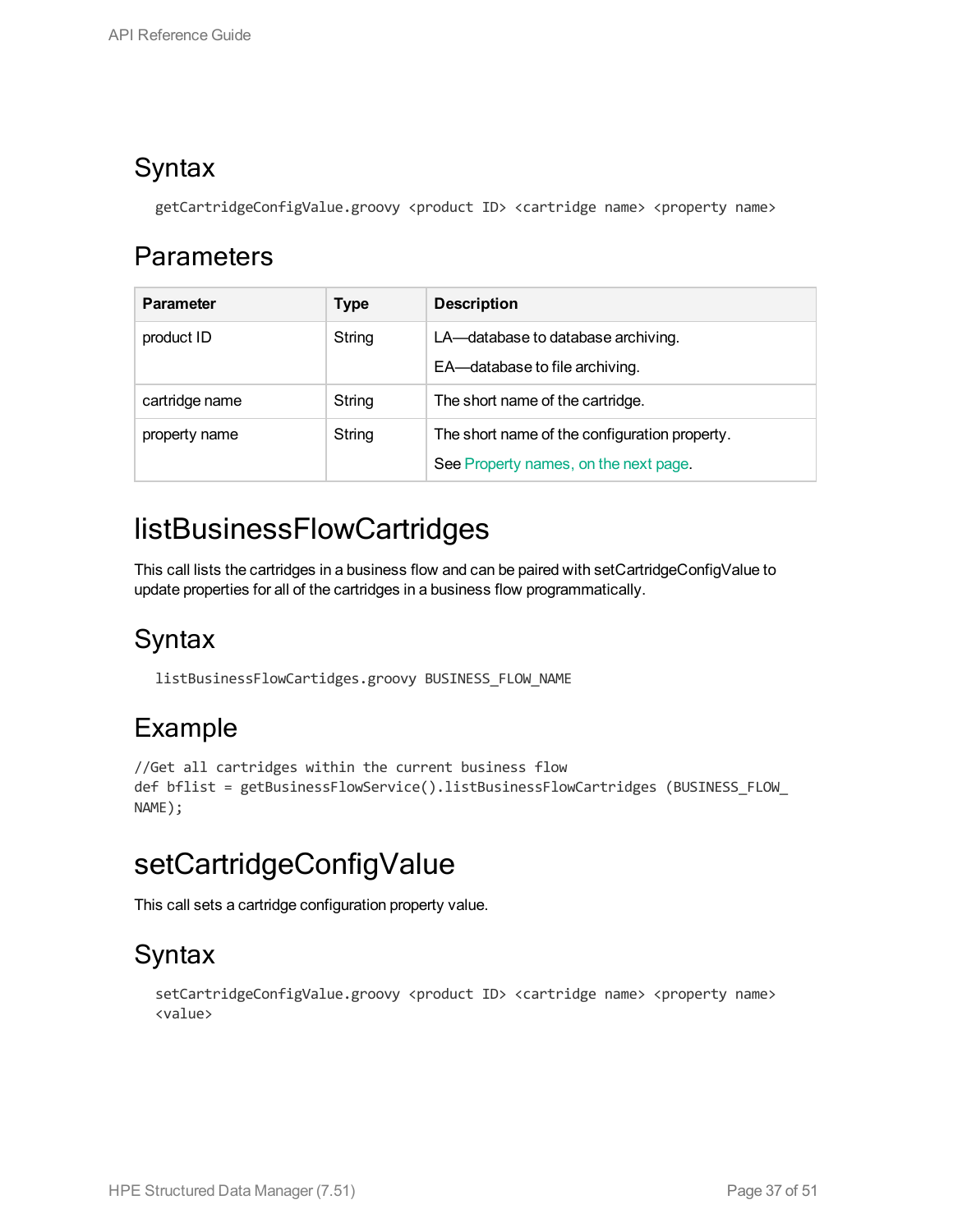### Example

```
//Get all cartridges within the current business flow
def bflist = getBusinessFlowService().listBusinessFlowCartridges (BUSINESS_FLOW_
NAME);
//For each cartridge, set the 'Schema Mapping File for Upload' property
bflist.each() { map -> getConfigurationService().setCartridgeConfigValue
(map.cartridgeName,'SchemaMappingsFileNameForUpload', 'd:/qfiniti/Ref.txt')
```
### **Parameters**

| <b>Parameter</b> | Type   | <b>Description</b>                                                                                                 |
|------------------|--------|--------------------------------------------------------------------------------------------------------------------|
| product ID       | String | LA—database to database archiving.                                                                                 |
|                  |        | EA—database to file archiving.                                                                                     |
| cartridge name   | String | The short name of the cartridge.                                                                                   |
| property name    | String | Name of a cartridge parameter, for example,<br>SchemaMappingsFileNameForUpload.<br>Refer to Property names, below. |
| value            | String | The value you want to set for the parameter, for<br>example, d:/qfiniti/Ref.txt).                                  |

### <span id="page-37-0"></span>Property names

The following table lists the available cartridge properties:

| <b>Property</b>                               | <b>Type</b>    | <b>Description</b>                                                                                                                                                                                                                                                                                                                                                |
|-----------------------------------------------|----------------|-------------------------------------------------------------------------------------------------------------------------------------------------------------------------------------------------------------------------------------------------------------------------------------------------------------------------------------------------------------------|
| <b>VERIFY ROW COUNTS</b>                      | <b>Boolean</b> | Indicates whether to perform verification of row<br>counts between the current job and its<br>corresponding selection job. Set to true or false.<br>True is the default value.                                                                                                                                                                                    |
| ALLOW MASKED<br>DATA ON UNDO<br><b>RELOAD</b> | <b>Boolean</b> | Indicates whether to allow copying of masked data<br>into the source database during undo and reload<br>jobs. Set to true or false. False is the default value. If<br>set to true, column data that is masked by a non-<br>reversible masking function will be copied into the<br>source database, possibly resulting in a data<br>corruption for masked columns. |
| SEL BATCH SIZE                                | <b>Number</b>  | Controls the number of driving table rows per<br>transaction. This is used for selection operations<br>that select related parent and child row ids from the                                                                                                                                                                                                      |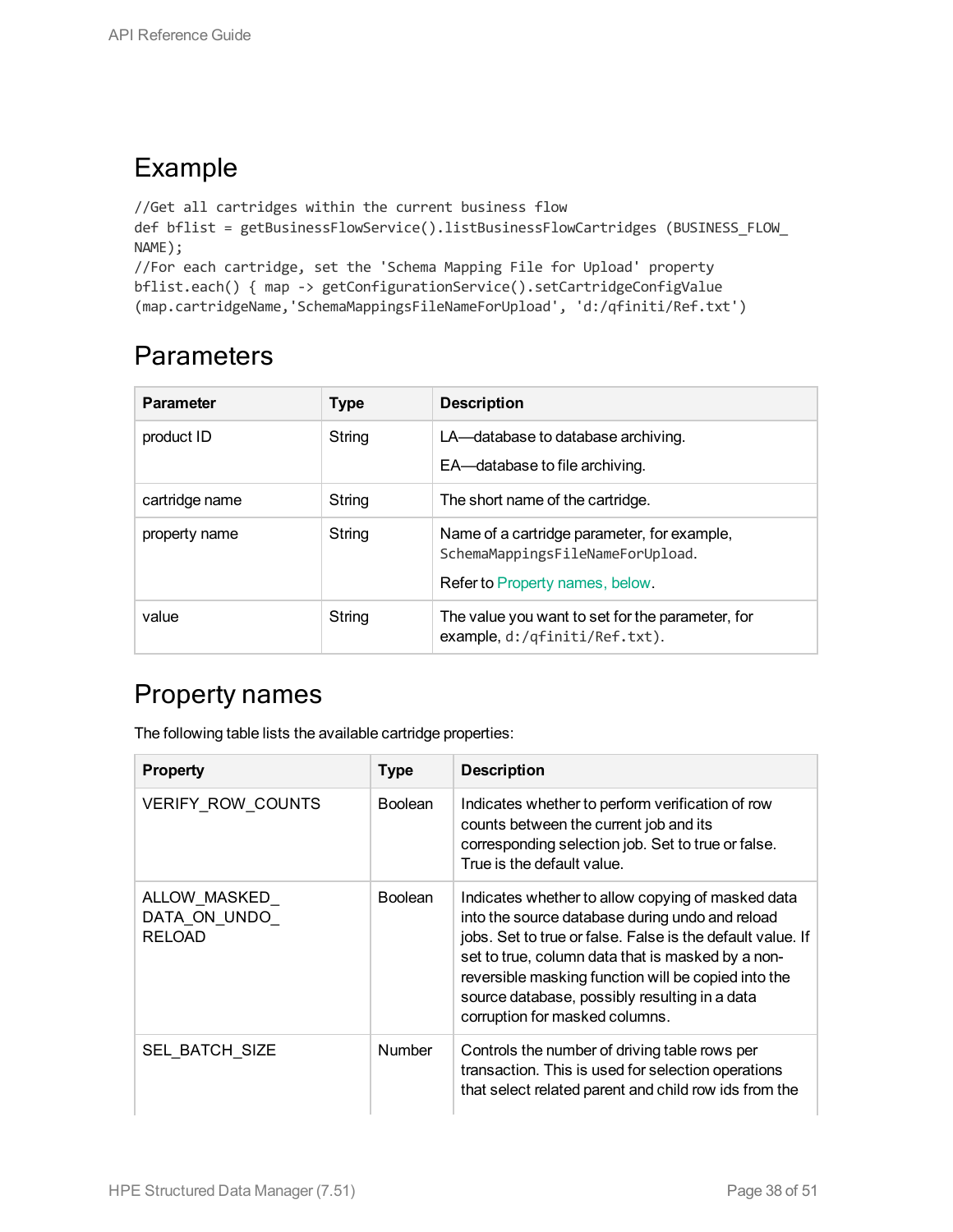| <b>Property</b>                        | <b>Type</b>    | <b>Description</b>                                                                                                                                                                                                                                                                                                                                                                                                                        |
|----------------------------------------|----------------|-------------------------------------------------------------------------------------------------------------------------------------------------------------------------------------------------------------------------------------------------------------------------------------------------------------------------------------------------------------------------------------------------------------------------------------------|
|                                        |                | source database into selection tables, which are<br>read by data movement operation to move the<br>source rows to the destination. A value of zero<br>causes all rows to be inserted in the same<br>transaction.                                                                                                                                                                                                                          |
| <b>BATCH_SIZE</b>                      | Number         | Controls the number of driving table rows per<br>transaction. This is used for data movement<br>operations that operate on related parent and child<br>rows in the same transaction. Used by partitioned<br>and database to file movements only. The total<br>number of rows operated on can be much larger than<br>the value entered, depending on the characteristics<br>of the data. A value of zero disables intermediate<br>commits. |
| <b>ELIGIBILITY</b><br><b>ANALYTICS</b> | <b>Boolean</b> | Globally enables or disables the recording of the<br>cause for excluding records from the archive.<br>Disabling the analytics improves performance.<br>Enabling it allows querying of the analytics tables for<br>information on record eligibility.                                                                                                                                                                                      |
| NUM_WORKERS                            | Number         | Defines the default maximum number of job workers<br>for tasks that can take advantage of parallelism.                                                                                                                                                                                                                                                                                                                                    |
| COMPRESSION_ALG                        | String         | Specifies the compression algorithm to apply to the<br>created files. Valid values are NONE and GZIP.                                                                                                                                                                                                                                                                                                                                     |
| SOURCE_LOCATION                        | String         | Specifies the source database name.                                                                                                                                                                                                                                                                                                                                                                                                       |
| EXTRACT FORMAT                         | String         | Specifies the extract file format.                                                                                                                                                                                                                                                                                                                                                                                                        |
| PRESERVE_TEMP_<br><b>FILES</b>         | <b>Boolean</b> | Specifies whether temporary files should be<br>preserved.                                                                                                                                                                                                                                                                                                                                                                                 |
| UNMASK ON UPLOAD                       | Boolean        | Unmask data on upload if mask is reversible.                                                                                                                                                                                                                                                                                                                                                                                              |
| WRITE_XSD_<br><b>SUMMARY</b>           | <b>Boolean</b> | Indicates whether to write XSD and Summary files<br>even when there are no data files.                                                                                                                                                                                                                                                                                                                                                    |
| STORAGE RETENTION                      | Number         | Normally this is the number of days the storage<br>system is to retain the extracted data. Leave empty<br>to specify the storage system's default retention<br>behavior.                                                                                                                                                                                                                                                                  |
| NUM WORK UNIT                          | Number         | Defines the number of units amongst which the total<br>amount of work will be divided. Each worker picks<br>up a whole unit at a time to ensure clear progress<br>indication and manage the total work in units for the<br>job engine.                                                                                                                                                                                                    |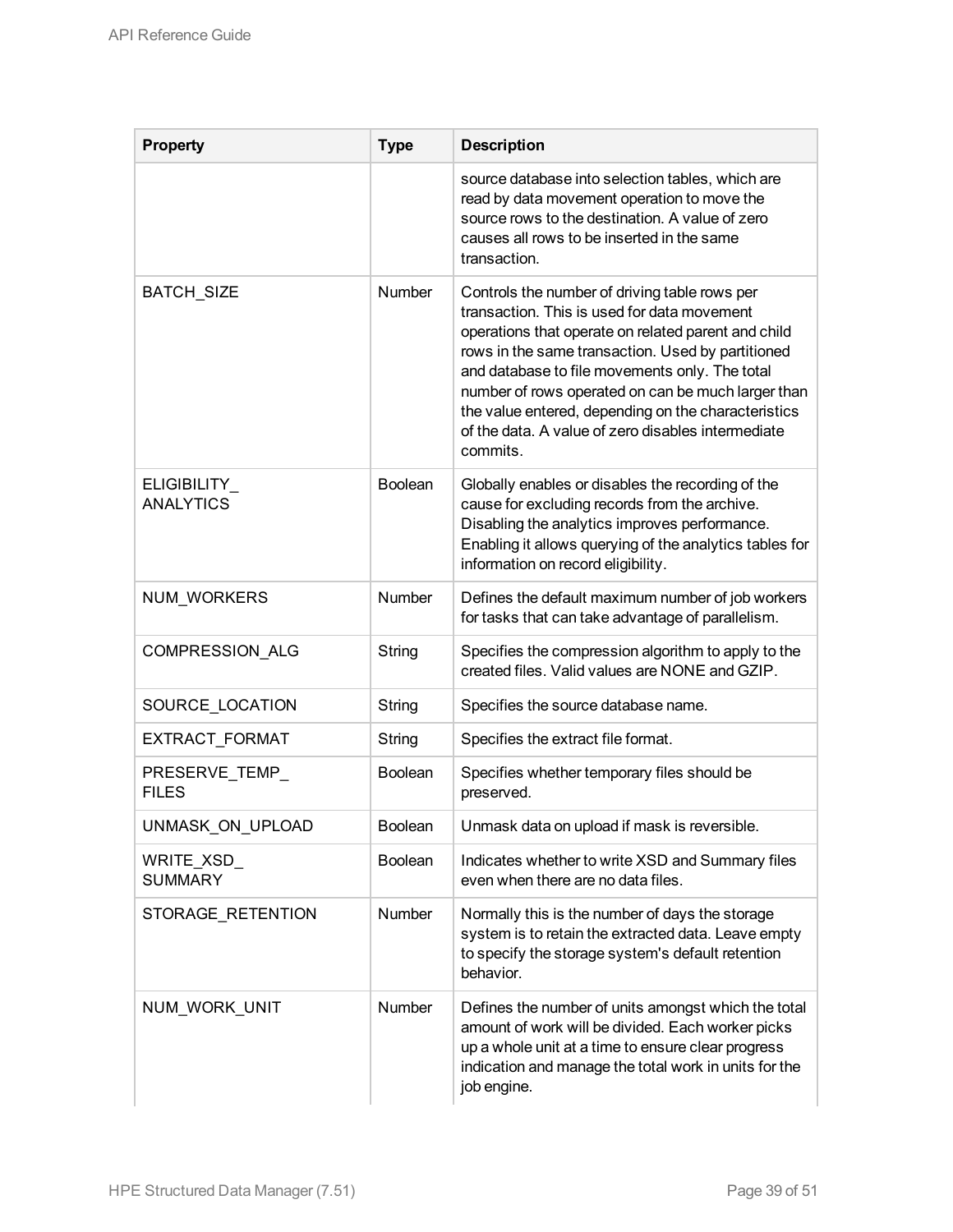| <b>Property</b>                     | <b>Type</b>    | <b>Description</b>                                                                                                                                 |
|-------------------------------------|----------------|----------------------------------------------------------------------------------------------------------------------------------------------------|
| MAX_STMT_COUNT                      | Number         | Defines the maximum number of database<br>statements which can be combined in a single<br>query.                                                   |
| MAX_DELETE_COUNT                    | Number         | Defines the maximum number of rows to be deleted<br>in a single request to the database.                                                           |
| POPULATE INDEX<br><b>TABLES</b>     | Number         | Specifies whether Index Tables should be populated<br>during Copy from DB to BE. If false, then Delete will<br>not work.                           |
| POPULATE_USER_<br>INDEX_TABLES      | Number         | Specifies whether User-Index Tables should be<br>populated during Copy from DB to BE. Note: If false,<br>then User-Defined Queries will not work.  |
| UNIFY_MTU_<br><b>SELECTIONS</b>     | <b>Boolean</b> | Unify selections in multiple table uses (MTU) into<br>one selection table, and remove duplicate rows.                                              |
| CARDINALITY_VALID                   | <b>Boolean</b> | Indicates whether to validate that the extracted data<br>does not violate cardinality constraints in the Model<br>instance definition.             |
| CHECKSUM_ALG                        | <b>Boolean</b> | Indicates whether to run the checksum algorithm on<br>created files.                                                                               |
| CHECKSUM_VALID                      | Boolean        | Indicates whether to validate that the XML file<br>checksums have not changed.                                                                     |
| <b>ARCHIVE</b><br>CONSISTENCY_VALID | <b>Boolean</b> | Indicates whether to validate that the archive as a<br>whole is consistent.                                                                        |
| XML_SCHEMA_VALID                    | <b>Boolean</b> | Indicates whether to validate that the XML files do<br>not violate their XML schema.                                                               |
| ROWCOUNT_VALID                      | <b>Boolean</b> | Indicates whether to verify that rowcounts in the<br>XML files match those in the database.                                                        |
| APPSPACK_DELETE_<br><b>VALID</b>    | <b>Boolean</b> | Indicates whether to verify that the Cartridge version<br>used during database deletion is the same as the<br>one used during database extraction. |
| VALIDATE_DATA_<br><b>UNCHANGED</b>  | <b>Boolean</b> | Indicates whether to validate that data selected for<br>deletion has not changed on OLTP Schema.                                                   |
| VALIDATE_DELETE_<br><b>COUNT</b>    | <b>Boolean</b> | Indicates whether to verify the number of rows that<br>will be deleted against the expected number.                                                |
| RUN_OUTPUT_OPTION                   | String         | This parameter controls how much PDM produces<br>diagnostic output in the "PDM server side log."                                                   |
| START_TABLE_ALIAS                   | String         | This parameter specifies to which table the "Start                                                                                                 |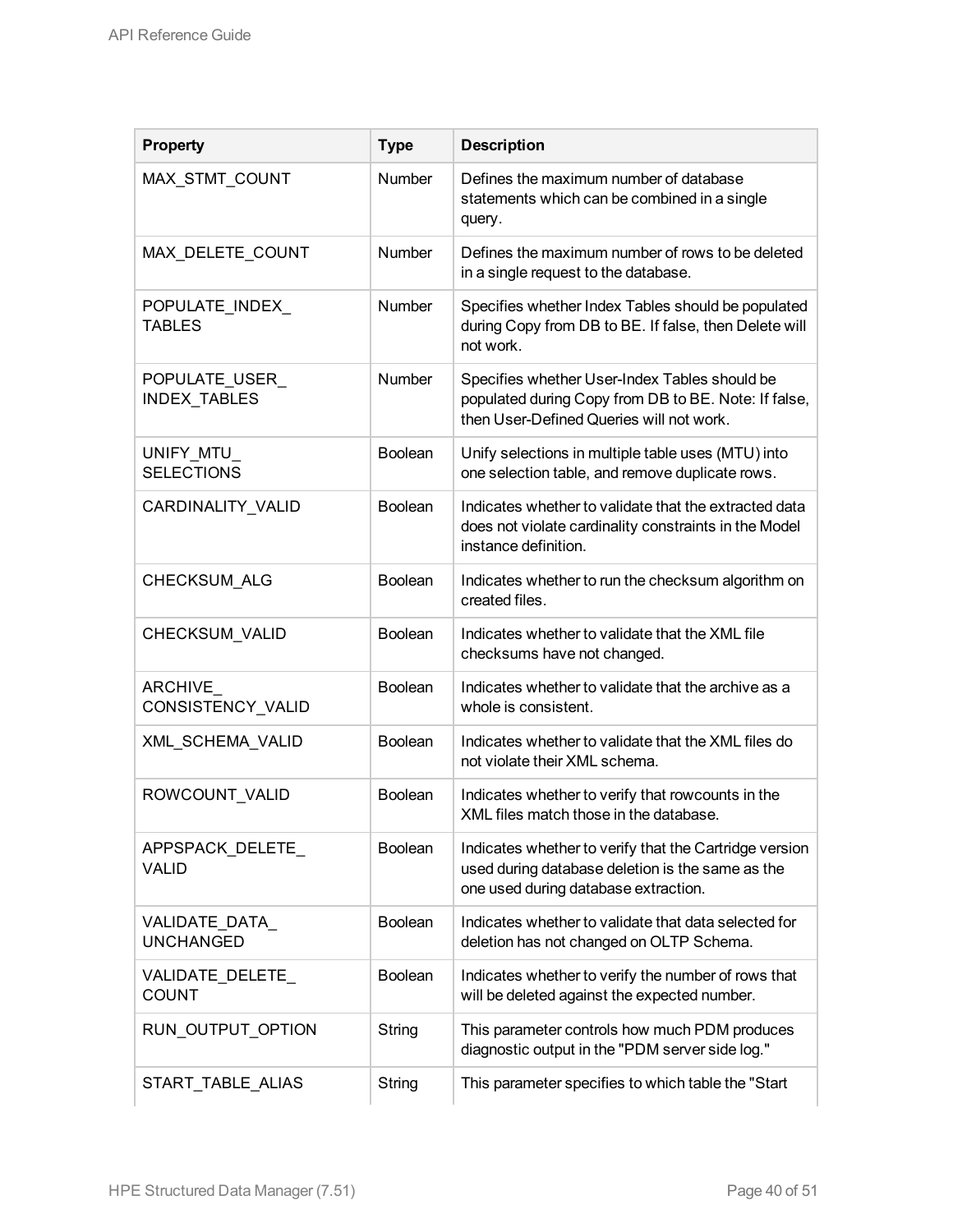| <b>Property</b>                       | <b>Type</b>    | <b>Description</b>                                                                                                                                                                                                                   |
|---------------------------------------|----------------|--------------------------------------------------------------------------------------------------------------------------------------------------------------------------------------------------------------------------------------|
|                                       |                | Partition List" belongs. If the table appears multiple<br>times in the model, you must specifically use the<br>alias the designer assigns to the table.                                                                              |
| START_PARTITION_<br><b>LIST</b>       | String         | This parameter is for a comma separated list of<br>partitions, all belonging to the same table as<br>specified by "Start Table Alias". This list of partitions<br>will be moved when the cartridge runs.                             |
| UploadAddColumn<br>Enabled            | <b>Boolean</b> | Enables upload job to add a column to target table if<br>it exists in source but not in target.                                                                                                                                      |
| UploadModifyColumn<br>Enabled         | Boolean        | Enables upload to modify a column if the source<br>column differs from the existing target column.                                                                                                                                   |
| UploadDropColumn<br>Enabled           | <b>Boolean</b> | Enables upload to drop a column if it exists in the<br>target table, but not in the source. Enabling this<br>feature in a production environment is not<br>recommended.                                                              |
| XAM_MIN_RETENTION_<br><b>DURATION</b> | Number         | The minimum number of days that data must be<br>retained before it can be deleted (overrides minimum<br>retention policy; -1 means use the specified<br>minimum retention policy, if that is not specified then<br>use the default). |
| XAM_RETENTION_<br>POLICY NAME         | String         | The name of the minimum retention policy to use.                                                                                                                                                                                     |
| NUMBER OF<br><b>ATTEMPTS</b>          | Number         | Number of attempts to read a file from S3 if "no such<br>bucket" or "no such key" exception occurs while<br>reading.                                                                                                                 |
| <b>GroupFilePrefix</b>                | String         | Is the prefix for the group data files.                                                                                                                                                                                              |
| GroupFileSuffix                       | String         | Is the suffix for the group data files                                                                                                                                                                                               |
| <b>GroupXSDFilePrefix</b>             | String         | Is the prefix for the group XML Schema file.                                                                                                                                                                                         |
| GroupXSDFileSuffix                    | String         | Is the suffix for the group XML Schema file.                                                                                                                                                                                         |
| <b>SummaryFilePrefix</b>              | String         | Is the prefix for the summary files.                                                                                                                                                                                                 |
| SummaryFileSuffix                     | String         | Is the suffix for the summary files.                                                                                                                                                                                                 |
| SummaryXSDFilePrefix                  | String         | Is the prefix for the summary XML Schema file.                                                                                                                                                                                       |
| SummaryXSDFileSuffix                  | String         | Is the suffix for the summary XML Schema file.                                                                                                                                                                                       |
| SchemaMappingsFile<br>NameForUpload   | String         | Schema mappings defined in this file will be used to<br>upload to destination database.                                                                                                                                              |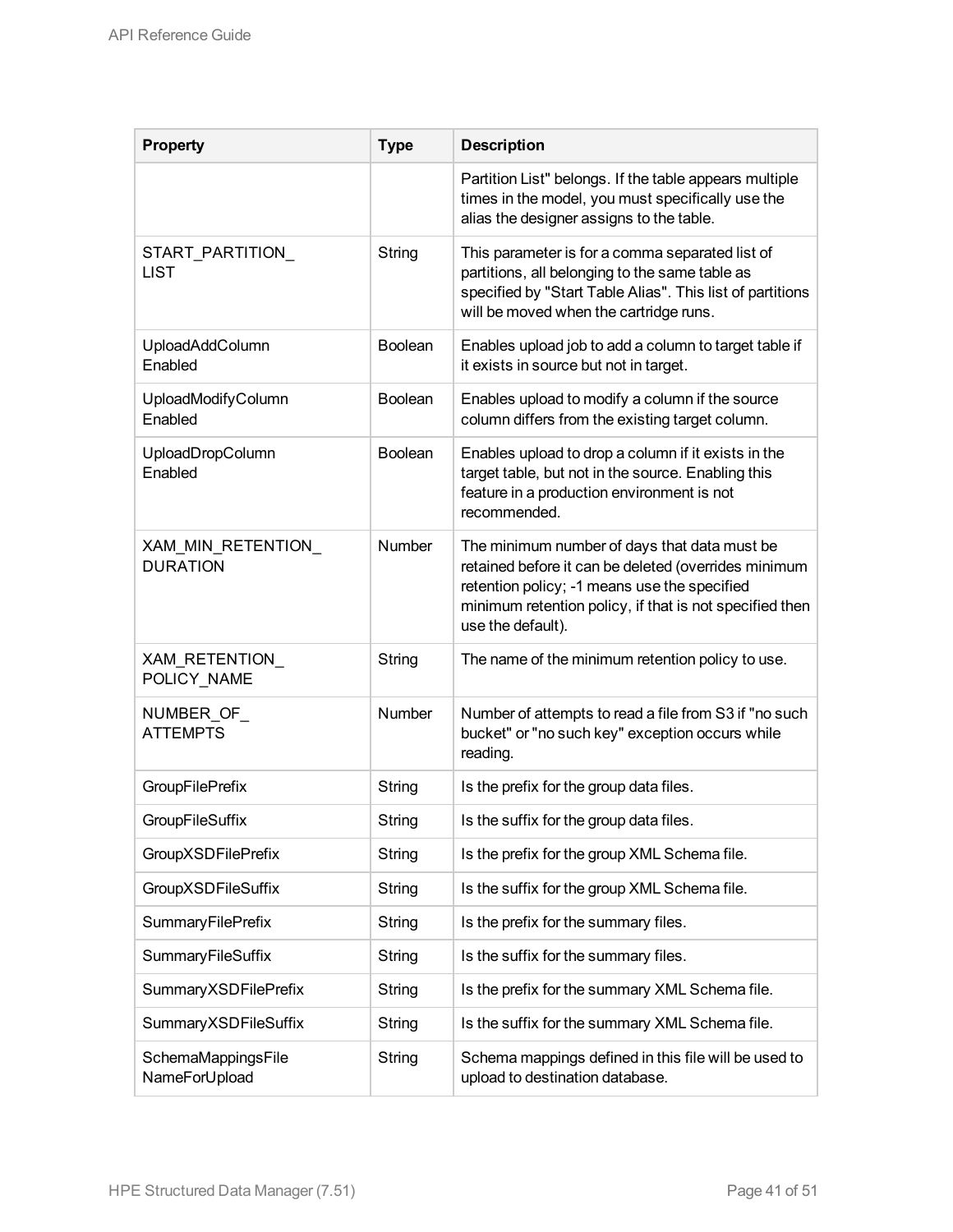# <span id="page-41-0"></span>**Glossary**

#### **active database**

The database from which you plan to move or copy data. Typically, this database is your online transaction processing (OLTP) or production database. In a two- or three-tiered configuration, the active database resides on tier one and is the source for data movement operations.

#### **active environment**

The Web Console views and acts upon only one environment at a time, the active environment. To switch the active environment, you use the Change Active option in the Web Console.

#### **activity**

In Designer, a component of a business flow, which is added by using the toolbar. For example, you can add archive and reload activities to your business flow. Note, activities in a business flow are different from what you see at runtime and therefore do not necessarily map directly to what you see in the Web Console.

#### **advanced selection**

A method of data selection that discovers all of the interrelated rows from multiple tables and conceptually places them in the same application partition for archiving.

#### **annotation**

In Designer, a comment associated with the project, or one of its objects or components. These comments are collected and published in a PDF file when you right click a project or business flow and select Generate Documentation.

#### **application partitioning**

The concept of partitioning related rows together during data selection, regardless of whether they are in one or more tables. Application partitioning is unique to HPE Structured Data Manager and contrasts with the more common table partitioning offered by the database management software, which only groups related rows from one table.

#### **archive data store**

The location where the data is to be archived. Can be a separate database, separate space on the same database, or an XML file. In a twotiered configuration, the archive data store resides on tier two and can be a database or XML. In a three-tiered configuration, the archive data store is a database on tier two and XML on tier three, and is the target for data movement operations.

#### **archive query server**

The component that provides SQL access to XML database archives.

### **Autonomy Consolidated Archive (ACA)**

A managed, scalable repository that consolidates electronic communications, attachments, and files, and provides complete control over corporate information assets, facilitating compliance with internal corporate governance policies and procedures as well as externally mandated laws and regulations.

#### **business flow**

A series of activities, such as archive operations and scripts, that run in sequence. You build business flows in Designer.

#### **business flow status**

The Web Console shows the last run of each business flow. The states are Complete/Error/Running.

#### **cartridge**

An instance of model- or schema-based eligibility criteria used to move or copy data from one location to another. Cartridges capture the application and business rules to ensure referential integrity of the data. For any one model in your project, you may have many cartridges that use it.

#### **chaining table**

The lower level table in a many-to-one or a manyto-many relationship between higher level and lower level tables in the model hierarchy.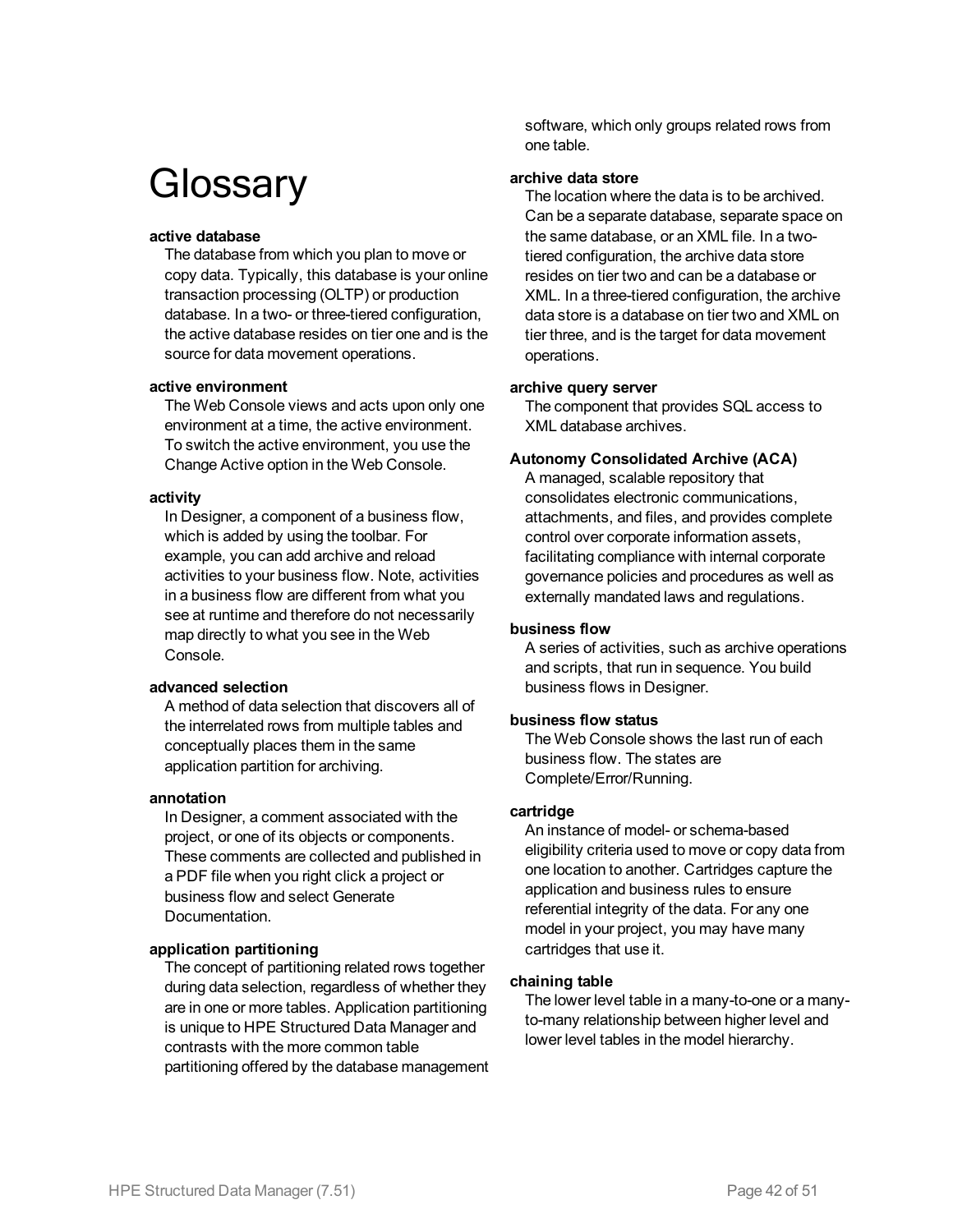#### **classification**

The HPE Content Manager (formerly HP Records Manager) classification to be applied to the data moved by HPE Structured Data Manager. This classification specifies where to place the data when it is ingested by HPE Content Manager. For more information, see the HPE Content Manager documentation.

#### **collection**

The configuration of a directory location and file pattern to match a set of archived XML files, thus allowing SQL access to the archived data.

#### **comma separated values (CSV)**

A database-to-file output format that stores the data as values separated by commas and a metadata file. Each line in the CSV file corresponds to a row in a table. Within a line, fields are separated by commas, each field belonging to one table column. CSV files provide a simple format that many applications can import.

#### **command**

Command files or JavaScript files launched by the Web Console on your behalf with status displays.

#### **condition**

In Designer, the way you branch your business flow to run or skip an activity based on some criteria.

#### **configuration parameter**

A type of parameter that has its values set by an administrator (someone who has repository privileges from the Web Console) through the administrator interface. Typically, this type of parameter represents values that should be changed very infrequently, perhaps only at deployment time.

#### **console user**

The Web Console identifies individual users, who are distinct from database users. The properties for a user are User Name, Full Name, Password, Enabled, Description, Email, Phone, and Privileges.

#### **console user name**

The login name associated with a Web Console user.

#### **constraint**

A column or a list of columns that enables you to identify rows in the database and relate them to one another.

#### **custom properties**

User-created name/value pairs in cartridges and business flows. These values are exposed at runtime as parameters.

#### **customization**

A change that an administrator or DBA makes to a project provided by a third party, typically for a packaged application like Oracle PeopleSoft or Oracle E-Business Suite. As long as the customization is allowable by the project, the user can merge the customization into newer revisions of the third party project.

#### **customization mode**

A Designer mode that provides visual cues to indicate customizations in the model. In a project with locked files, customization mode is on by default, but you can toggle it on and off from the toolbar in the model editor.

#### **data access cartridge**

A cartridge that provides lightweight query access to retired or archived data. Data access cartridges are designed by the archive developer but can be run by business users with no technical expertise.

#### **data masking**

The process of replacing private or confidential data during movement with a specified mask. You can choose from pre-defined masks that are part of HPE or create your own mask. A mask may or may not be reversible upon reload from the archive data store.

#### **data movement**

The method used by HPE Structured Data Manager to actually move data (transactional, bulk or partitioned for database to database, and copy or archive for database to file).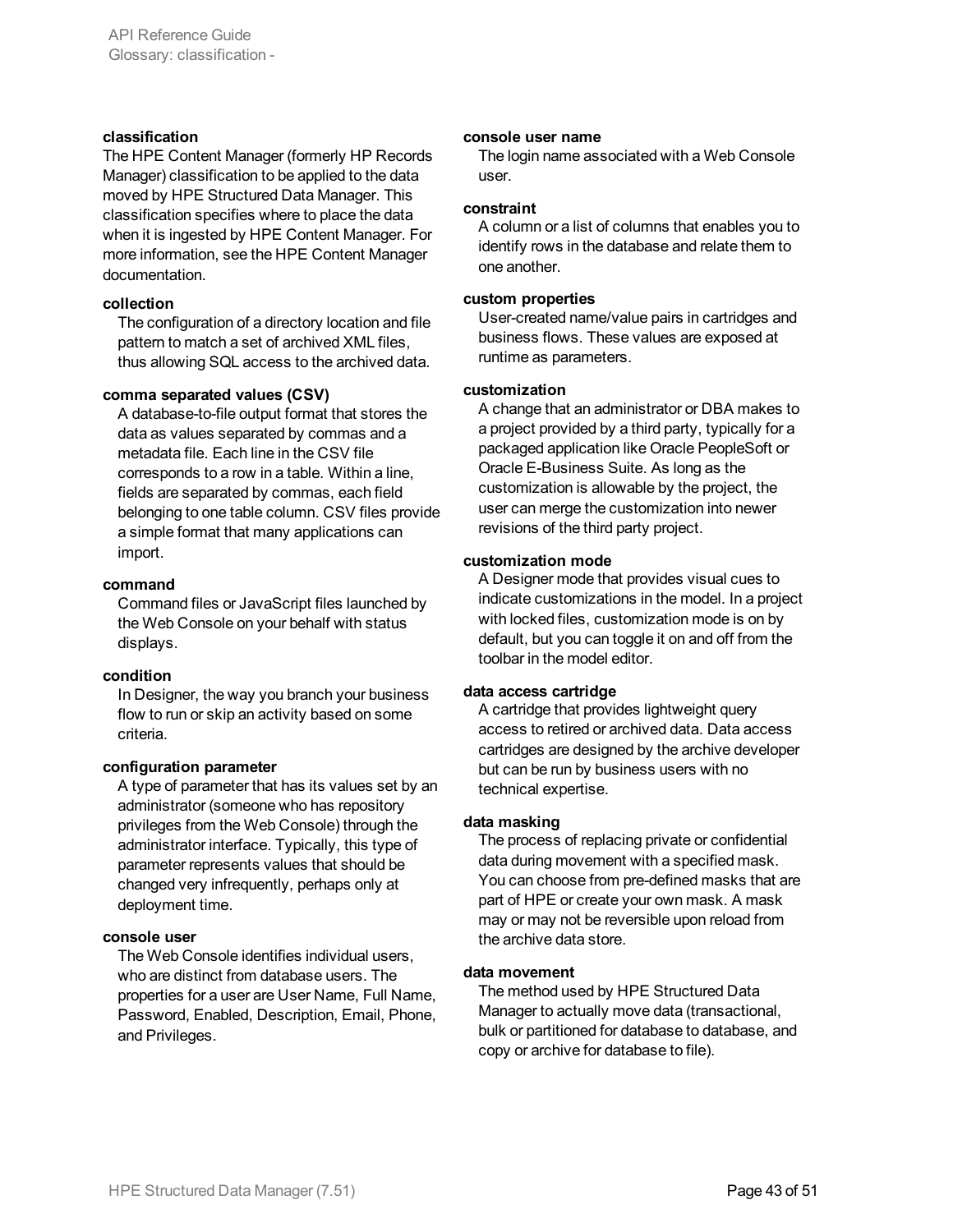#### **data transparency**

The ability to access archived data through your standard application interfaces for data access. Data transparency enables users to access archived data as though it were still in the active database.

#### **database constraint**

A constraint that exists in the database and can be discovered and referenced from Designer.

#### **database to database**

A movement in which data goes from an active database to an archive database, or separate tablespaces inside the active database.

Typically, the archive database is located on cheaper storage devices.

#### **database to file**

A movement in which data goes from an active database to a file (XML or CSV format), which is offline but still accessible through SQL using the archive query server and a client tool of your choice.

#### **deployment assistant**

The user interface component within Designer used to deploy or generate business flows.

#### **description**

A technical description created by the developer for her own reference. These descriptions do not appear in the generated PDF file for the cartridge or business flow.

#### **Designer**

The user interface component used to develop, test, and deploy your archiving solution. Designer is a powerful graphical development environment for archive solutions.

#### **distributed instance**

A configuration option for database-to-database archiving where the data you archive is stored on a separate database from the source or active database.

#### **DRE**

See Dynamic [Reasoning](#page-43-0) Engine (DRE).

#### **driving table**

A driving object is a root of a model hierarchy. Its relationship to the child tables drives the

selection of transactions.

#### **dynamic list of values**

A list of values for a parameter that obtains its members from a SELECT statement that returns identifiers and labels.

#### **dynamic parameter**

A type of parameter that has its value set by a Groovy script that runs at deployment time to obtain a value. For example, this type of parameter can supply the type or version of a database or application, which can be obtained programmatically at deployment time.

### <span id="page-43-0"></span>**Dynamic Reasoning Engine (DRE)**

A platform technology that uses high performance pattern-matching algorithms to search for content stored in Autonomy repositories. Performs core information operations for contextual analysis and concept extraction, enabling solutions for the categorization, summarization, personalization, hyperlinking, and retrieval of all forms of information.

#### **environment**

The source and (optional) target credentials against which you plan to run commands. You can define multiple environments within your installation to identify various source and target databases.

#### **error**

One of the ways in which you can interrupt a business flow. Error indicates that the business flow failed for some reason.

#### **exclusive rules**

One of the ways in which HPE Structured Data Manager determines whether to include or exclude rows from the archive operation. Exclusive rules require all rows in the constraint table to match for inclusion. Exclusive rules exclude the instance if the condition on any child is false, like STATUS='CLOSED'.

#### **exit**

One of the ways in which you can interrupt a business flow. You can exit successfully or with a warning.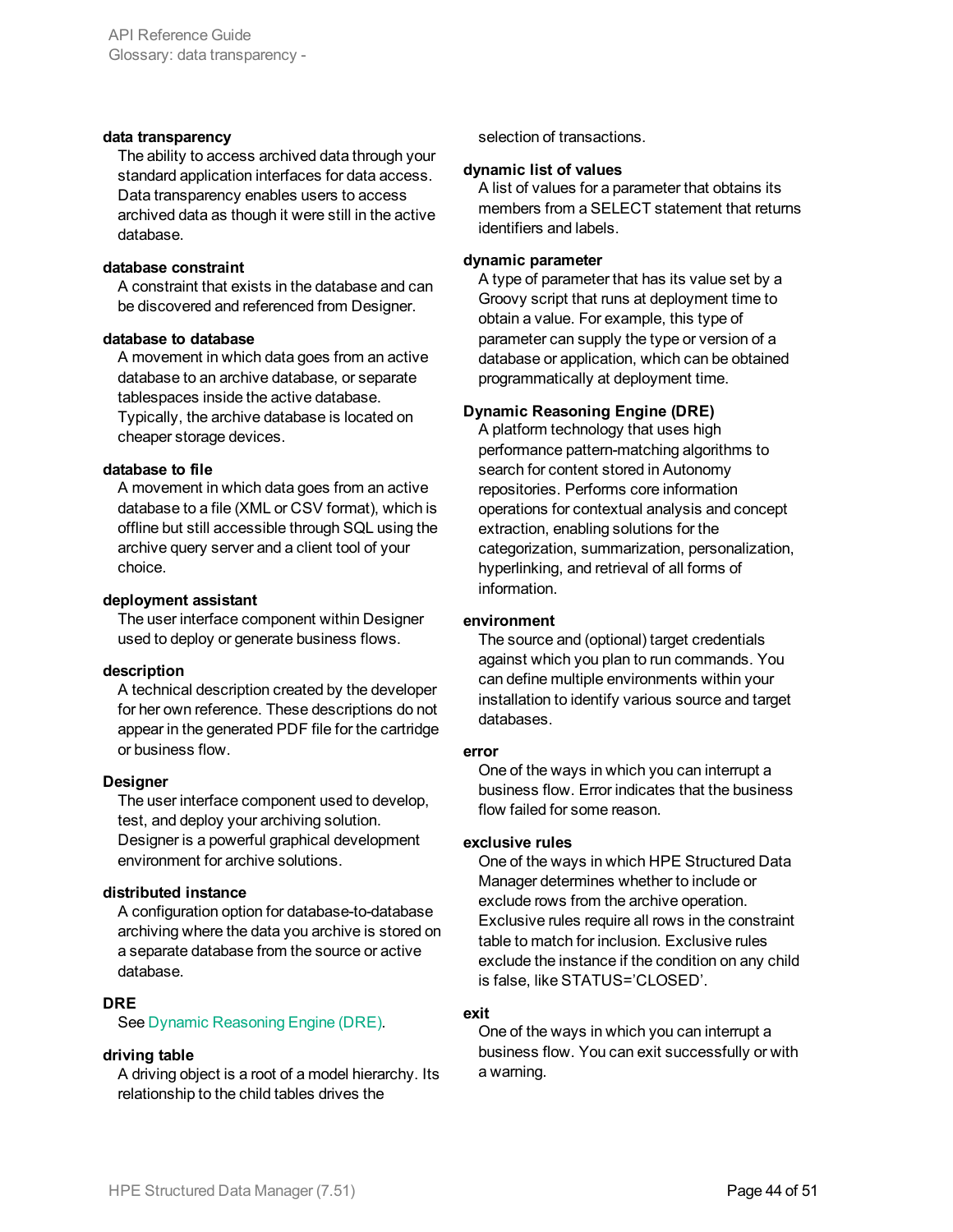#### **export**

The way that you save an HPE Structured Data Manager project to an exchange format (.hdp) from the File menu. See also *import*.

#### **export data**

The way that a user can send data to CSV format from Preview using the toolbar item.

#### **generate documentation**

The process of collecting and grouping all annotations into a PDF file that also describes the business flow or cartridge structure.

#### **history schema**

For database-to-database archiving, the schema in the target database where the archived data is stored.

#### **IDOL**

See Intelligent Data [Operating](#page-44-0) Layer (IDOL).

#### **import**

The way that you transfer projects from exchange format (.hdp) into the Project Navigator. You can also use import to migrate cartridges created in 5.1 to 6.x. See also *export*.

#### **inclusive rules**

One of the ways in which HPE Structured Data Manager determines whether to include or exclude rows from the archive operation. Inclusive rules require only one row in the constraint table to match the rule and be included. Inclusive rules include the instance if the condition on any child is true, like PRODUCT\_RECALLED='Y'.

#### **indexing cartridge**

A cartridge that indexes your data for better searching. For example, you might associate an indexing cartridge with a database-to-file archiving cartridge to improve performance when querying the archive data files.

#### <span id="page-44-0"></span>**Intelligent Data Operating Layer (IDOL)**

An information processing layer that collects indexed data from connectors and stores it in a structure optimized for fast processing and retrieval, integrating unstructured, semistructured, and structured information from multiple repositories.

#### **interrupt**

The way to stop or pause a business flow (pause, error, exit with warning, exit successfully).

#### **local deployment**

The generation and deployment of your cartridge or business flow to an environment on your local, Designer client. Deployment files are generated locally and then deployed to the designated, local environment.

#### **lookup table**

A table that contains helpful non-transactional information. For example, non-transactional information could be status definitions, or the name of the sales representative.

#### **managed table**

A table in the model that is copied and then purged from the active database by a cartridge. Transactional, chaining, and driving tables in a model are all typically managed tables.

#### **model**

A model identifies the tables and table relationships representing a business entity or related business entities. A project can have multiple models. Each model contains a driving table and all of its child and descendent tables.

#### **model compatibility**

Each model in your project can have one or more dynamic parameters associated with it to verify the compatibility with the target environment. If the compatibility parameter returns false, then the cartridge referencing the model will not deploy or run and throw an error. For example, the script could return false for Oracle 10.2 and true for Oracle 11.1 to indicate that a cartridge referencing the model can only deploy and run against Oracle 11.1.

#### **model-based cartridge**

A cartridge that moves data based upon a defined data model with relationships. This type of cartridge is typically used for ongoing archive operations.

#### **non-intrusive environment**

In a non-intrusive environment, data is archived without an interface schema and a generic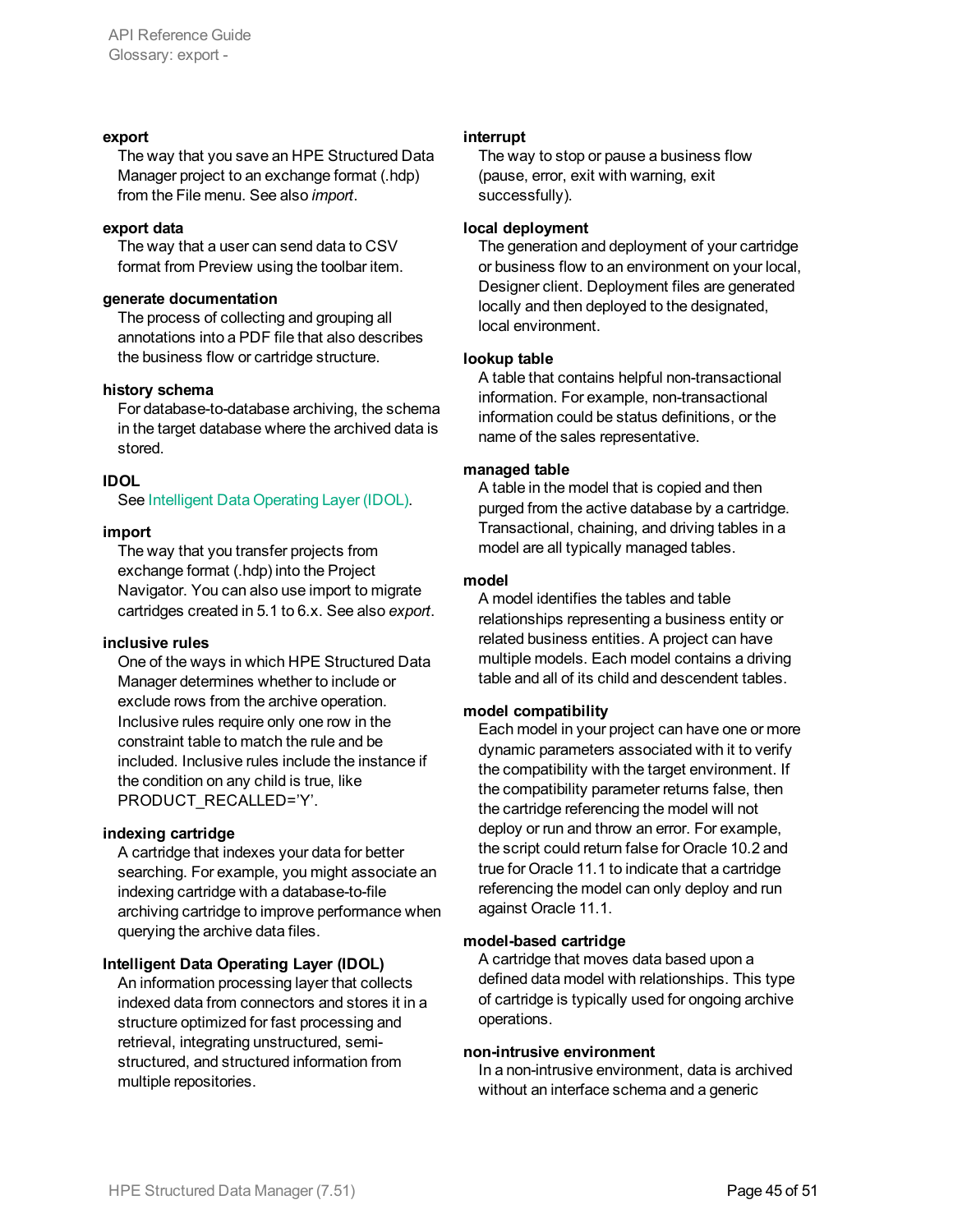JDBC driver is used. A non-intrusive environment enables you to copy or archive data from read-only sources, which is especially helpful in cases where the data is associated with older technologies that might not support basic SQL statements or when the database administrator or company policy prohibits write access to the production environment.

#### **OLTP database**

The online transaction processing database that typically is your active or source database.

#### **pause**

One of the ways in which you can interrupt a business flow. Pausing suspends the business flow while awaiting operator intervention.

#### **Records Manager**

Enterprise document and records management software designed to simplify the capture, management, security, and access to information. Records Manager enables organizations to more easily comply with regulations and corporate policies, and it helps secure information from inappropriate access and misuse.

#### **reload**

The act of taking data from an archive data store and loading it into the active database.

#### **remote deployment**

The generation and deployment of your cartridge or business flow to an environment on a system that is remote from your Designer client. Deployment files are generated locally and then deployed to the designated, remote environment.

#### **repository**

The location that holds business flow metadata, product configuration data, and data collected during runtime. The repository can be located on your active database or another logical database.

#### **rule**

Qualifications added to the model in order to include or exclude data based on certain criteria. For example, you might add a rule to exclude from archiving any orders that are not yet closed.

#### **runtime parameter**

A type of parameter that has its values set by the operator executing the job in Console or on the command line. Typically, this type of parameter represents operational values that tend to change frequently and therefore need to be set each time the job is run.

#### **schema-based cartridge**

A cartridge that moves data based upon the database schema rather than a defined data model with relationships. This type of cartridge is typically used for database retirement or the cleanup of orphan tables.

#### **selection**

The form of data selection to use (standard or advanced) for choosing data. When deploying a cartridge or adding it to a business flow, you must specify the selection method.

#### **single instance**

A configuration option for database-to-database archiving where the data you archive is stored on the same database (Oracle) or the same server (SQL Server) as the source or active database.

#### **source**

The location (database) from which you are copying or moving data.

#### **SQL access server**

See *archive query server*.

### **standard selection**

A method of data selection that restricts itself to the rows identified by the model. Unlike advanced selection, it does not attempt to traverse related rows across multiple tables.

#### **structured records management**

A type of solution that extracts structured data from a source application and moves it into XML format. The XML is then ingested into the corporate records management system for long term management and eventual disposal according to corporate policy.

#### **table use**

A database table, view, or synonym that is referenced in Designer, for example, in the model. The same table can be used multiple times in a model. For example, a table could be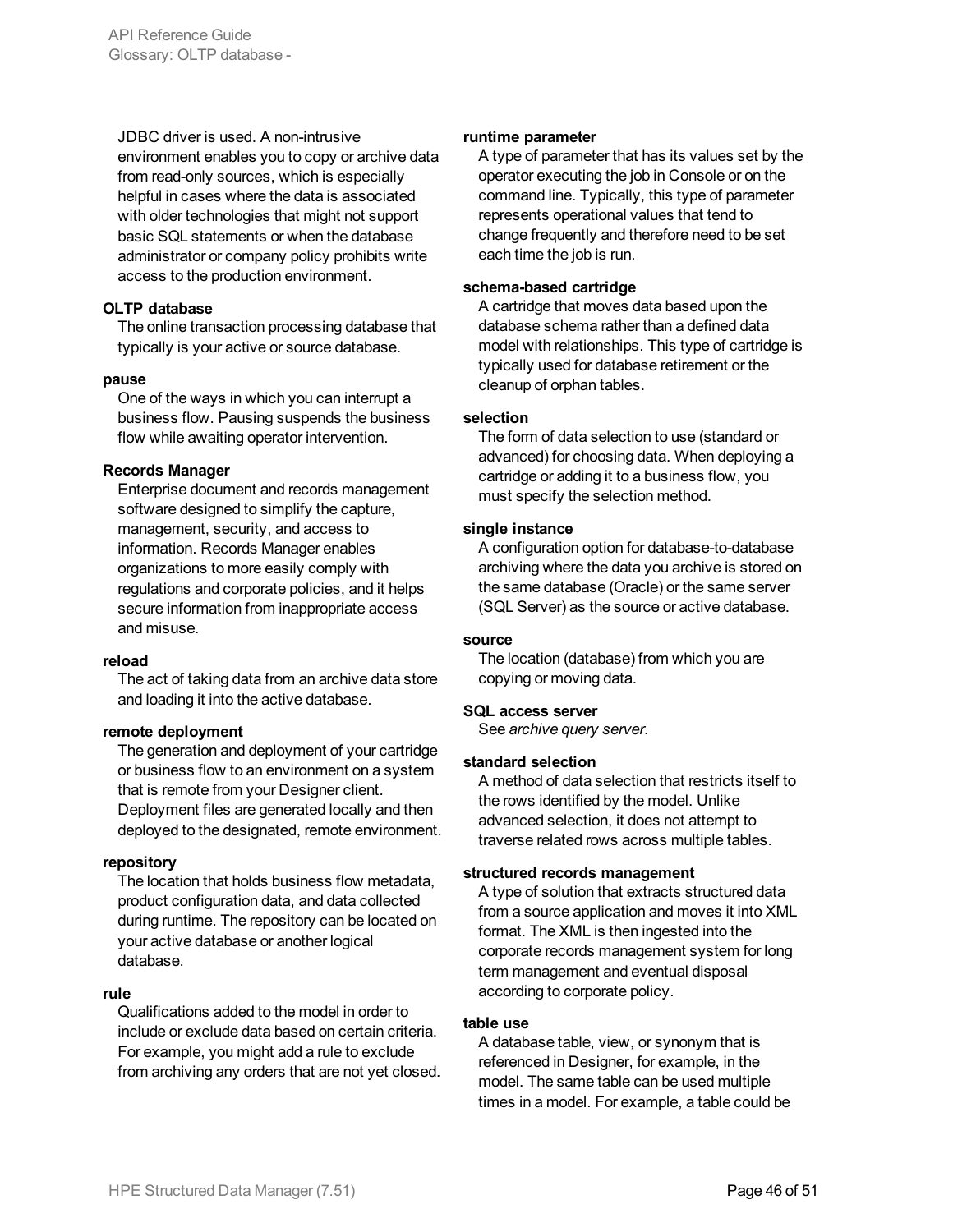appear as a transactional table and a lookup table in the same model.

#### **target**

The location (database or XML) to which you are copying or moving data.

#### **tier**

A level in your database archiving configuration. You can have two- or three-tiered configurations. In a two-tiered configuration, tier one contains your active database and tier two your archive data store, which can be a database or XML. In a three-tiered configuration, tier one contains your active database, tier two an archive database, and tier three XML.

### **transactional data movement**

Transactional movement uses set-based data movement and is the default method of movement.

#### **transactional table**

A table that contains information about the business transaction. For example, a transactional table might contain detailed tax or payment information related to each business transaction.

#### **unique identifiers (UIDs)**

A 16 hexadecimal identifier calculated based on the content of a Designer file. This value is used to determine if the user has customized key pieces of a project.

#### **unmanaged table**

A table in a model that is copied but not purged from the active database by a cartridge. Lookup tables in a model are typically unmanaged tables.

#### **Vertica**

Column-oriented SQL database management software for storing and analyzing structured data. Used to manage large, fast-growing volumes of data and provide fast query performance for data warehouses and other query-intensive applications.

#### **virtual constraint**

A constraint that you define in Designer that only exists within HPE Structured Data Manager.

#### **Web Console**

A browser-based interface where you can create and manage your deployment environments, and deploy, run, administer, and monitor your business flows.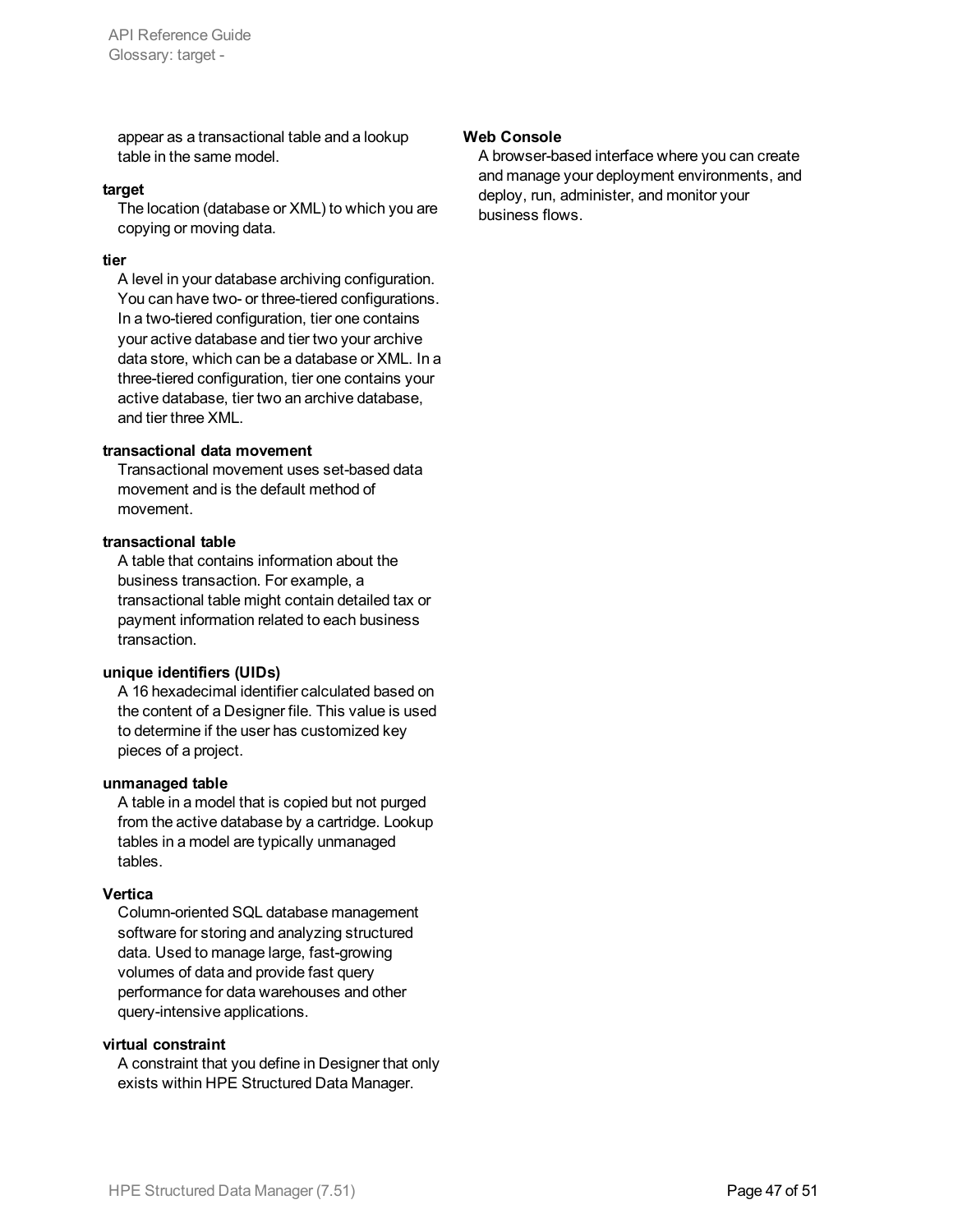# <span id="page-47-0"></span>Index

### **A**

addHistoryOwnerMapping [31](#page-30-2) addObjectExclusion [18](#page-17-0) addObjectOwnerPair [19](#page-18-0) addPrimaryObject [20](#page-19-0) addTextReplacer [20](#page-19-1) archive access mapping [19](#page-18-1) modifying [9](#page-8-3) owner [10](#page-9-2)

### **C**

cancelJob [30](#page-29-0) cartridges list in business flow [37](#page-36-2) clean up statements [22](#page-21-2) cloned object [20](#page-19-2) cloneDatabaseLinks [22](#page-21-3) configuration settings [33](#page-32-2) modifying [10](#page-9-3) create archive access constants [16](#page-15-2) create archive access job modifying [16](#page-15-3)

### **D**

database links [22](#page-21-3)

### **F**

failed action bypass [29](#page-28-2) skip [29](#page-28-2) failed job [29](#page-28-2) forceSkipAction [29](#page-28-1)

### **G**

generateLaCleanupStmts [22](#page-21-2) generateLaPurgeSnapshotStmts [24](#page-23-2) genericSqlConnection [24](#page-23-3) getActionParams [12](#page-11-2) getActionParamTypes [13](#page-12-0) getActions [12](#page-11-1) getActionTypes [13](#page-12-1) getAllJobs [13](#page-12-2) getCartridgeConfigs [36](#page-35-0)

getCartridgeConfigValue [36](#page-35-1) getJobParams [14](#page-13-0) getOwnerMappings [31](#page-30-1) getProductConfigs [35](#page-34-0) Groovy scripts about [8](#page-7-2) addHistoryOwnerMapping [31](#page-30-2) addObjectExclusion [18](#page-17-0) addObjectOwnerPair [19](#page-18-0) addPrimaryObject [20](#page-19-0) addTextReplacer [20](#page-19-1) cancelJob [30](#page-29-0) forceSkipAction [29](#page-28-1) generateLaCleanupStmts [22](#page-21-2) generateLaPurgeSnapshotStmts [24](#page-23-2) genericSqlConnection [24](#page-23-3) getActionParamTypes [13](#page-12-0) getActions [12](#page-11-1) getActionsParams [12](#page-11-2) getActionTypes [13](#page-12-1) getAllJobs [13](#page-12-2) getCartridgeConfigs [36](#page-35-0) getCartridgeConfigValue [36](#page-35-1) getJobParams [14](#page-13-0) getOwnerMappings [31](#page-30-1) getProductConfigs [35](#page-34-0) interruptJob [30](#page-29-2) listBusinessFlowCartridges [37](#page-36-0) modifying archive access [9](#page-8-3) modifying configuration settings [10](#page-9-3) modifying jobs [9](#page-8-4) parameters [11](#page-10-1) querying for valid values [9](#page-8-5) registering owner mappings [10,](#page-9-2) [31](#page-30-3) removeAddedDependency [25](#page-24-0) removeHistoryOwnerMapping [32](#page-31-0) removeObjectExclusion [25](#page-24-1) removeObjectOwnerPair [26](#page-25-0) removePrimaryObject [27](#page-26-0) running [11](#page-10-2) setCartridgeConfigValue [37](#page-36-1) setProductConfigValue [35](#page-34-2) TextReplace [27](#page-26-1) groupRunningJobID [30](#page-29-3)

### **H**

history schema [10,](#page-9-2) [31](#page-30-3)

### **I**

interruptJob [30](#page-29-2)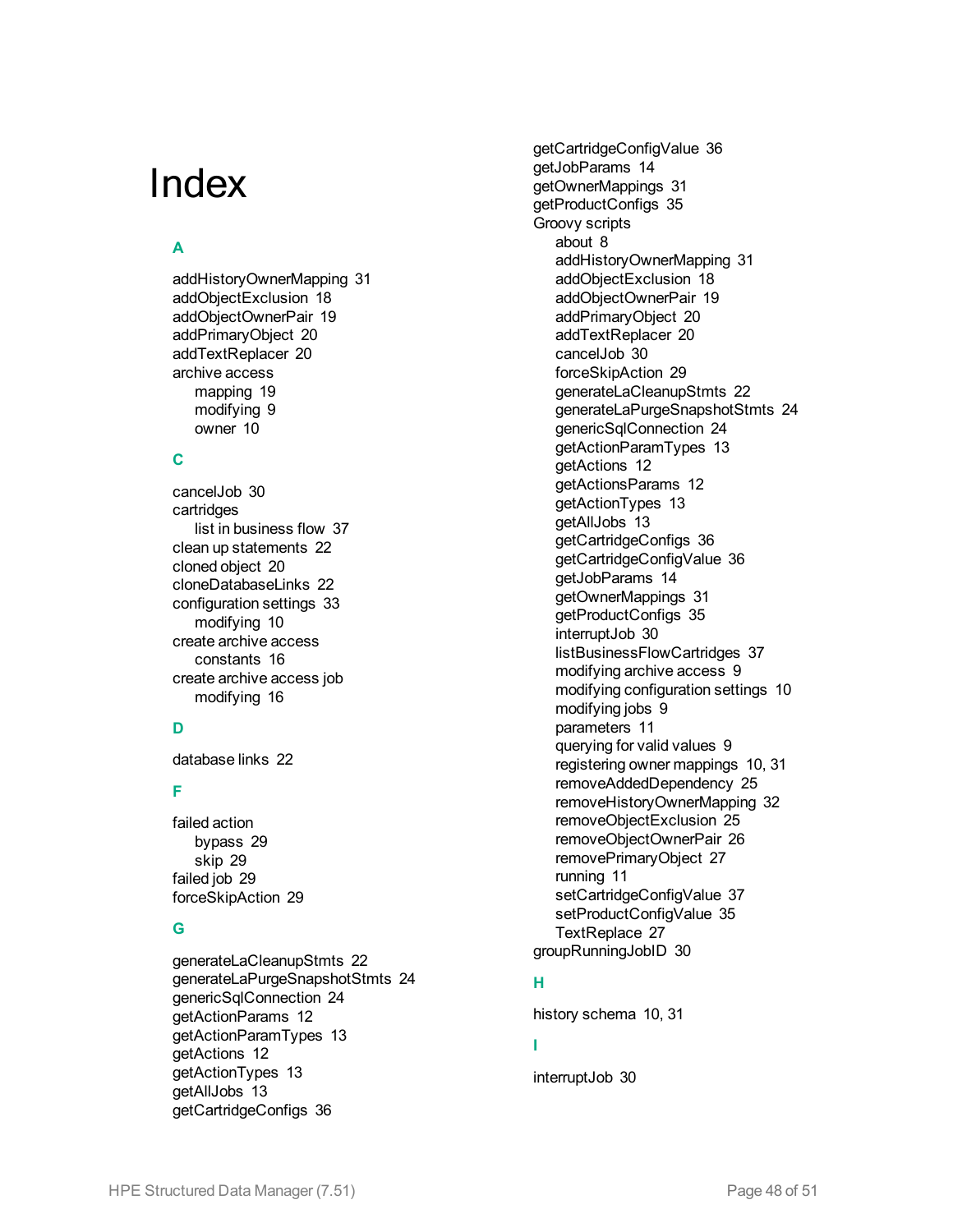### **L**

listBusinessFlowCartridges [37](#page-36-0)

### **M**

metadata [17](#page-16-2) modifying [33](#page-32-2) create archive access [9](#page-8-3)

### **O**

object dependency [17](#page-16-2) owner mapping [10](#page-9-2), [31](#page-30-3) owner mappings registering [10](#page-9-2), [31](#page-30-3)

### **P**

pre-created history schema registering owner mapping [10,](#page-9-2) [31](#page-30-3) primary objects adding [20](#page-19-2) purge statements [24](#page-23-2)

### **Q**

querying valid values [9](#page-8-5)

### **R**

removeAddedDependency [25](#page-24-0) removeHistoryOwnerMapping [32](#page-31-0) removeObjectExclusion [25](#page-24-1) removeObjectOwnerPair [26](#page-25-0) removePrimaryObject [27](#page-26-0) removeTextReplacer [27](#page-26-1) running Groovy scripts [11](#page-10-2) running jobs modifying [9](#page-8-4)

### **S**

set archive access owner [10](#page-9-2) setCartridgeConfigValue [37](#page-36-1) setProductConfigValue [35](#page-34-2) skip failed action [29](#page-28-2) SQL connections [24](#page-23-3)

### **T**

text replacement [20](#page-19-3)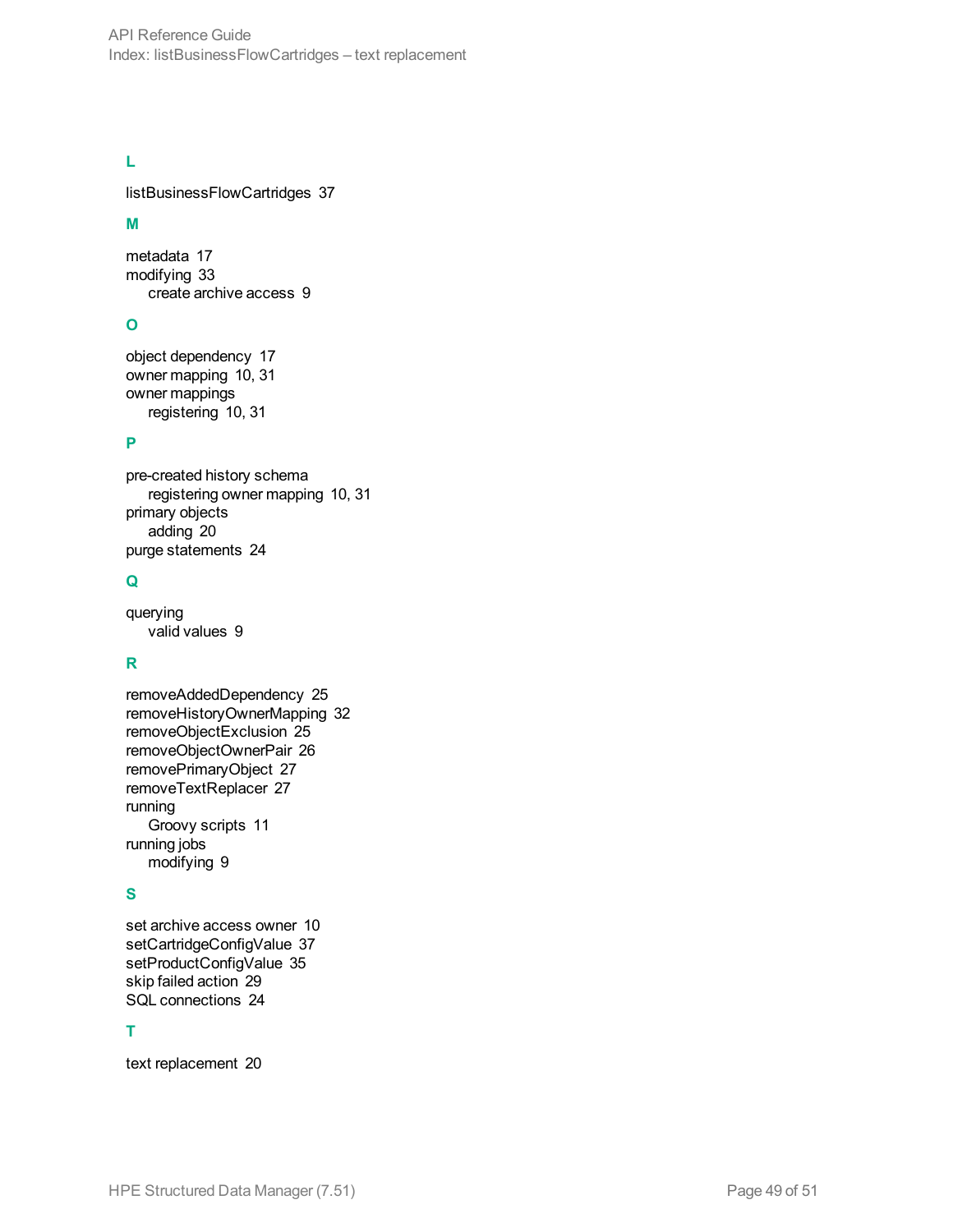# <span id="page-49-0"></span>Send documentation feedback

If you have comments about this document, you can contact the [documentation](mailto:autonomyTPfeedback@hpe.com?subject=Feedback on API Reference Guide (HPE Structured Data Manager 7.51)) team by email. If an email client is configured on this system, click the link above and an email window opens with the following information in the subject line:

#### **Feedback on API Reference Guide (HPE Structured Data Manager 7.51)**

Add your feedback to the email and click **Send**.

If no email client is available, copy the information above to a new message in a web mail client, and send your feedback to autonomyTPfeedback@hpe.com.

We appreciate your feedback!